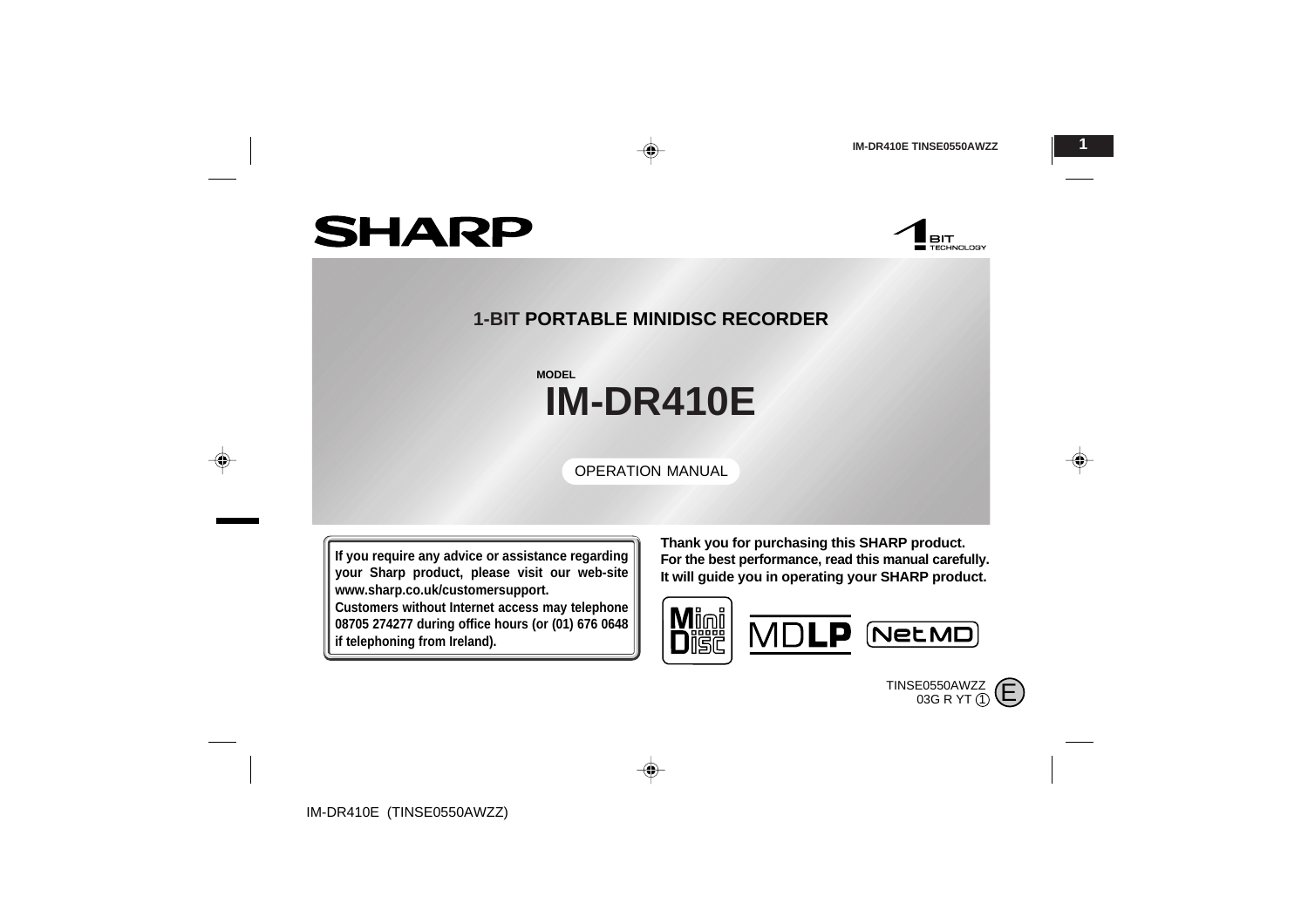#### IM-DR410E**Special Notes**

## **NOTES FOR USERS IN THE U.K. ANDIRELAND**

#### **SERVICE INFORMATION**

In the unlikely event of your equipment requiring repair, please use the supplied postage paid label to send your unit to the Sharp repair centre or contact the dealer or supplier from whom it was purchased. Where this is not possible, please visit our web-site www.sharp.co.uk/customersupport.

Customers without internet access may telephone 08705 274277 during office hours (or (01) 676 0648 if telephoning from Ireland).

Please note; all calls will be charged at local rate.

Certain replacement parts and accessories may be obtained from our main parts distributor.

> WILLOW VALE ELECTRONICS LTD. 0121 766 5414

In the unlikely event of this equipment requiring repair during the guarantee period, you will need to provide proof of the date of purchase to the repairing company. Please keep your invoice or receipt, which is supplied at the time of purchase.

#### ■ Warnings

- The supplied AC adaptor contains no user serviceable parts. Never remove covers unless qualified to do so. It contains dangerous voltages, always remove the mains plug from the main outlet socket before any service operation or when not in use for a long period.
- The AC adaptor supplied with the IM-DR410E must not be used with other equipment.
- To prevent fire or shock hazard, do not expose this appliance to dripping or splashing liquids. No objects filled with liquids, such as vases, shall be placed on the apparatus.
- Never use an AC adaptor other than the one specified. Otherwise, problems or serious hazards may be cre ated.

#### ■ **Caution**

- When recording important selections, make a preliminary test to ensure that the desired material is properly recorded.
- SHARP is not liable for damage or loss of your recording arising from malfunction of this unit.

**2**

**Important Introduction -Special Notes-**

Important Introduction<br>- Special Notes-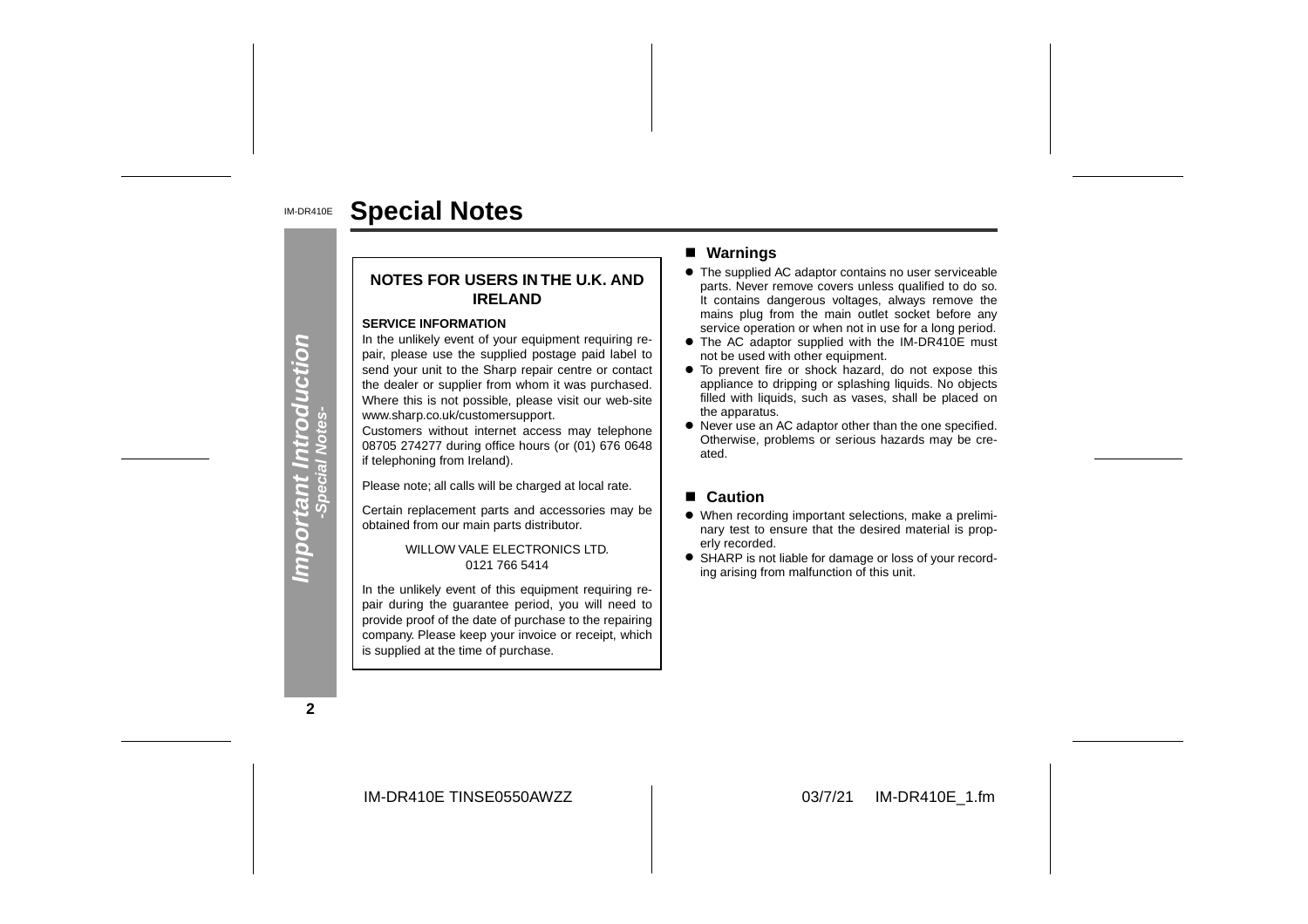1

#### IM-DR410E

- " At full volume, prolonged listening to a personal stereo may damage the user's hearing. This model complies with the law if used with the correct earphones (model number RPHOH0026AWZZ). If the earphones are damaged in any way, please order using the model number given above.
- This product is classified as a CLASS 1 LASER PRODUCT.
- Use the Portable MiniDisc Recorder only in accordance with the instructions given in this manual and do not attempt to interfere with the interlock switch or make any other adjustment as this may result in exposure to hazardous radiation.

Laser Diode Properties

- Material: GaAIAs
- Wavelength: 785 nm
- Pulse time:

Read mode: 0.8 mW ContinuousWrite mode: max 12 mW 0.5S min cycle 1.5S Repetition



#### ! **Notes**

- Recording and playback of any material may require consent, which SHARP is unable to give. Please refer particularly to the provisions of the Copyright Act 1956, the Dramatic and Musical Performers Protection Act 1958, the Performers Protection Acts 1963 and 1972 and to any subsequent statutory enactments and orders.
- **•** This equipment complies with the requirements of Directives 89/336/EEC and 73/23/EEC as amended by 93/68/EEC.
- US and foreign patents licensed from Dolby Laboratories.
- $\bullet$  The letters in brackets contained in the model number indicate the colour of the product only. Operation and specifications are unaffected.

**3**

**Important Introduction -Special Notes-**

Important Introd<br>-special Notes-

S

UCti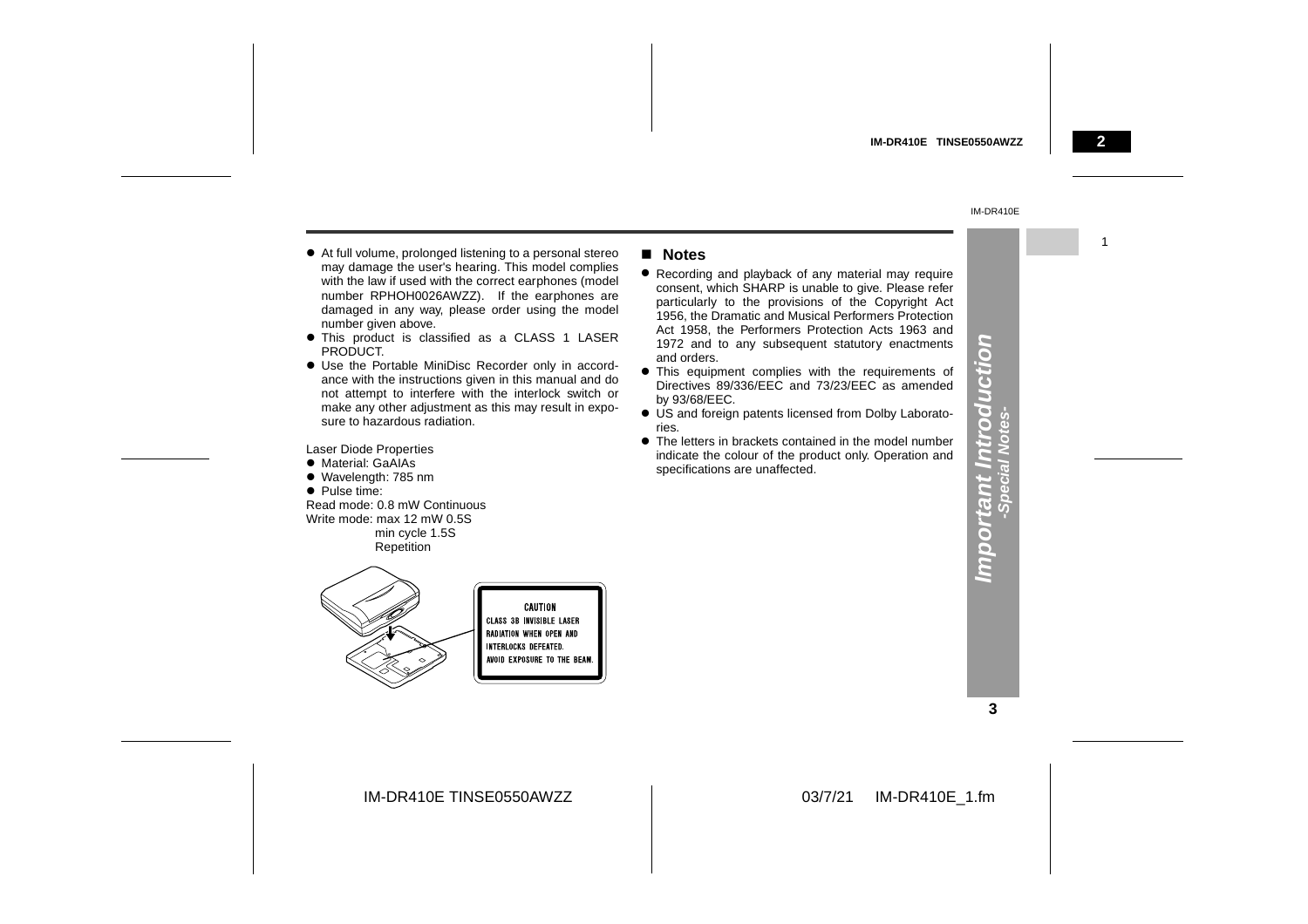#### IM-DR410E**Features**

- ! **A Portable MD player with "Mobile 1-bit digital amplifier"**
- $\bullet\,$  The 1-bit digital signal is sent to a constant voltage circuit directly from a high-order  $\Delta \Sigma$  modulation circuit. The amplifier transmits and amplifies the signal, and allows extremely natural and clear sound with little deterioration. **A Portable MD player with "Mobile 1-bit**  $\blacksquare$  A Net MD portable recorder<br>
The 1-bit digital amplifier"<br>
Audio data saved on the hard disk of a PC can be trans-<br>
cuit directly from a high-order  $\Delta\Sigma$  modulation circuit
- High-quality sound is achieved by vast improvements in the sound resolution. The speed and the smoothness of rise of the sound are consequently ensured.

### ■ "4-pole plug earphone" optimizes "Mobile 1-bit digital amplifier"

• Sharp has adopted "4-pole plug" earphone that completely separate right and left sound. Enjoy the high quality sound of the "Mobile 1-bit digital amplifier".

|          | $R + 1 - R -$<br>$+$   |
|----------|------------------------|
| r mobile | <b>COLLEGE CONTROL</b> |
| nplifier |                        |

- 
- 
- 
- 
- 

**4**

IM-DR410E TINSE0550AWZZ

**-Features-**4-pole plug fo 1-bit digital an

**Important Introduction**

Important Introduction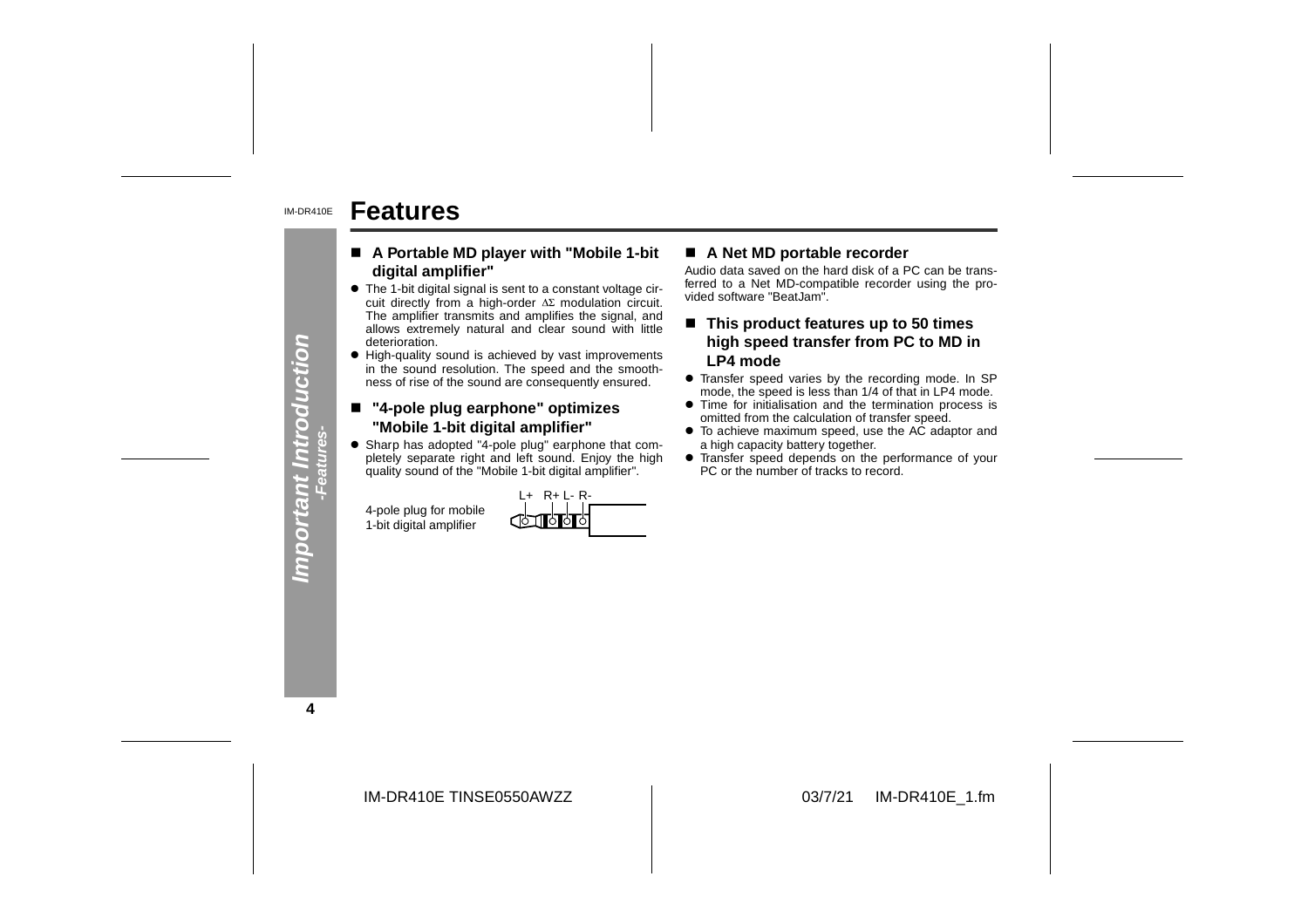## **Contents**

|                                                                                                                                            | Page |
|--------------------------------------------------------------------------------------------------------------------------------------------|------|
| ■ Important Introduction<br>Names of Controls and Indicators  7 - 8                                                                        |      |
| ■ Power Source<br>Using with the AC Adaptor 10<br>Using with the Alkaline Battery10                                                        |      |
| ■ Preparation<br>Inserting a MiniDisc 11<br>Connections  12 - 13<br>Before Recording 15                                                    |      |
| $\blacksquare$<br><b>Basic Operation</b><br>Recording  16 - 17<br>Playback  18 - 19                                                        |      |
| ■ Useful Features<br>Advanced Playback  20 - 21<br>Advanced Recording 22 - 26<br>Changing Default Settings27<br>Checking Displays  28 - 29 |      |
| ■ Advanced Features<br>Titling a MiniDisc 30 - 33<br>Editing a Recorded MiniDisc34 - 36<br>Listening through Another System37              |      |

| ■ Net MD                                                                                     | Page |
|----------------------------------------------------------------------------------------------|------|
| About Net MD  38 - 39<br>Transferring Data  44                                               |      |
| ■ References<br>MiniDisc System Limitations  45<br>Error Messages  46 - 47<br>Maintenance 49 |      |
| The operation manual of this product consists<br>of 2 volumes.                               |      |

#### **Unit operation manual:**

Guides you through preparation and operation of this system. Be sure to read this before operating the unit.

## **BeatJam:**

Guides you through operation of the bundled software "BeatJam".

IM-DR410E

1

# **Important Introduction Important Introduction -Contents-**

**5**

IM-DR410E TINSE0550AWZZ

**Resuming auto play . . . . . . . . . . . . . . . . . . . . . . . . . .37**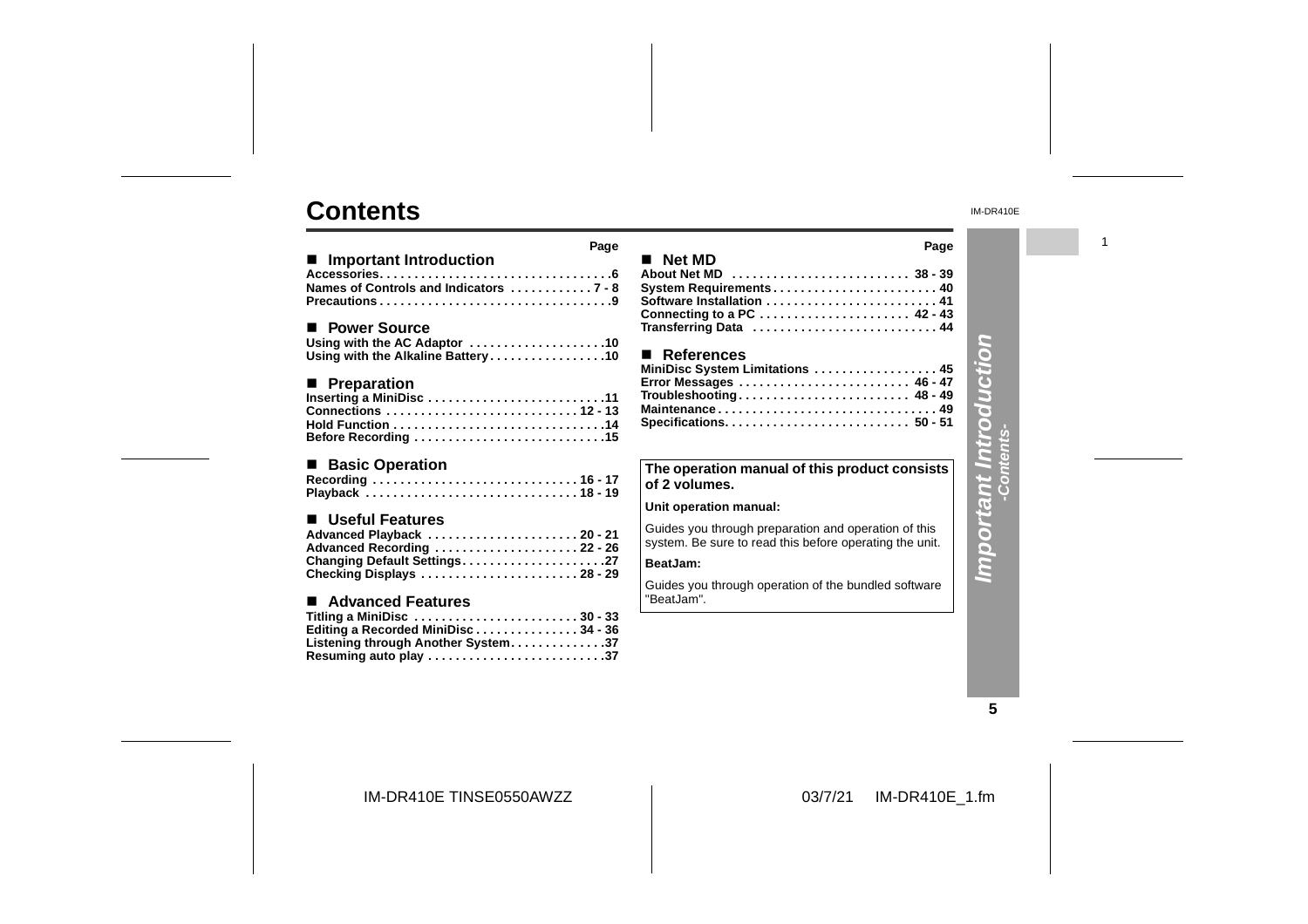#### IM-DR410E**Accessories**



● You can hear the sound only from one earphone if you use the supplied earphones with other equipment.<br>● Parts and equipment mentioned in this operation manual other than those detailed above are not included.<br>● The AC a

**6**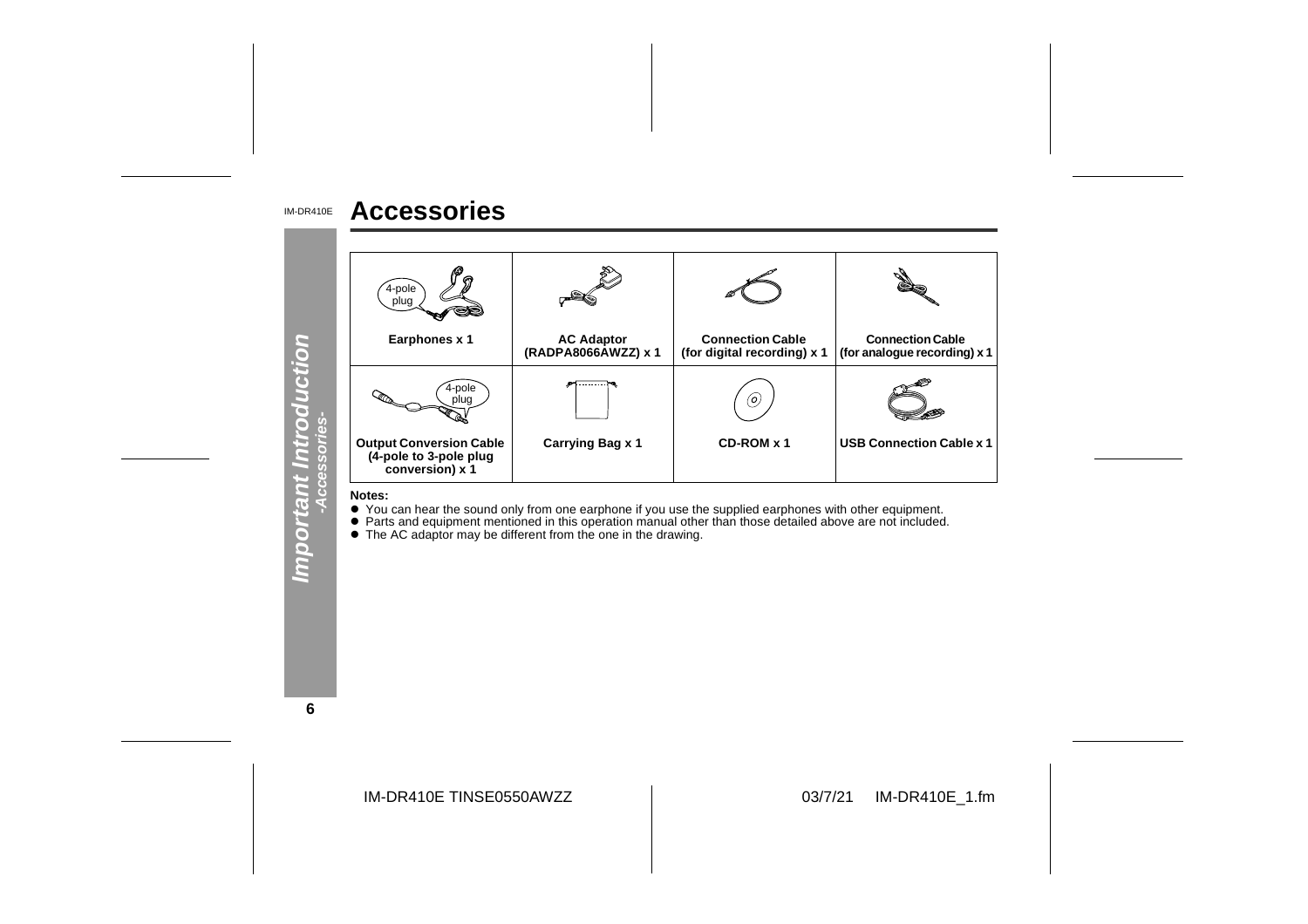# **Names of Controls and Indicators**



#### ■ Main unit **Reference page 1. Open Lever . . . . . . . . . . . . . . . . . . . . . . . . . . . . . 11 2. Battery Cover . . . . . . . . . . . . . . . . . . . . . . . . . . . . 10 3. Menu/Enter Button . . . . . . . . . . . . . . . . . 17, 19, 30** Fast Forward/Fast Reverse/<br>Recording Level/Menu Select/<br>Name Select Button . . . . . . . . . . . 14, 16, 18, 20, 30 **5. Volume/Cursor Button . . . . . . . . . . . . . . . . . 19, 31 6. Earphones/Line Output Socket . . . . . . . . . . 18, 37 7. USB Socket . . . . . . . . . . . . . . . . . . . . . . . . . . . . . 42 8. Optical/Line Input Socket . . . . . . . . . . . . . . . . . . 12 9. Record/Track Mark Button . . . . . . . . . . . 16, 24, 25 10. Bass/Delete/Synchro Button . . . . . . . . . 19, 24, 31 11. 3 V DC Input Socket . . . . . . . . . . . . . . . . . . . . . . 10**



#### IM-DR410E

1

**Important Introduction -Names of Controls and Indicators**d F  $\overline{\omega}$  $\circ$ Q. Ğ G

**7**

IM-DR410E TINSE0550AWZZ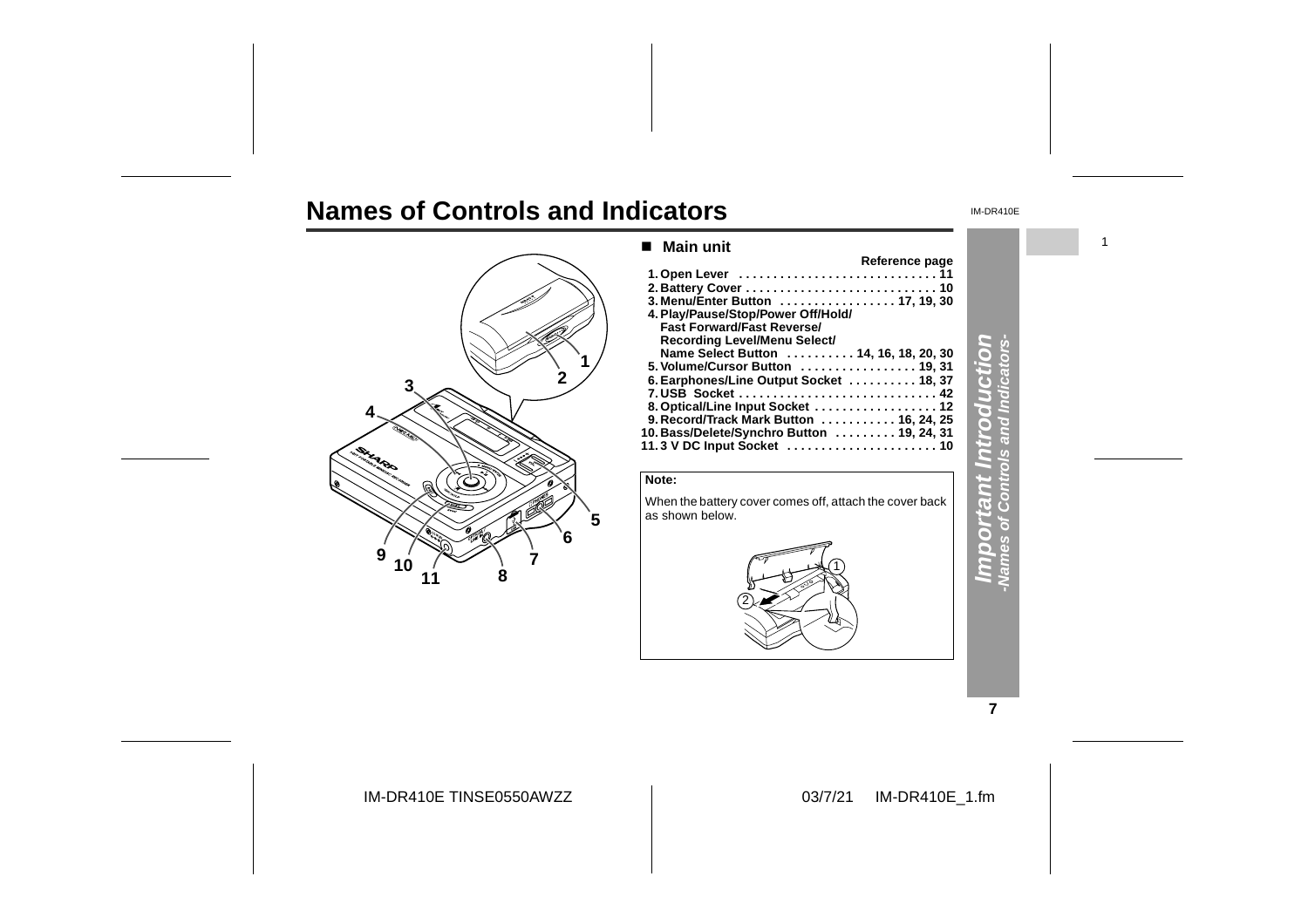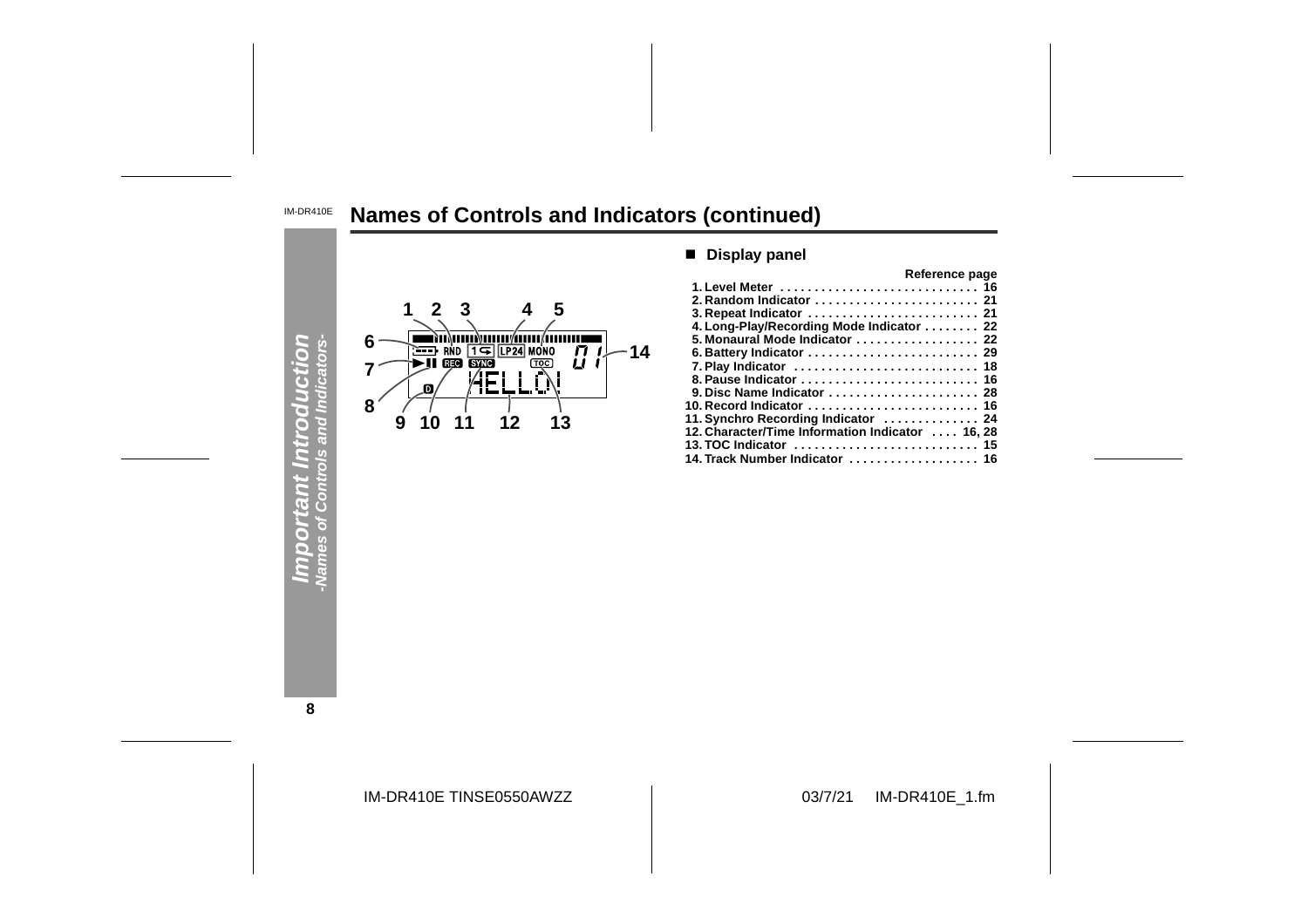# **Precautions**

#### ■ **Important**

- Do not wear your earphones when you are crossing streets or near traffic.
- $\bullet$  Do not use your earphones whilst driving a motor vehicle, it may create a traffic hazard and may be illegal. Remember to obey all of the safety rules in your area.
- Do not play the unit at a high volume. Hearing experts advise against extended listening at high volume levels.
- $\bullet$  If you experience ringing in your ears, reduce the volume or discontinue use.
- No naked flame sources, such as lighted candles, should be placed on the apparatus.
- Attention should be drawn to the environmental aspects of battery disposal.
- $\bullet$  The apparatus is designed for use in moderate climate. • This portable MD should only be used within the range

## **To avoid accidental electric shock or other possible** of 0°C - 40°C (32°F - 104°F).

- **problems, observe the precautions listed below.**
- $\bullet$  Do not disassemble or modify the unit.
- Do not drop or subject the unit to shock.
- Do not use the unit near open flames.
- Do not spill liquid on the unit.
- Do not use an external power supply, other than the 3 V DC supplied with this unit, as it may damage the unit.
- SHARP is not responsible for damage due to improper use. Refer all servicing to a SHARP authorised service centre.

#### ■ Storing the unit

#### **Avoid using or leaving the unit in the following places.**

- Places exposed to direct sunlight for many hours (especially in cars with the doors and windows closed) or near heaters. (The cabinet may deform, change colour or the unit may malfunction.)
- Places exposed to excessive dust.
- Places exposed to water.
- Places where temperatures are excessively high or low.
- Places (bathrooms) where the humidity is extremely high.
- Places with strong magnetic fields such as TVs or
- loudspeakers.
- Places exposed to vibration. • Places where sand can easily enter the inside of the unit (beaches etc.).
- **•** If the unit is used near radio tuners or TVs, noise and/ or picture interference may result. If you experience these problems, move the unit away from such devices.

It is not recommended to put the portable MD into a rear pocket, as this may damage the product when sitting.

Using this unit near mobile phones may cause noise pickup. If it occurs, move it away from them.



**Important Introduction -Precautions-**

mporta

nt Introducti

n  $\overline{\bullet}$ 

IM-DR410E TINSE0550AWZZ

#### 03/7/21 IM-DR410E\_1.fm

1

IM-DR410E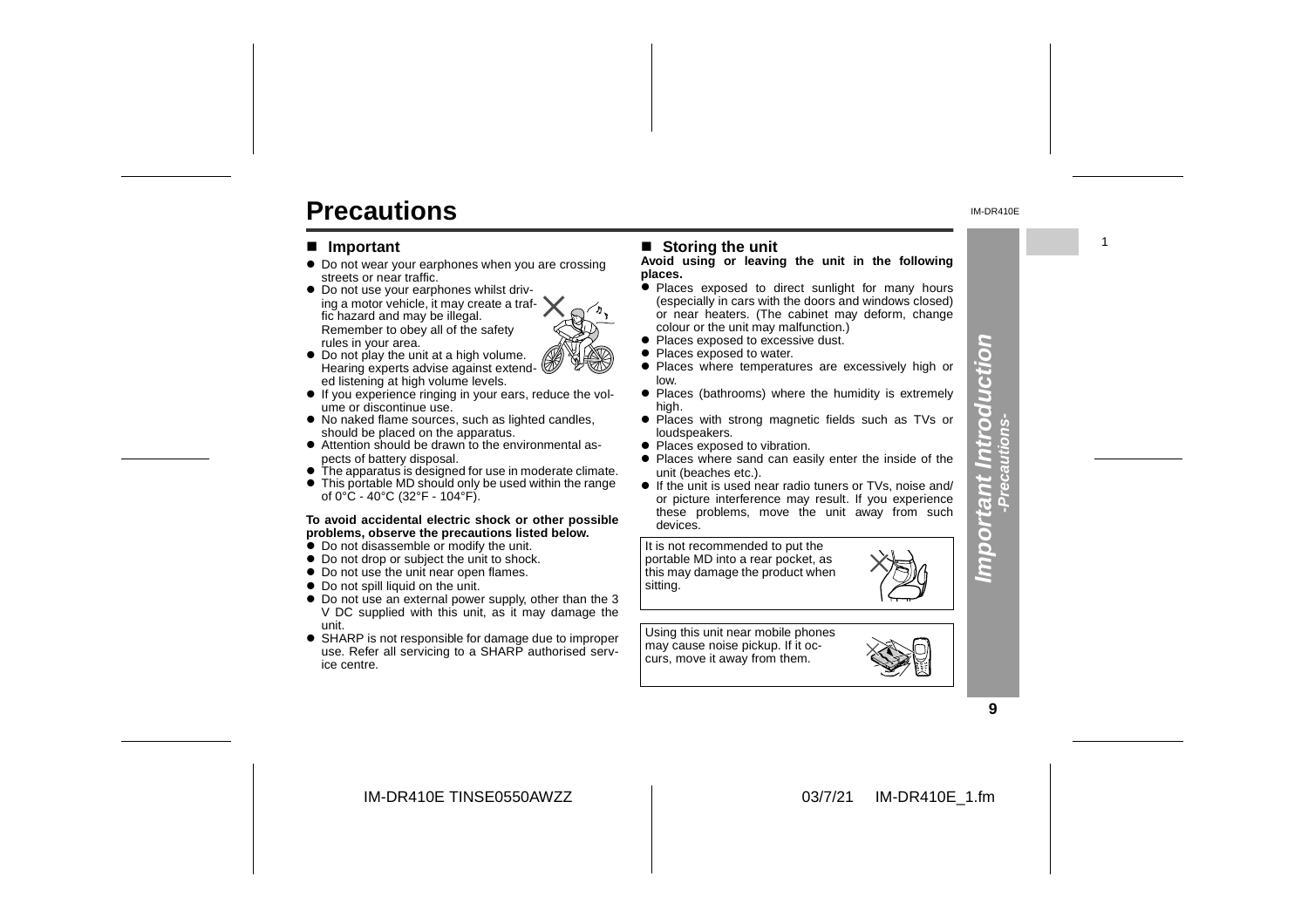#### IM-DR410E**Using with the AC Adaptor**

Plug the AC adaptor into the wall socket, and then insert the plug on the other end into the DC IN 3V socket.



- **.** Insert the plugs firmly.
- When the unit is not in use for extended periods, remove the AC adaptor from the wall socket.

#### **Note:**

 If power failure occurs whilst playing a disc using the AC adaptor, disconnect it from the wall socket. Otherwise, playback may start automatically when electricity resumes.



- 
- 
- 

When inserting or removing the battery, push it towards the  $\ominus$  battery terminal.

- 
- 
- 
- ! Installing the battery incorrectly may cause the unit to malfunction.

**10**

Using with th

**Power Source**

7 Œ

IM-DR410E TINSE0550AWZZ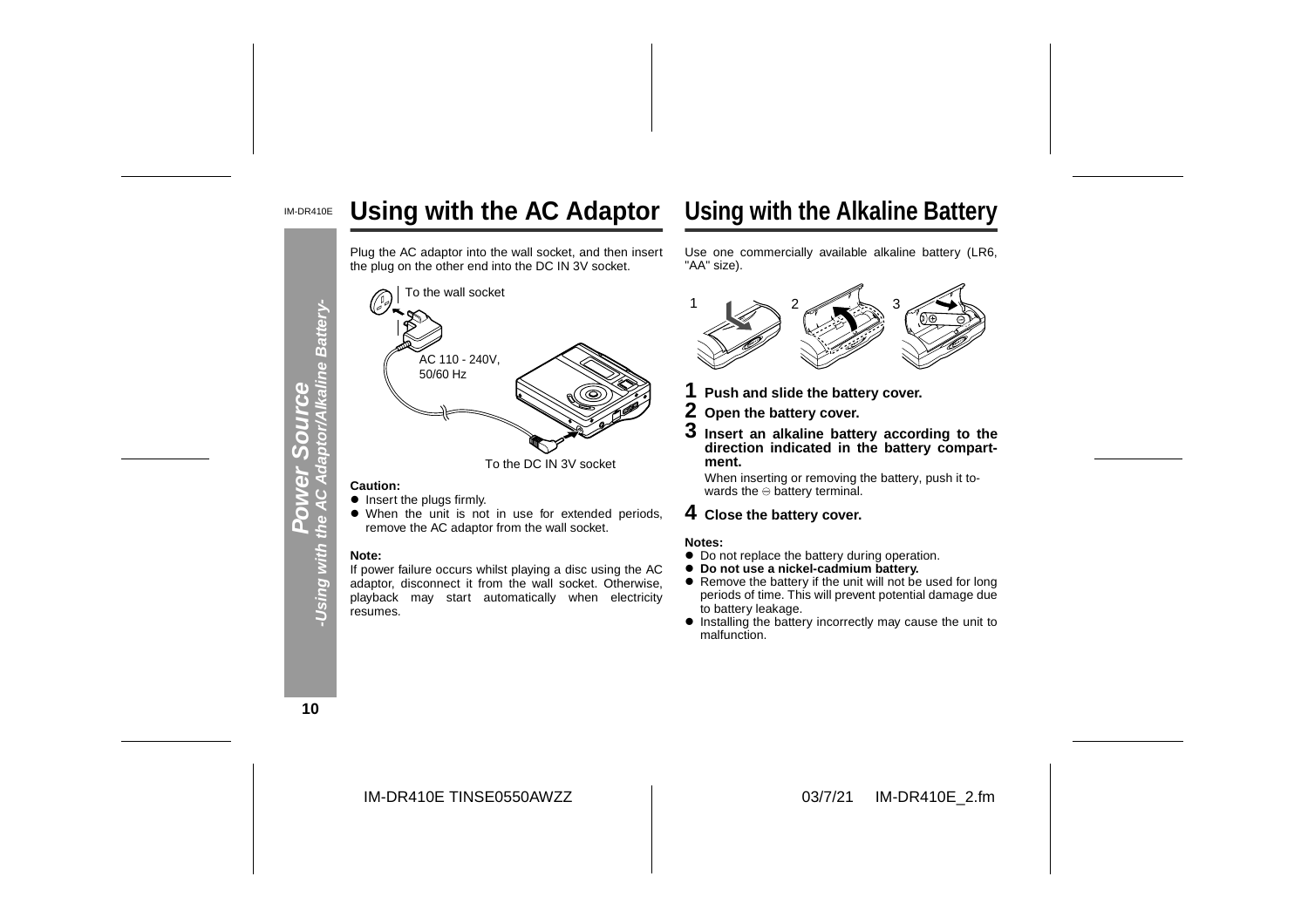

# **Inserting a MiniDisc**

- **1 Slide the OPEN lever to release the com partment door.**
- **2 Lift up the compartment door.**
- **3 Insert a MiniDisc.**
- 4 Close the compartment door.

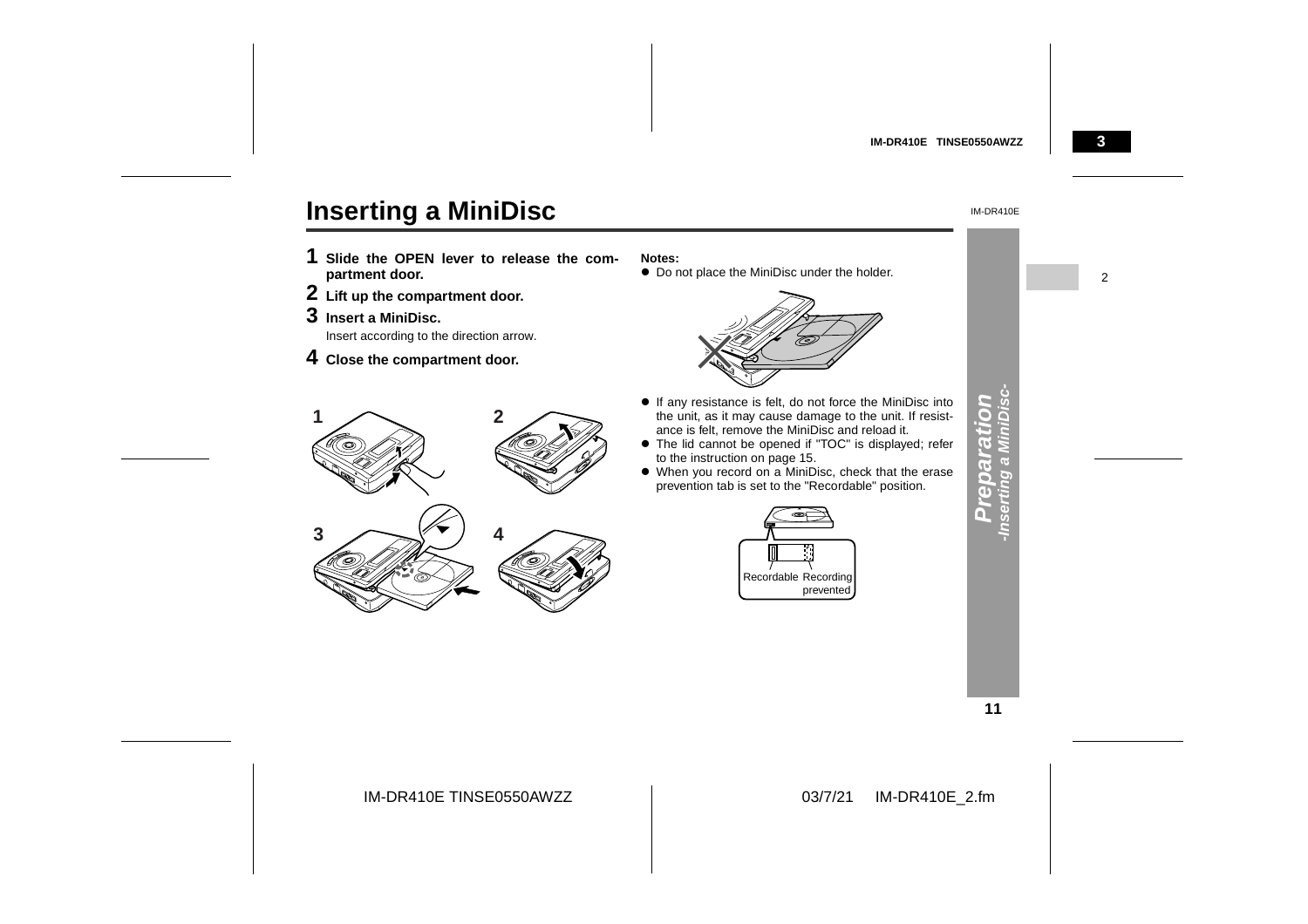#### IM-DR410E**Connections**

You can record your favourite CDs or tapes to MD.<br>When recording, it is recommended to use the AC adaptor and also install the battery. Should the power failure occur,<br>the power source would be automatically switched to th

### ■ **To connect to a stereo system with "LINE OUT" or "AUDIO OUT" sockets (analogue connection)**

If the audio system has only one pair of sockets, they are usually for input only and recording via this connection is not possible.



**12**

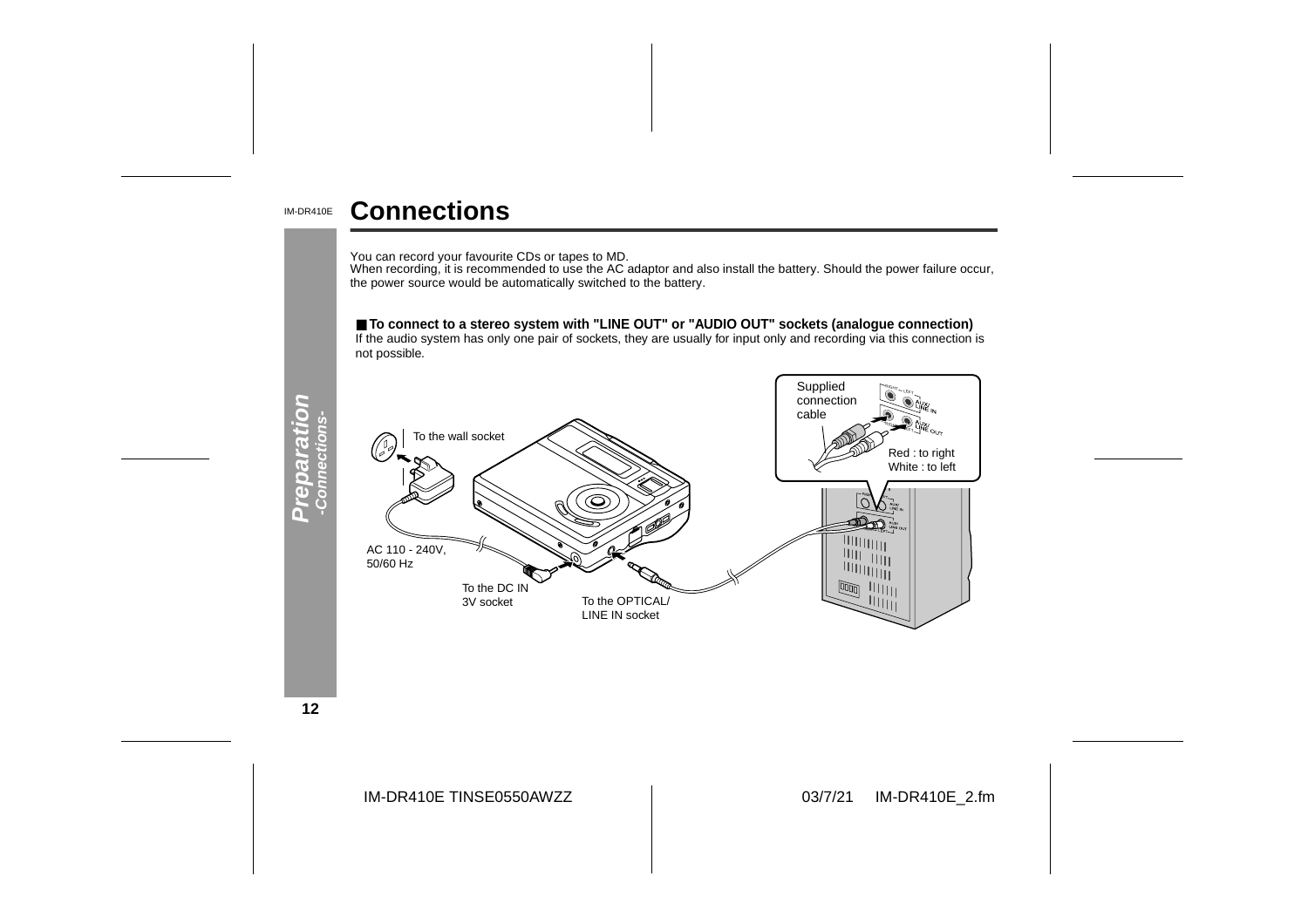

**13**

IM-DR410E

3

IM-DR410E TINSE0550AWZZ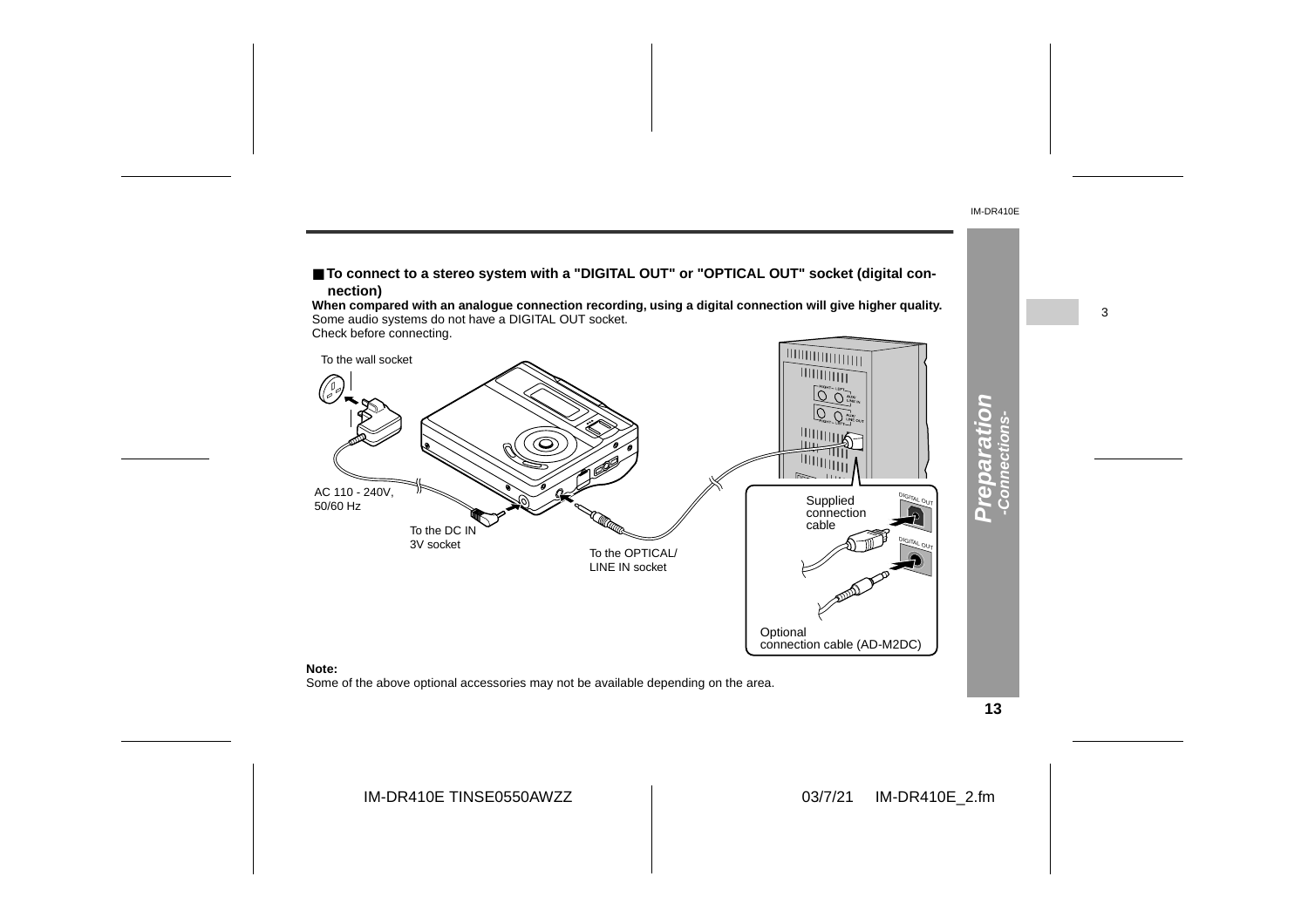#### IM-DR410E **Hold Function**



If the battery is inserted or the AC adaptor is connected, you can set this function even when the power is turned off.

#### **To cancel the hold mode**

 Press and hold down the HOLD button for 2 seconds ormore whilst the unit is in the hold mode. "HOLD OFF" will be shown.

**14**

IM-DR410E TINSE0550AWZZ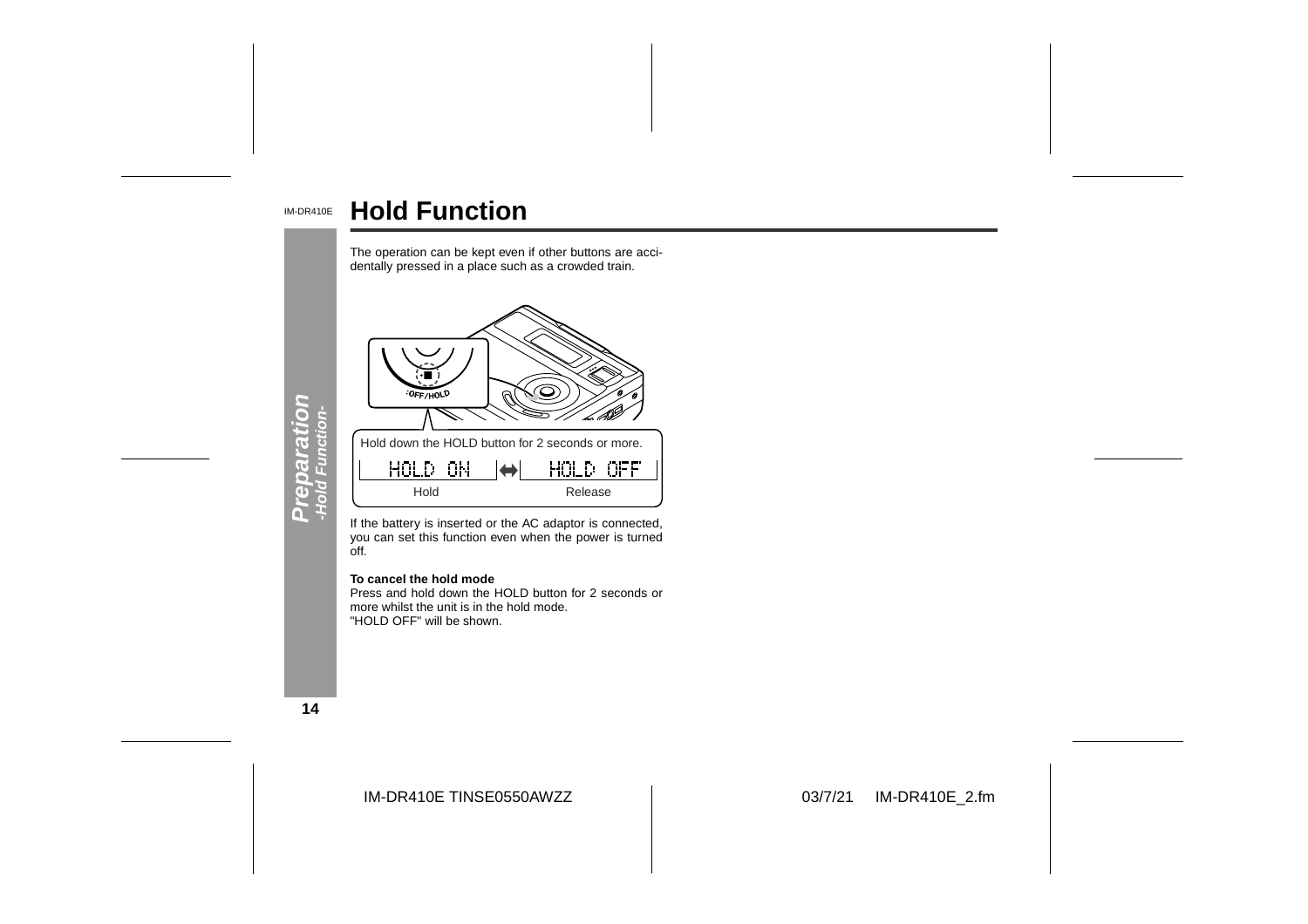# **Before Recording**

#### $\blacksquare$  About the TOC

Whilst recording or editing, "TOC" (Table Of Contents) appears. If you stop recording or turn off the power after editing, TOC will be written on the MD ("TOC" will flash followed by "TOC EDIT!"). During the process, the lid is locked and you cannot remove the MiniDisc.



#### **Warning:**

**If the power is removed (Battery/AC adaptor) whilst "TOC" is displayed, the MiniDisc unit lid will remain locked until the battery/main power is restored and the unit is turned on. Your new recordings or edited changes will be lost and your MiniDisc may become unusable.**

#### **Caution:**

 Whilst "TOC" or "TOC EDIT!" is displayed, follow the instructions below.

- -Do not jerk or bump the unit.
- -Do not unplug the AC adaptor.
- -Do not remove the battery.
- -Do not subject the unit to shock.

Otherwise, tracks may not be recorded properly.

### ■ To prevent recorded MiniDiscs from **being erased accidentally**

Slide the accidental erase prevention tab, located on the side of the MiniDisc, in the direction indicated by the arrow.

The MiniDisc will then be protected against accidental erasure.



To add a recording to such a MiniDisc, slide the accidental erase prevention tab back to its original position.

#### " **Helpful tip when attaching a label**

When attaching a label to a MiniDisc cartridge, be sure to note the following. If the label is not attached properly, the MiniDisc may jam inside the unit and you may not be able to remove it.

- If the label peels off or partially lifts
- away, replace it with a new one. • Do not put a new label on top of an ex-
- isting one. • Attach the label only in the specified location.



**15**

**Preparation -Before Recording-**

epara

S

IM-DR410E TINSE0550AWZZ

#### 03/7/21 IM-DR410E\_2.fm

IM-DR410E

3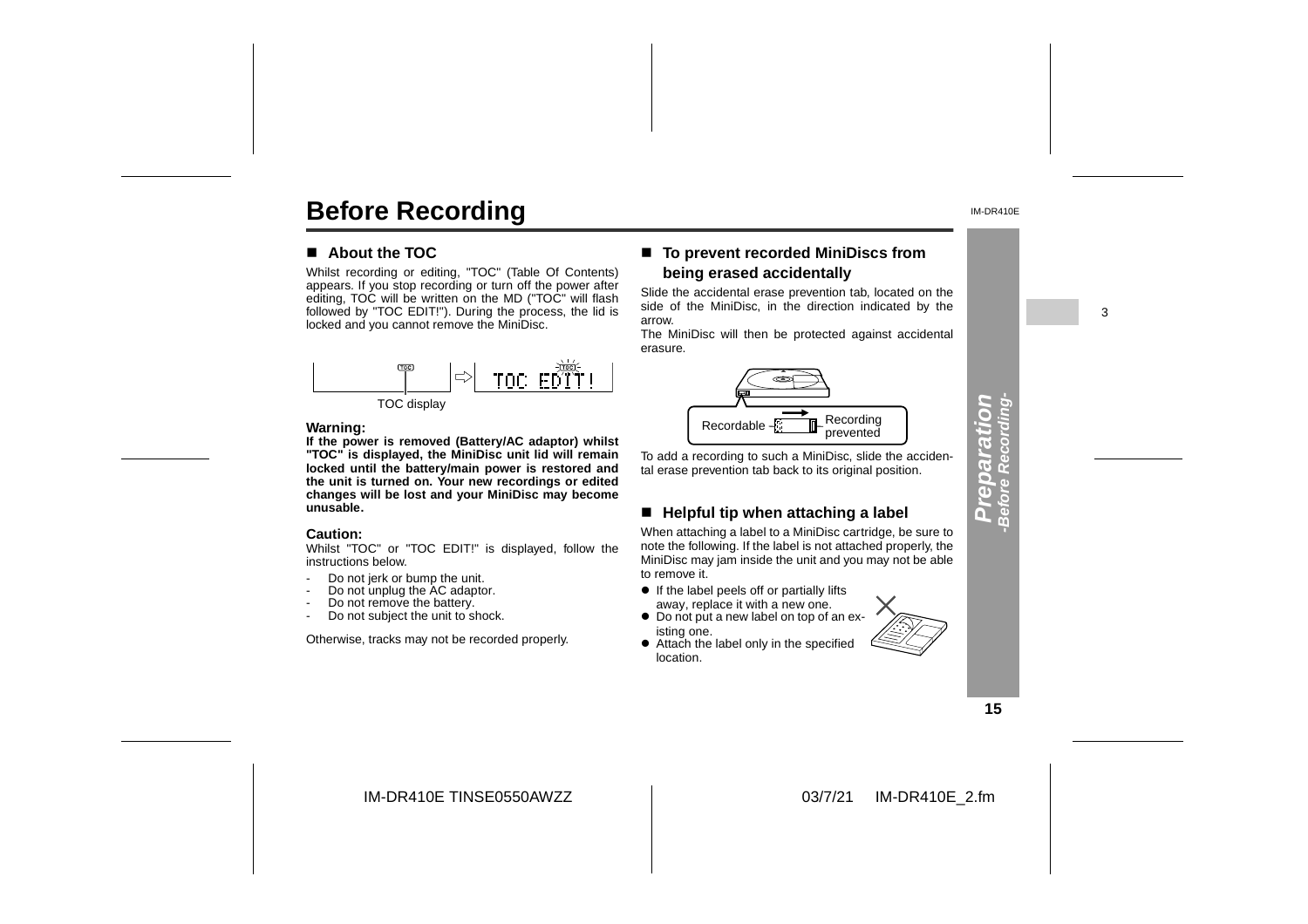

**Recording**

**16**

IM-DR410E TINSE0550AWZZ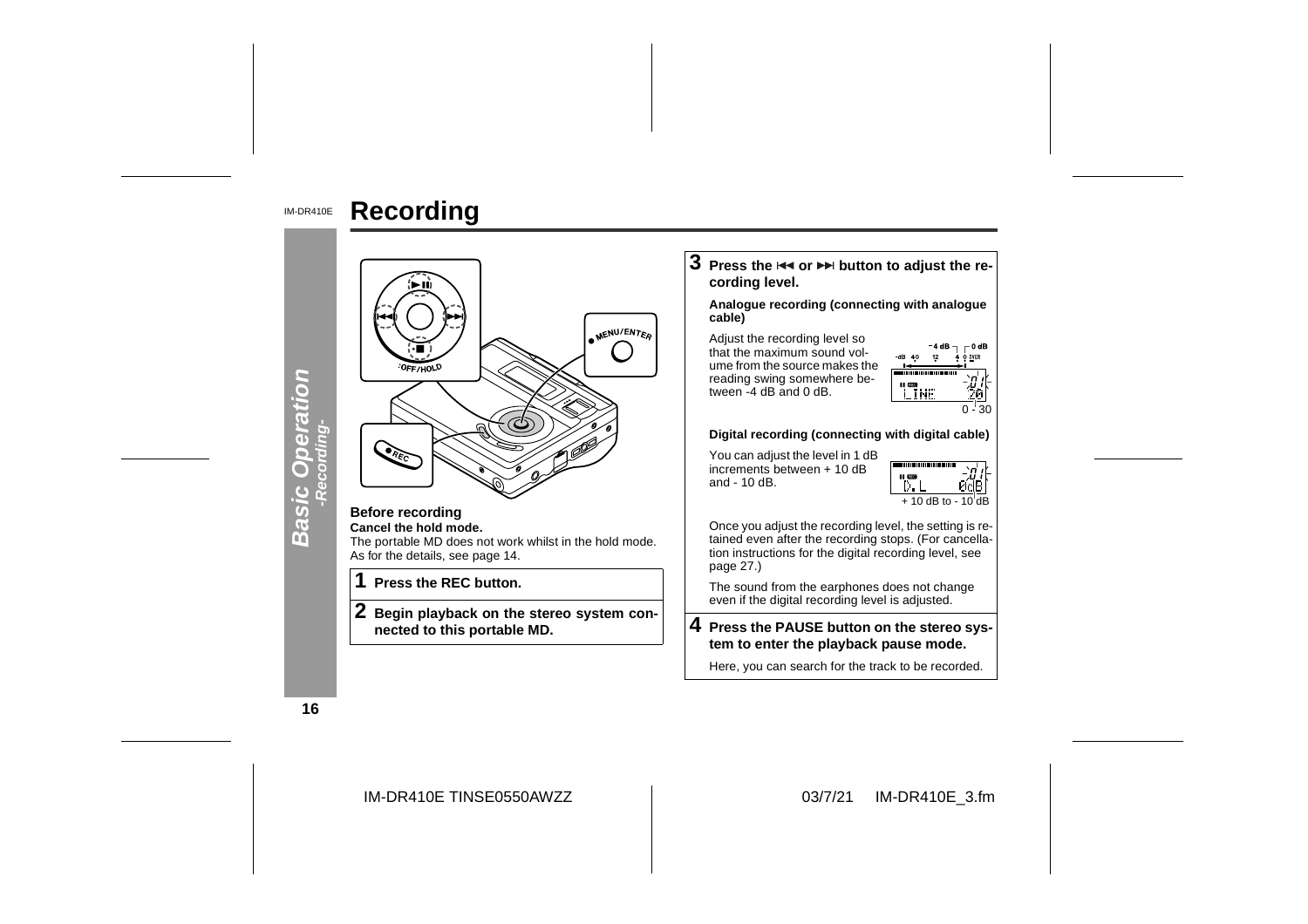4



**Notes:**

- ! Complete the operation within 7 seconds whilst select-
- Changing the volume level whilst recording does not
- ! Whilst "TOC" is displayed, the MiniDisc recorded con-

• The track number will be increased by one each time

When recording is stopped, TOC is written on the MD.

TOC EDT 뮤 24:07  $\mathbf 0$ 

**17**

**Basic Operation -Recording-**

**Basic Operation** 

IM-DR410E TINSE0550AWZZ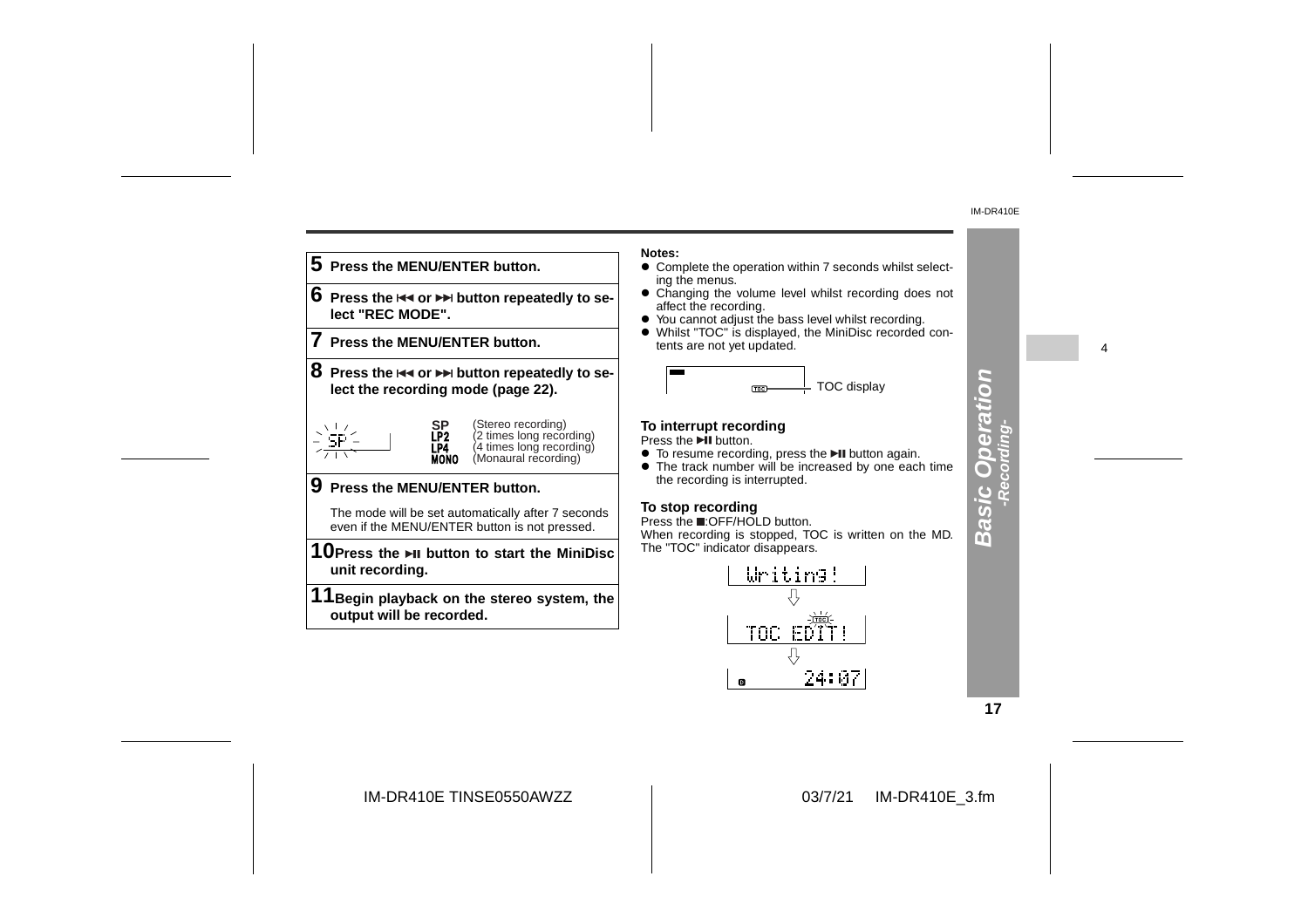

**18**

IM-DR410E TINSE0550AWZZ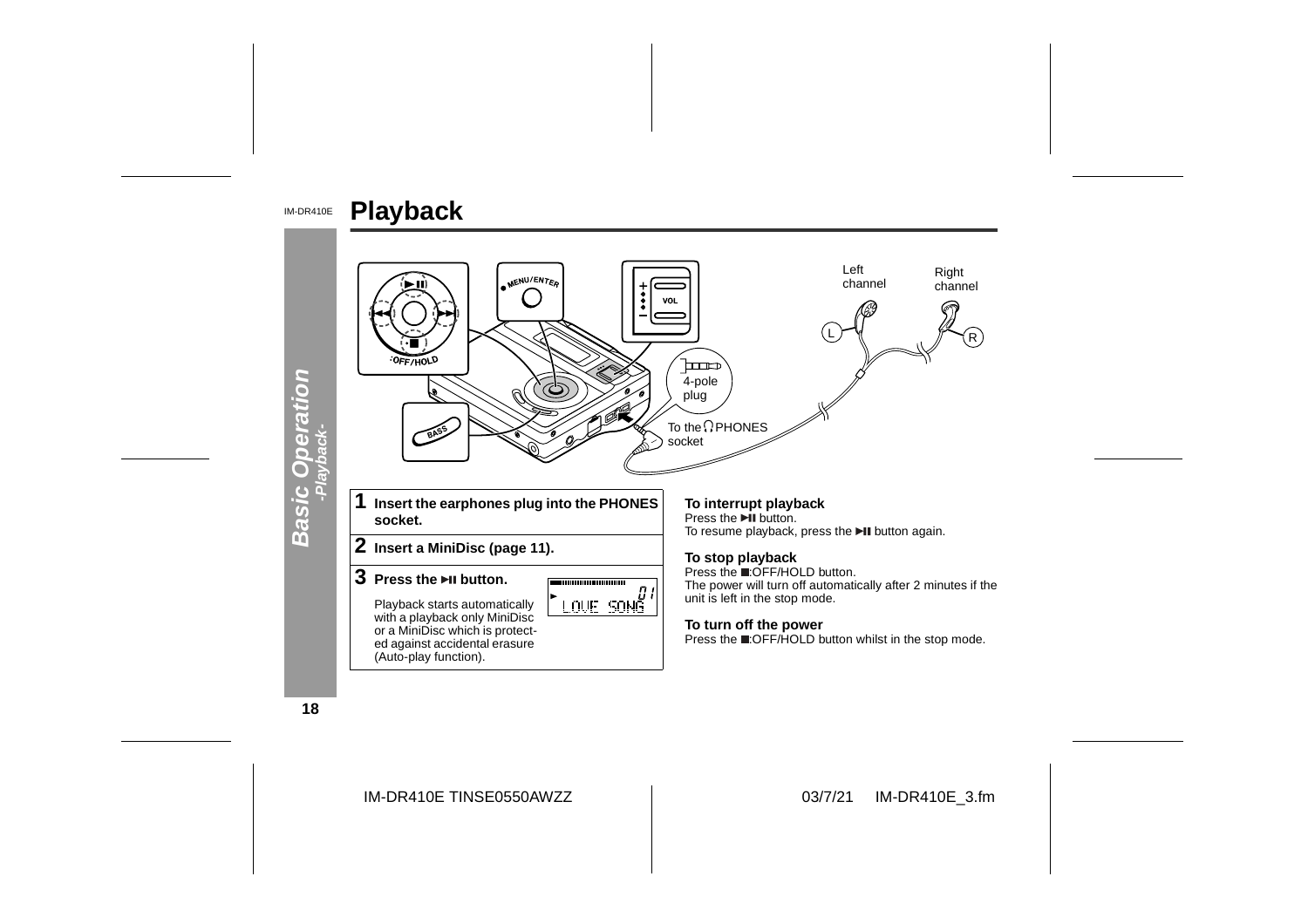#### **4**

4

#### IM-DR410E

#### **Nolume control**

Press the VOL + button to increase the volume and the VOL - but decrease the volume.

| OL - button to | Vollb           |
|----------------|-----------------|
|                |                 |
| ٠              | Volume (0 - 30) |

The sound escaping from your earphones may annoy people around you. In particularly crowded places (such as on trains or buses), reduce the volume.

#### ■ Bass control

Each time the BASS button is pressed, the bass response will be switched as follows.

| <b>BASS1</b>      | <b>Emphasised slightly.</b>  |
|-------------------|------------------------------|
| <b>BASS 2</b>     | Emphasised more.             |
| BASS <sub>3</sub> | Emphasised fully.            |
| <b>BASS OFF</b>   | Cancelled. (Default setting) |

#### ■ To customise low and high levels

You can set 3 types of bass settings (BASS 1 - BASS 3) by adjusting low (Lo) and high (Hi) boost for each setting.

#### **Emphasising low (Lo) and high (Hi) sound of BASS 3.**



**1 During playback, press the MENU/ENTER button.2** Press the I<◀ or ▶▶ button repeatedly to se-

**lect "SOUND ADJ" and then press the MENU/ENTER button.**

**3** Press the  $\Join$  or  $\Join$  but- $B3$ :  $Lo3$   $Hi3$ **ton repeatedly to select bass setting, and the** B3 **VOL + or VOL - button toselect "B3".**

**4 After selecting "Lo" or** B3 L<sub>0</sub>5 Hi53 "Hi" with the **H4 or ▶▶ button, press the VOL + or VOL - button to adjust the low or high sound setting.**

#### **5 Press the MENU/ENTER button.**

Repeat steps 1 - 5 to change the other bass setting.

#### **Notes:**

- ! If you set the volume to 23 or more, the bass boost will be adjusted automatically.
- ! When you make the setting of "To customise low and high levels" with the volume level set to 23 or more, the volume level will be reduced to 22 automatically.

#### **19**

**Basic Operation -Playback-**

**Basic Operation**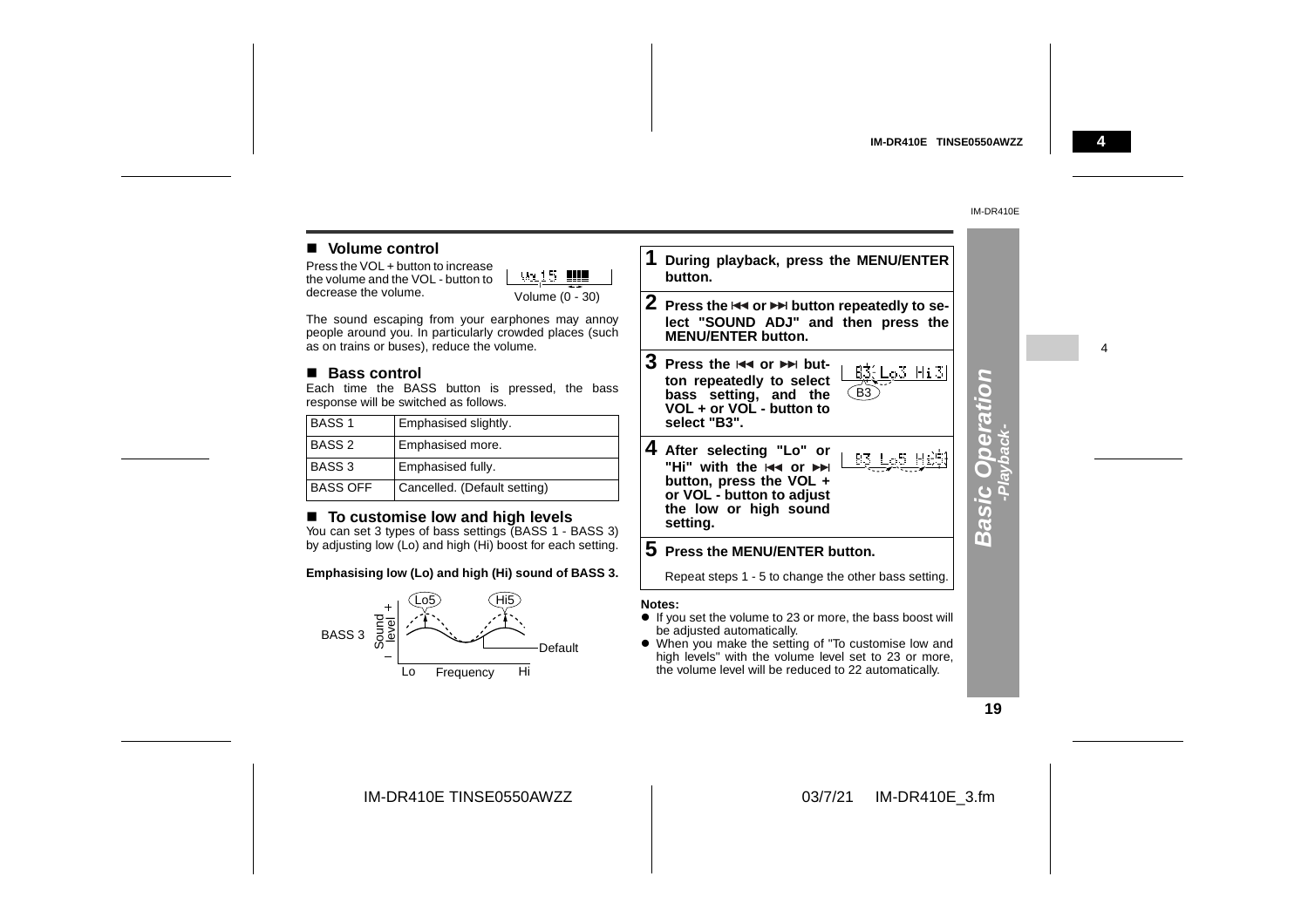#### IM-DR410E **Advanced Playback**

■ To locate the desired portion



#### **For audible fast forward:**

Press and hold down the  $\blacktriangleright$  button during playback.

#### **For audible fast reverse:**

Press and hold down the  $\blacktriangleleft$  button during playback.

- Normal playback will resume when the  $\blacktriangleleft$  or  $\blacktriangleright$  button is released.
- When the end of the last track is reached during fast forward, the unit will enter the pause mode. When the beginning of the first track is reached during fast reverse, the unit will enter the playback mode.

#### ■ To locate the beginning of a track

**To move to the beginning of the next track:**

Press the  $\blacktriangleright$  button during playback.

**To restart the track being played:**

Press the  $\blacktriangleleft$  button during playback.

#### **To locate the next track:**

Press the  $\blacktriangleright$  button whilst the unit is stopped.

**To locate the previous track:**

Press the  $\blacktriangleleft$  button whilst the unit is stopped.

- To skip a number of tracks at one time, press the or  $\blacktriangleright$  button repeatedly until the desired track number is shown.
- When you press the II button, playback starts from the beginning of the track.

**20**

**Useful Features -Advanced Playback-**

**Jseful Features**<br>-Advanced Playback-

IM-DR410E TINSE0550AWZZ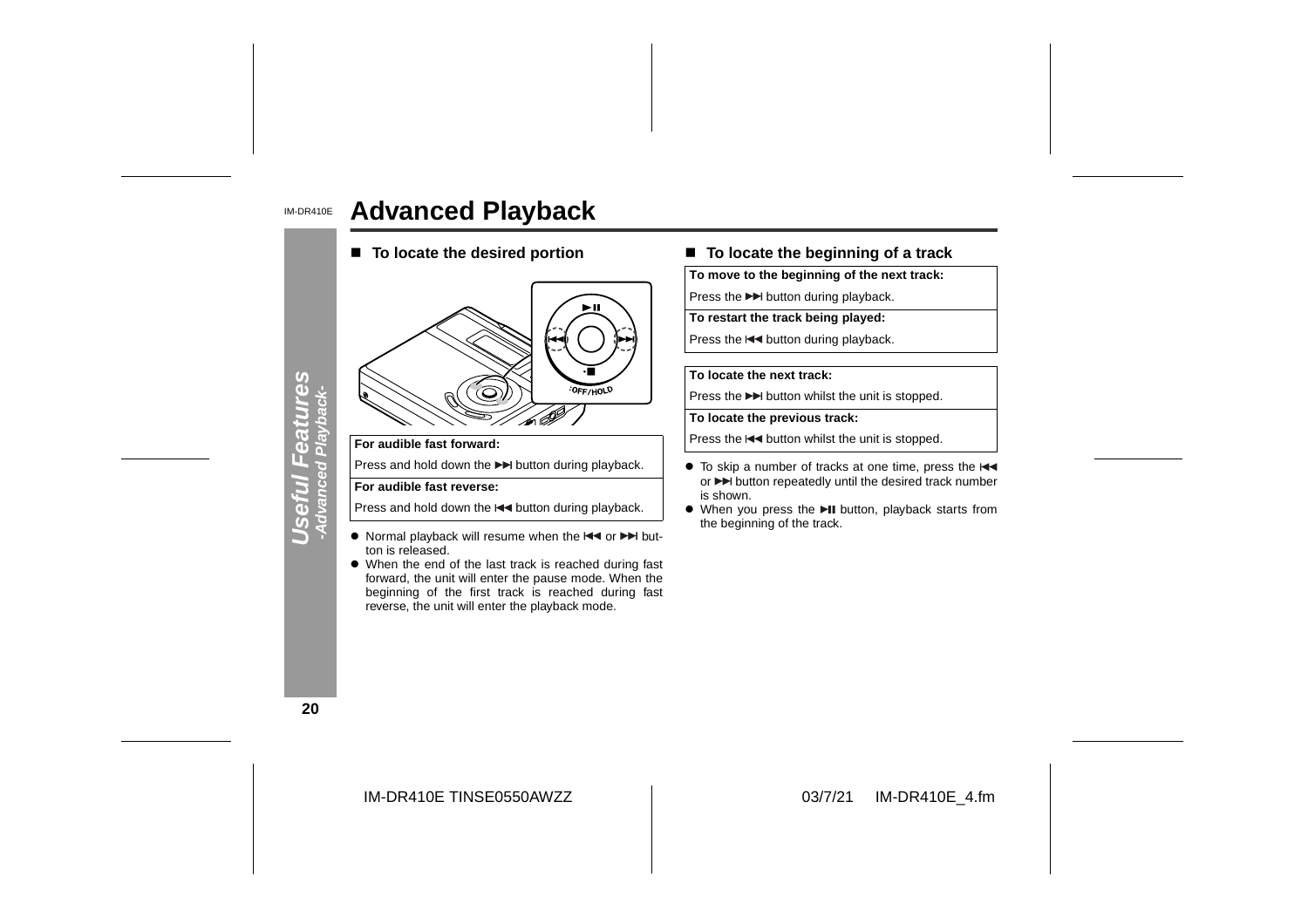#### ■ Random play or repeat play



- **1 During playback, press the MENU/ENTER button.**
- **2** Press the lਵৰ or ▶▶ but-PLAY MODE **ton repeatedly to select "PLAY MODE".**
- **3 Press the MENU/ENTER button.**

#### **4** Press the I◀◀ or ▶▶ button repeatedly to se**lect the desired playback mode.**

#### RANDOM : Random play

RANDOM REP :Repeat play of tracks in random order ALL REPEAT : Repeat play of all of the tracks 1Tr REPEAT : Repeat play of a single track<br>NORMAL : Normal playback Normal playback

#### **5 Press the MENU/ENTER button.**

The mode will be set automatically after 7 seconds The mode will be set automatically after 7 seconds<br>even if the MENU/ENTER button is not pressed.  $\overline{v}$ 

#### **Notes:**

- $\bullet$  Complete the operation within 7 seconds whilst selecting the menus.
- If the playback mode is selected whilst stopped, press the **DII** button to start playback.
- When "TOC" is displayed, random play or repeat play is impossible.
- $\bullet$  In random play, the unit will select and play tracks automatically. (You cannot select the order of the tracks.) After all of the tracks are played once in random order, the unit will stop automatically.
- " During random, random repeat, or single track repeat play, you can forward or reverse the MiniDisc only within the track being played.
- During random play, the unit cannot find the beginning of any track which has been played.
- Repeat play lasts until you stop the unit.
- When you stop and resume random play, the rest of tracks are played starting from the last played track. If you turn the power off and resume random play, all the tracks are played in random order starting from the interrupted track.

**Useful Features -Advanced Playback-**

E  $\overline{\mathbf{a}}$ ত  $\overline{v}$ 

**Gai** 

IM-DR410E TINSE0550AWZZ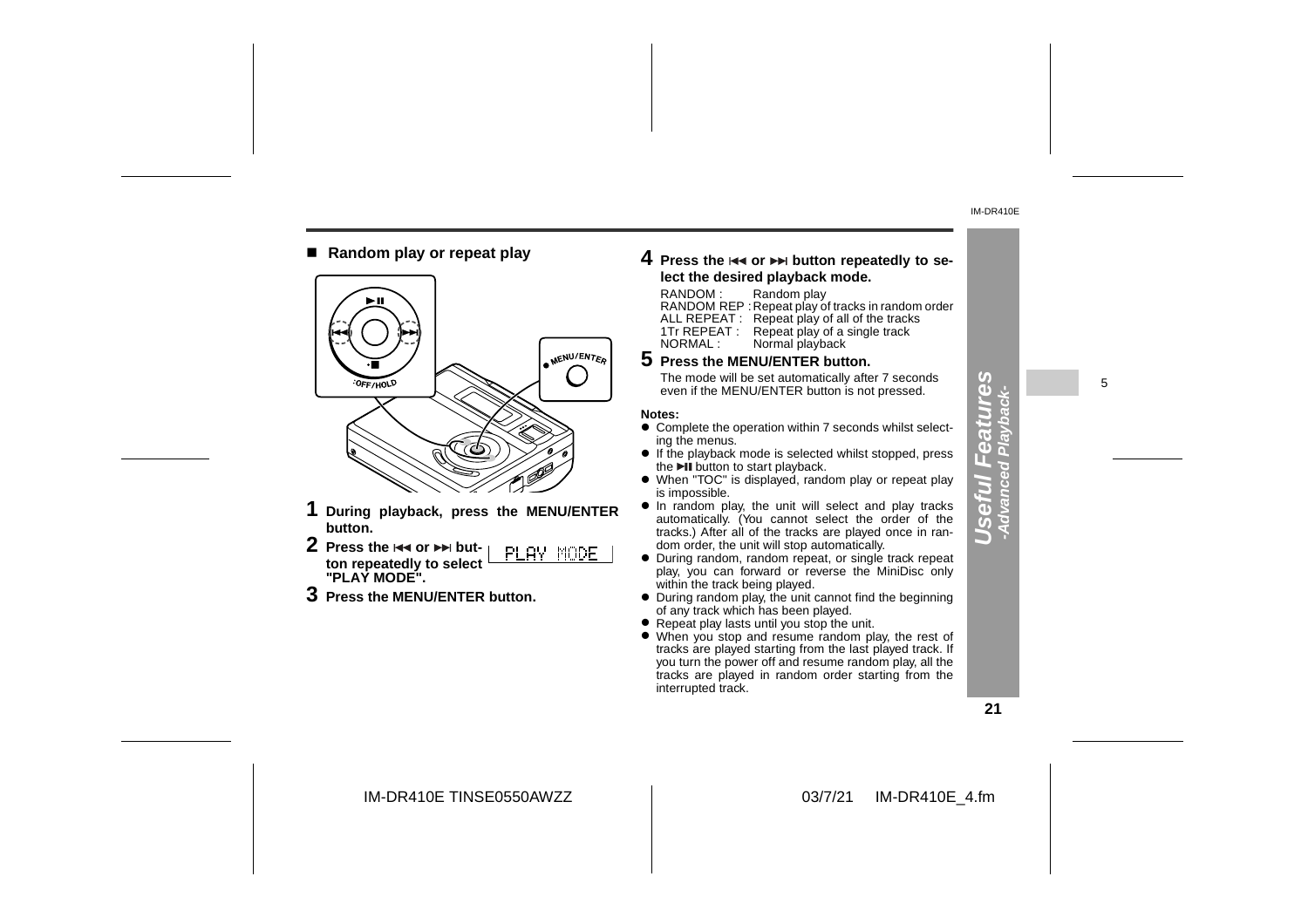#### IM-DR410E**Advanced Recording**

#### ■ Long-play recording

#### **2 times and 4 times long recording**

Double or quadruple time of stereo recording is possible.

#### **Monaural recording**

In monaural, you can record twice as long as the stereo recording.



- **1 When recording is paused, press the MENU/ ENTER button.**
- **2** Press the I◀◀ or ▶▶ button repeatedly to se**lect "REC MODE".**
- **3 Press the MENU/ENTER button.**

**4** Press the I<< or ▶▶ button repeatedly to se**lect the desired recording mode.**



#### **5 Press the MENU/ENTER button.** The mode will be set automatically after 7 seconds even if the MENU/ENTER button is not pressed.

**6 Start recording.**

#### **Notes:**

- $\bullet$  Complete the operation within 7 seconds whilst selecting the menus.
- The recording mode remains unchanged until a new mode is selected.

**22**

**Useful Features**

39

IM-DR410E TINSE0550AWZZ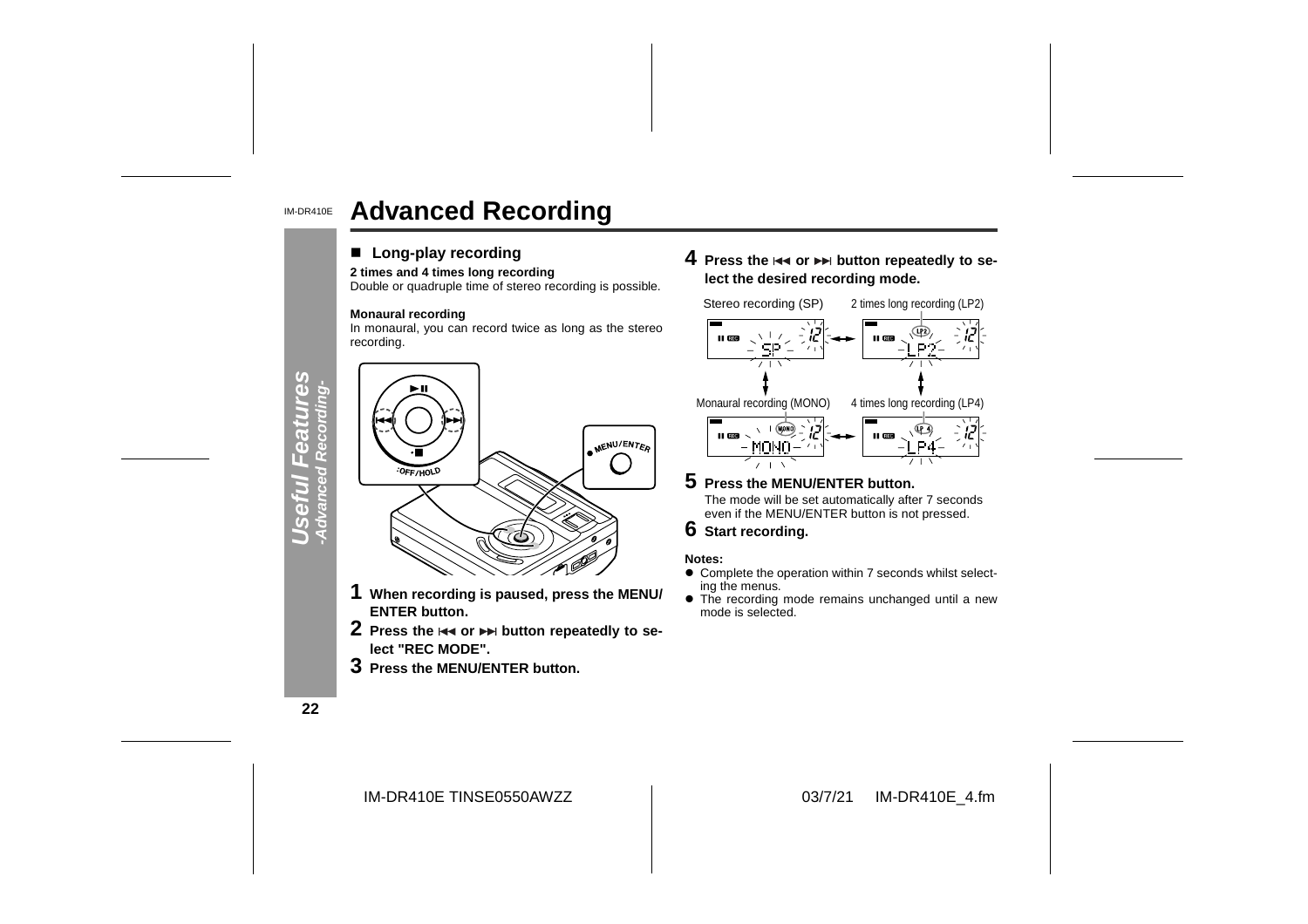#### **Notes:**

- In monaural recording, the sound on the right and left channels is mixed even if the input source is in stereo. Although you can hear the stereo sound from the ear phones, the recorded sound is monaural.
- **Tracks recorded in 2 times long recording and 4 times long recording modes cannot be played with the unit that does not support these modes. On such a unit, no sound is heard. (The operation may vary depending on the unit.)**
- Tracks recorded in monaural cannot be played on a unit that does not support monaural playback.

#### ! **About ATRAC**

The ATRAC (Adaptive TRansform Acoustic Coding) sys tem compresses the sound data into 1/5 by cutting out the inaudible sound. Since the sound is selected based on psychoacoustics masking, the sound quality is not impaired. This unit is equipped with the ATRAC3 com pressing system that can reduce the sound data to 1/10 or 1/20 of its original size. By employing this system, 2 times and 4 times long recordings are enabled in stereo mode.

#### ! **About the recording mode**

You can select the recording mode from stereo recording, 2 times long recording, 4 times long recording, and monaural recording. Recordable time varies depending on the recording mode. If the tracks are recorded on an 80 minute MiniDisc, its recording time changes as follows:

| Indication      | <b>Recording mode</b>         | Recording<br>time |
|-----------------|-------------------------------|-------------------|
| SP              | Stereo                        | MAX. 80 min.      |
| LP <sub>2</sub> | 2 times long (MDLP<br>stereo) | MAX. 160 min.     |
| LP4             | 4 times long (MDLP<br>stereo) | MAX. 320 min.     |
| <b>MONO</b>     | Monaural                      | MAX. 160 min.     |

#### ■ Caution for 4 times long recording **(LP4)**

Special compression methods are used to achieve 4 times long recording. This may cause some noise to be recorded occasionally. When the highest quality is required, stereo or LP2 recording is recommended.

5

#### **23**

**Useful Features -Advanced Recording-**

eful Fea

res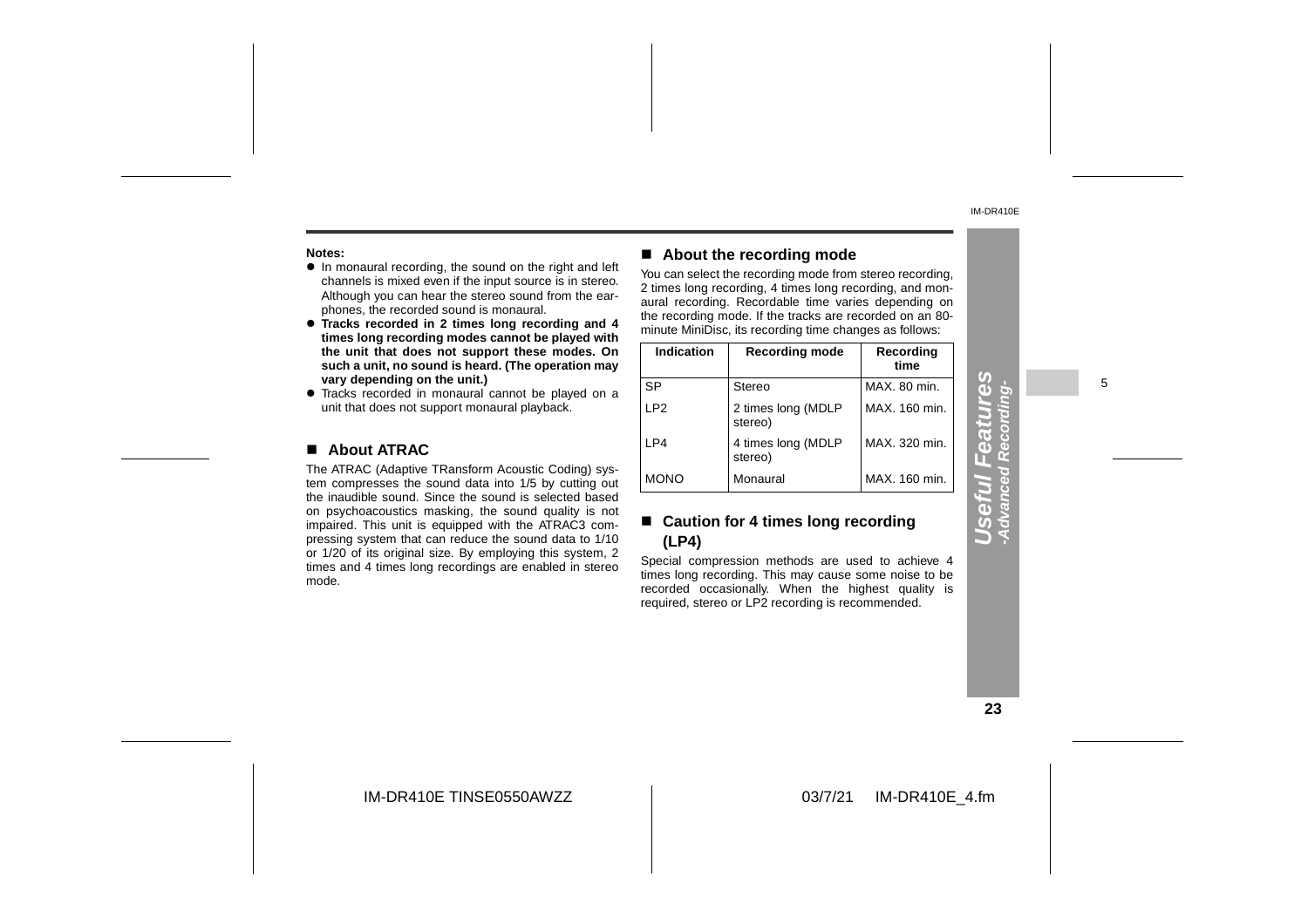#### IM-DR410E**Advanced Recording (continued)**



- **7 Press the MENU/ENTER button.**
- **8 Select the recording mode (step 4, page 22) and press the MENU/ENTER button.** The mode will be set automatically after 7 seconds even if the MENU/ENTER button is not pressed.
- **9 Press the MENU/ENTER button.**
- 10 Press the  $\leftrightarrow$  or  $\rightarrow$  button repeatedly to se**lect "SYNC ON".**
- **11Press the MENU/ENTER button.**
	- The BASS/SYNC button can be used instead of steps 9 - 11.
	- "SYNC" will flash.
	- To cancel the operation, press the **E**:OFF/HOLD button.

**12Begin playback on the stereo system.** Recording will begin automatically.

#### **To interrupt recording**

- When the stereo system is stopped, the unit will enter the synchro recording pause mode. When playback is resumed, recording will also resume.
- $\bullet$  If a silence lasts for 3 seconds or more, recording will be paused (pause function does not work for approximately 10 seconds after recording starts). When the unit receives sound again, recording automatically starts.
- $\bullet$  A new track number is created when recording resumes.

**24**

IM-DR410E TINSE0550AWZZ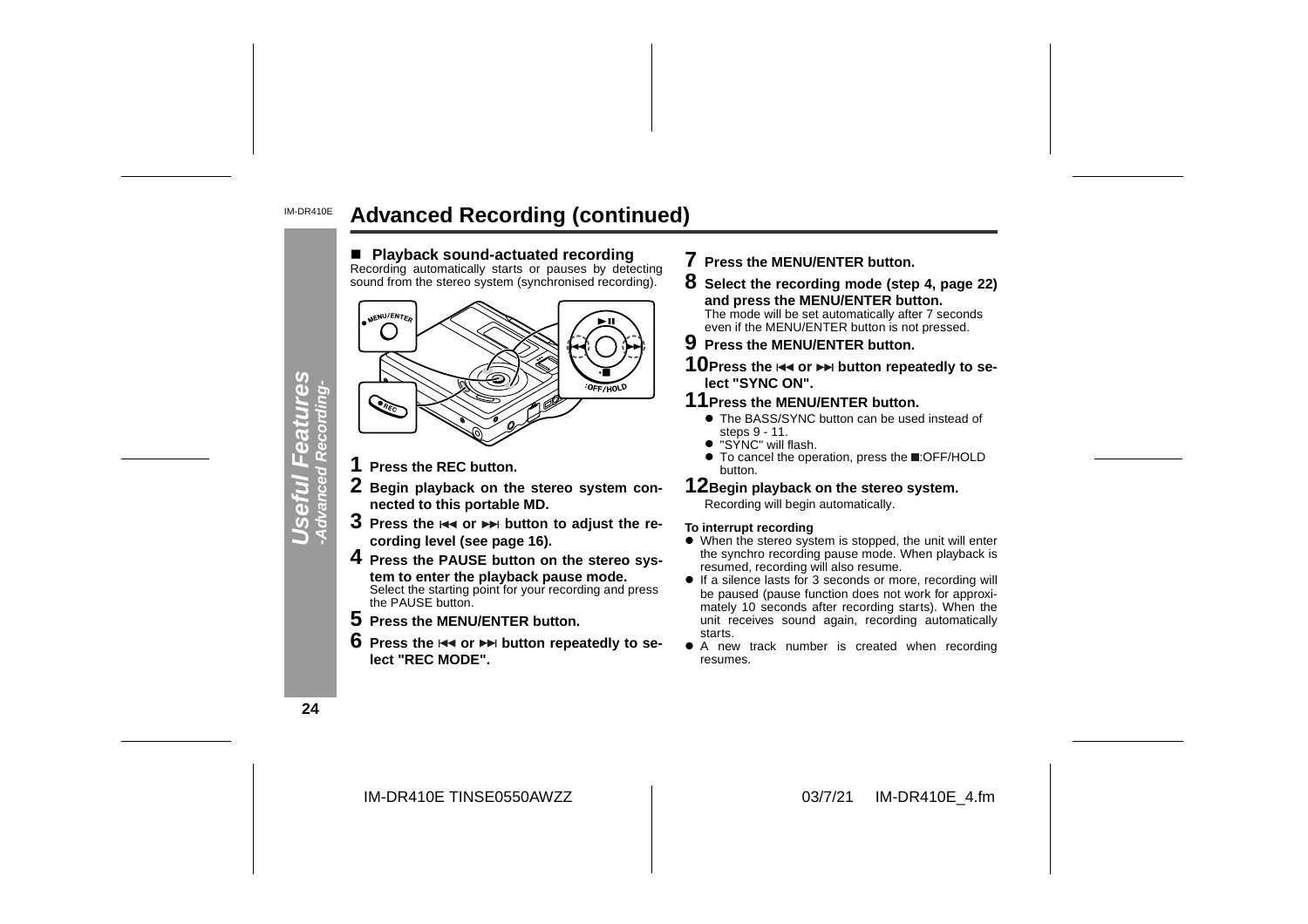#### ■ To create your own track numbers

You can create your own track numbers at any point.

**Whilst recording, press the REC button at the point where you want to create track numbers.**

The track number will be increased by one. One track number will be added every time the REC button is pressed.

#### **Numbering restriction**

If you try to number more than 10 tracks in certain amount of time, "SORRY" will be displayed and the operation will be disabled.

In that case, wait until the next operation can be resumed.

| In stereo recording       | Within 40 seconds  |
|---------------------------|--------------------|
| In 2 times long recording | Within 80 seconds  |
| In 4 times long recording | Within 160 seconds |
| In monaural recording     | Within 80 seconds  |

#### ! **Recording tracks as a single track**

You can record several pieces of music as a single track by disabling the auto marker function.

When recording is paused or whilst recording...

- **1 Press the MENU/ENTER button.**
- **2** Press the I◀◀ or ▶▶ button repeatedly to se**lect "MARK".**
- **3 Press the MENU/ENTER button.**
- **4** Press the **l**∢∢ or ▶▶I button to select "MARK **OFF".**

 $\Rightarrow$ AUTO MARKEI $\Leftrightarrow$ I $\Rightarrow$ MARK OFFE

**5 Press the MENU/ENTER button.**

#### **Notes:**

- Complete the operation within 7 seconds whilst selecting the menus.
- When making digital recordings using a CD player or an MiniDisc player, track numbers will be created automatically regardless of the setting of the auto marker function.

**25**

**Useful Features -Advanced Recording-**

Useful Features

5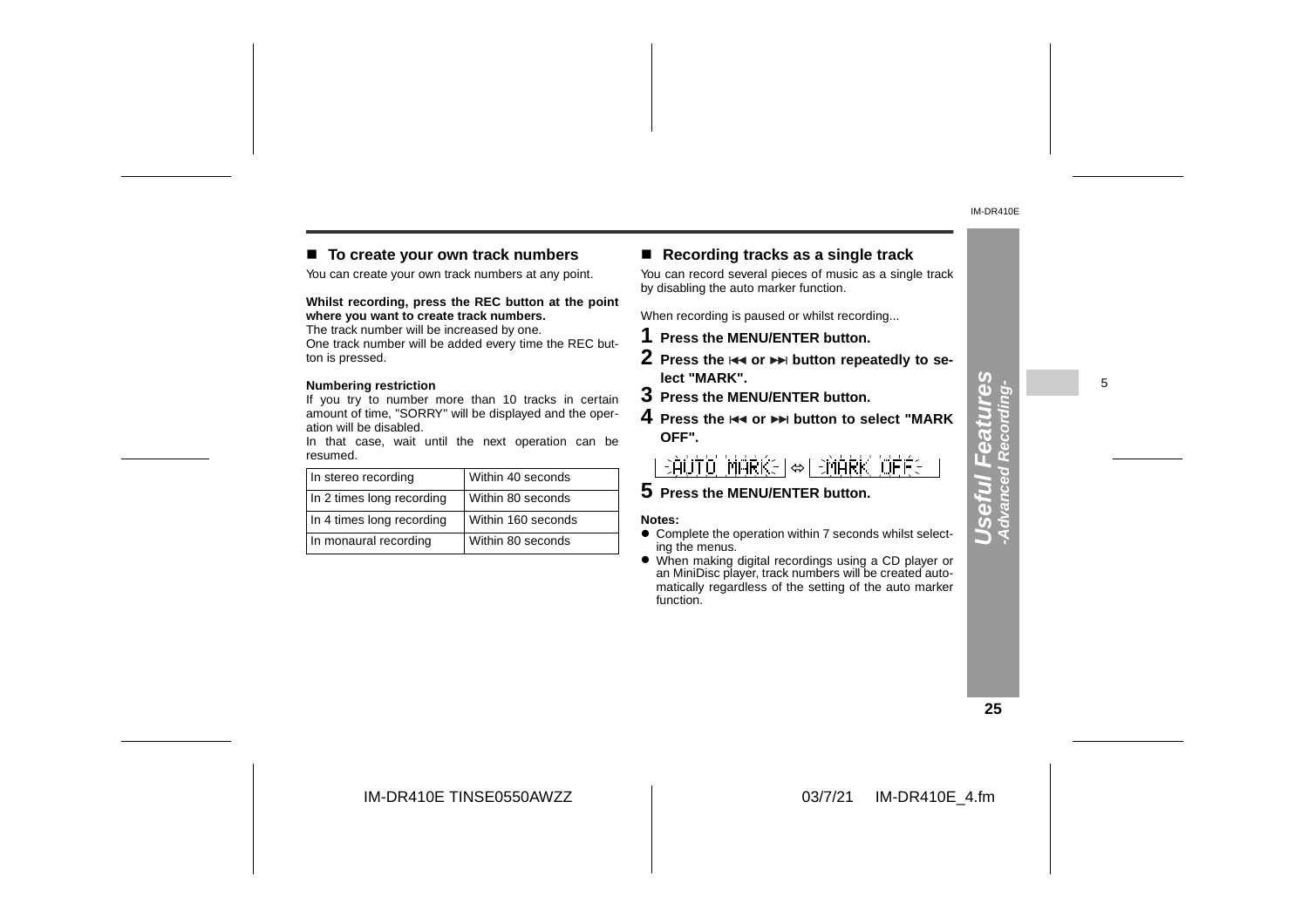#### IM-DR410E**Advanced Recording (continued)**

#### ■ About track numbers

1. Track numbers are created automatically during recording via the analogue connection when a silence of 1 second or more is detected (auto marker function). A series of tracks can be recorded as one by disabling the auto marker function (see page 25).

|                                            | About     |              |
|--------------------------------------------|-----------|--------------|
|                                            | 1 second. |              |
| $[P] \prod [P] \prod [P] \prod [P \ast P]$ | Silence   | り月)り月〜       |
| First track                                |           | Second track |
| $[P] \Pi 1 P P 1 \Pi 1 P \star P$          |           | リガリアリガン      |

2. When recording from a CD or a MiniDisc using the digital connection, track numbers will be created at the same points as on the CD or MiniDisc (synchro marker function).

|                  | First track | Second track Third track |         |
|------------------|-------------|--------------------------|---------|
| Playback<br>side | Track A     | Track B                  | Track C |
|                  |             |                          |         |
| Recording        | First track | Second track Third track |         |
| side             | Track A     | Track B                  | Track C |

- **•** Track numbers may not be created in proper places, depending on the source to be recorded from, such as signals with noise.
- The track numbers on the playback side may not match the track numbers recorded on the MiniDisc.
- When recording, if a programmed playback is performed by the source or playback is performed by selecting tracks manually, the MiniDisc track numbers may not be the same as on the source.
- Track numbers may not be created properly, depending on the connected stereo system.

#### ■ About sampling rate converter

This portable MD incorporates a sampling rate converter so that it can record from digital radios or DAT tape recorders.

#### ■ Note for digital recording

You cannot copy a MiniDisc that you recorded from digital inputs to another MiniDisc or DAT. It is prevented by the SCMS (Serial Copy Management System). Recording from analogue inputs is not affected.



**26**

**Useful Features -Advanced Recording-**

fWl Fea<br>anced Rec erul

mlee

**Sez** 

IM-DR410E TINSE0550AWZZ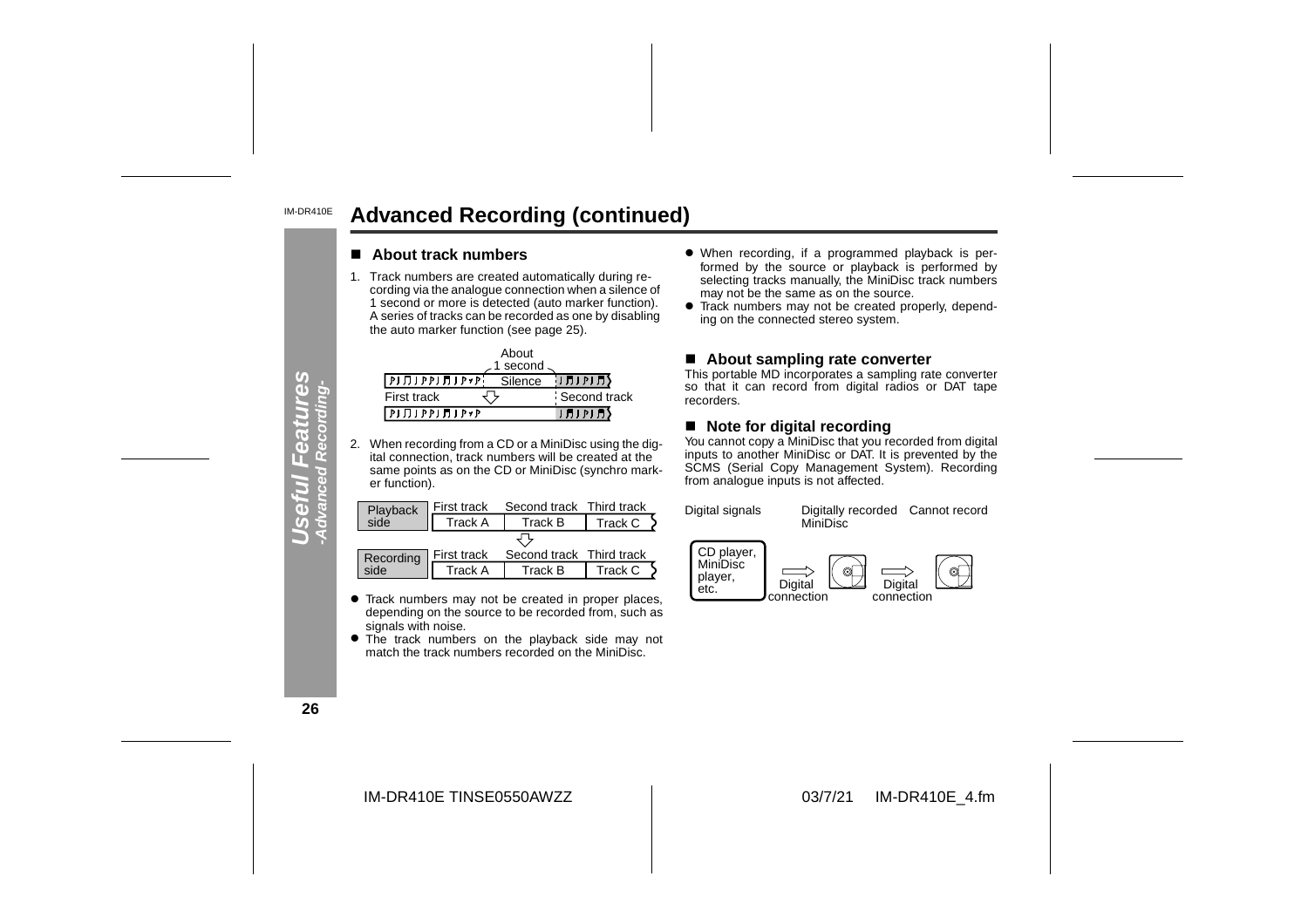# **Changing Default Settings**

Whilst in the stop mode ...

**1 With a MiniDisc inserted, press the MENU/ ENTER button for 2 seconds or more. "SETUP" will appear.**

When you release the button, "BEEP" will flash.

- $2\,$  Press the  $\leftrightarrow$  or  $\rightarrow$  button to select the menu.
- **3 Press the MENU/ENTER button to display the setting item.**
- **4** Press the  $\Join$  or  $\Join$  button to select the set**ting items.**
- **5 Press the MENU/ENTER button.**

| <b>MENU</b>                            |                 | <b>SETTING ITEM</b>    |
|----------------------------------------|-----------------|------------------------|
| <b>BEEP</b> (Confirmation              | BEEP ON*        | Beep                   |
| sound)                                 | <b>BEEP OFF</b> | Silent                 |
| <b>AUTO PLAY (Auto</b>                 | A-PLAY ON*      | Set.                   |
| play)                                  | A-PLAY OFF      | Cancelled.             |
| POWER SAVE (Auto<br>power save)        | AUTO Psave*     | Set.                   |
|                                        | Psave OFF       | Cancelled.             |
| D-LEVEL (Digital re-<br>cording level) | D.L MODE 1*     | Setting re-<br>tained. |
|                                        | D.L MODE 2      | Cancelled.             |

(\*) indicates default setting.

#### ■ **Beep sound**

You can eliminate the confirmation sound that beeps when you press a button.

#### ■ Auto play

You can make the unit not play automatically when you insert a playback-only MiniDisc or an accidental erasure protected MiniDisc.

#### ■ Auto power save

When the unit is used in a place exposed to much vibration, sound skipping can be decreased by cancelling the auto power save function. (Battery will drain faster.)

#### **What is auto power save function?**

During playback, maximum 40 seconds (in stereo) of musical information is stored. Auto power save function automatically adjusts the storage time between 5 and 40 seconds to reduce the power consumption. If this function is cancelled, the storage time cannot be adjusted.

- If this unit is used with the AC adaptor, the storage time will be 40 seconds regardless of the settings.
- The storage time varies depending on the recording mode.

#### ■ Digital recording level **"D.L MODE 1"**

The digital recording level you set will be kept even after cancelling recording.

### **"D.L MODE 2"**

 Every time you cancel recording, the level will return to [D.L 0dB].

**27**

**Useful Features -Changing Default Settings-**

E  $\overline{a}$  $\overline{0}$ 

 $\mathbf{d}$ π.

**Changing Default** 

**SƏ** 

5

IM-DR410E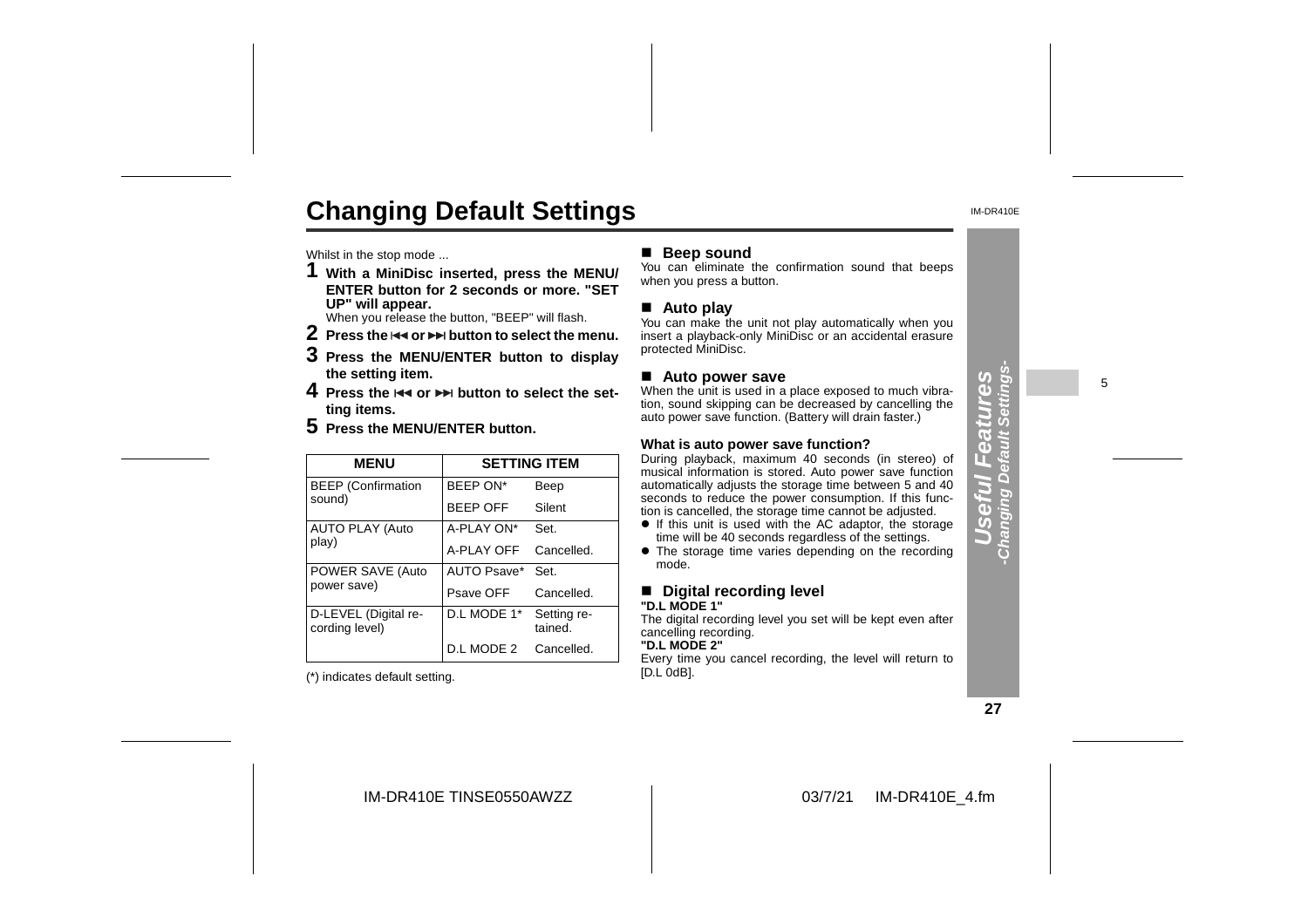#### IM-DR410E**Checking Displays**

- To check the elapsed time and remain**ing time of the track**
- **1 During playback, press the MENU/ENTER button.**
- **2** Press the I◀◀ or ▶▶ button repeatedly to se**lect "DISPLAY".**
- **3 Press the MENU/ENTER button.**
- **4** Press the l◀◀ or ▶▶ button.

Each time the l<< or DDI button is pressed, the display will change as follows.

**A** Track name

 Elapsed playback time Remaining playback time

LOVE

#### ■ To check the remaining recording time **and the total playing time**

- **1 Whilst in the stop mode, press the MENU/ ENTER button.**
- **2** Press the  $\Join$  or ►► button repeatedly to se**lect "DISPLAY".**
- **3 Press the MENU/ENTER button.**
- **4** Press the l<< or ▶▶ button.

Each time the  $\blacktriangleleft$  or  $\blacktriangleright$  button is pressed, the display will change as follows. Disc name Remaining recording time  $\ddot{\odot}$  Total playing time



#### **Notes:**

- **.** If the disc name or the track name was not originally recorded on the MiniDisc, "NO NAME" will be displayed.
- Elapsed playback time and remaining playback time may be different from the actual time.
- The selected display will not change even after the disc is replaced.

#### **Notes:**

A

B

C

- $\bullet$  Remaining recording time varies depending on the set recording mode.
- Remaining recording time will not be displayed with a playback only MiniDisc.

**28**

**Useful Features -Checking Displays-**

 $\sigma$ 

Œ  $\Box$ 

**Ces** ТT,

IM-DR410E TINSE0550AWZZ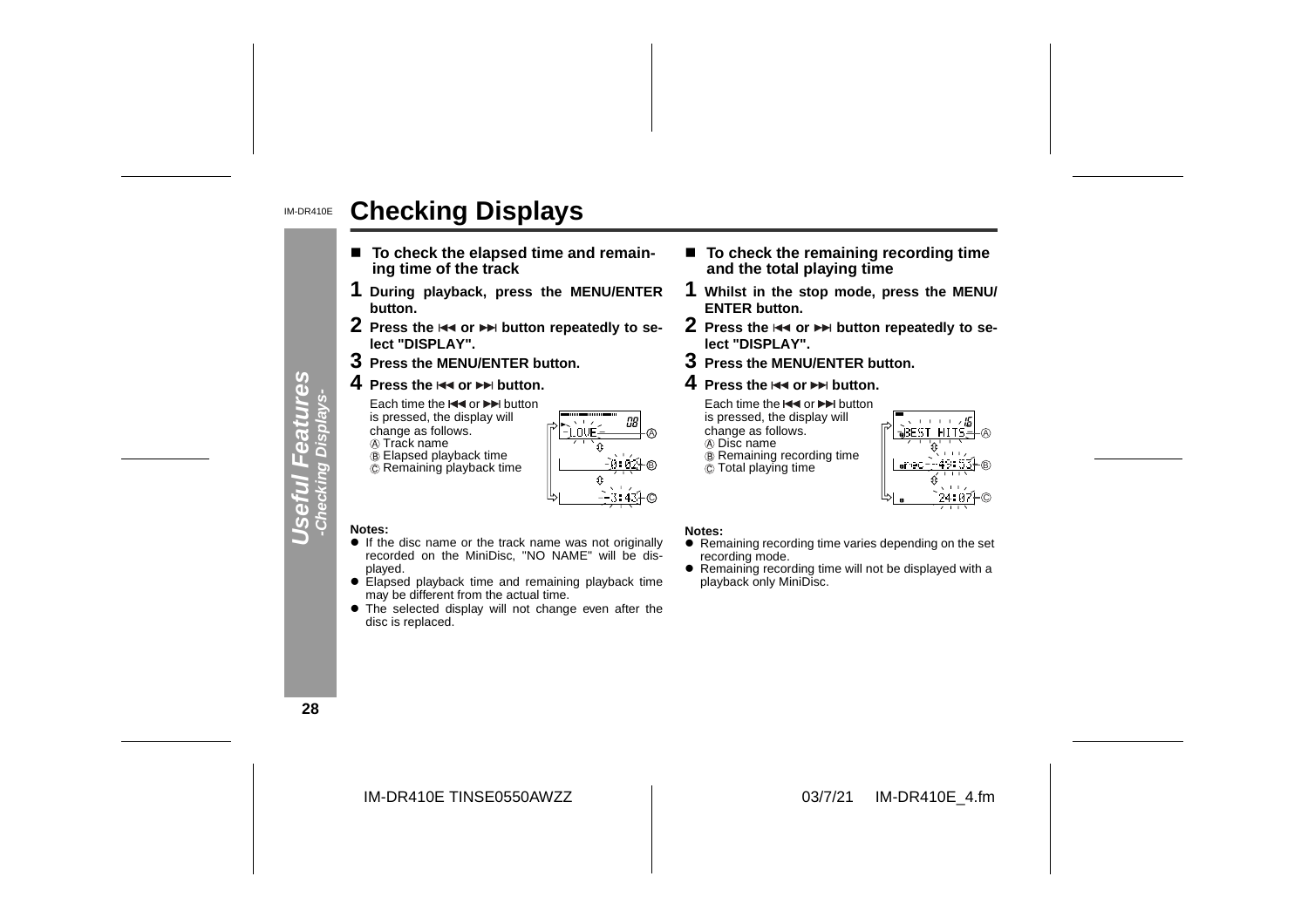- To display the playing time of an indi**vidual track**
- **1** Whilst in the stop mode, press the  $\blacktriangleleft$  or **button to display the track number and track name.**



- **2 Press the MENU/ENTER button.**
- $\bf 3$  Press the  $\bf 3$  or  $\bf 3$  button repeatedly to se**lect "DISPLAY".**
- **4 Press the MENU/ENTER button.**
- ${\bf 5}\,$  Press the  $\Join$  or  $\Join$  button to select the play**ing time.**

 $\mathbb{E}$  :  $\mathbb{E}$   $\mathbb{E}$  Playing time

**6 Press the MENU/ENTER button.**

# ! **Checking the remaining amount of bat- tery level** The remaining amount of battery level is shown by the

battery indicator  $($ <del>.</del>) during operation.



- When the battery level is very low, the battery indicator will flash. Replace the alkaline battery with a new one.
- When the battery has run out completely, "BATT EMPTY" will appear. Then, the power will be disconnected automatically.

#### **Notes:**

- **•** The battery indicator will not correctly display the remaining capacity for approximately 10 seconds after the power has been turned on.
- When the AC adaptor is used, the battery indicator will not be shown.
- $\bullet$  The number of bars shown in the battery indicator may increase or decrease, depending on the operation being performed. This is normal.

**29**

**Useful Features -Checking Displays-**

 $\overline{\mathbf{a}}$  $\overline{0}$ 

 $\sqrt{2}$  $\Box$ ä cking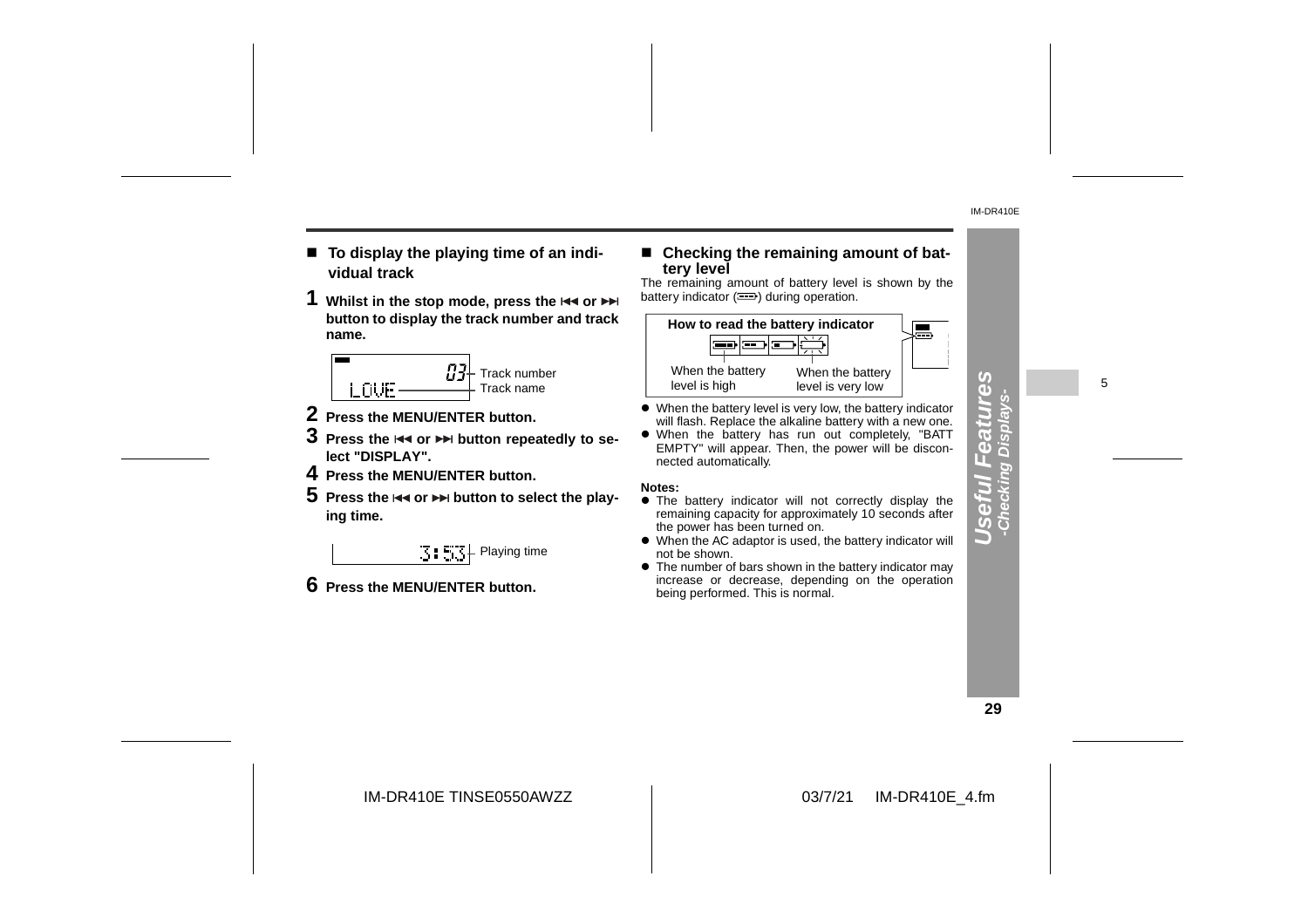#### IM-DR410E**Titling a MiniDisc**



**6** Press the ►Ⅱ button repeatedly to select the **type of characters.**



The first 3 characters in the group of the selected characters will be displayed for about 1 second.

**7** Press the  $\leftrightarrow$  or  $\leftrightarrow$  button repeatedly to se**lect the letter.**

$$
\frac{\langle \mathbb{R}[\hat{\theta}|\hat{B}]\rangle}{\langle \mathbb{R}[\hat{\theta}|\hat{B}]\rangle}=\frac{\langle \mathbb{R}[\hat{\theta}|\hat{B}]\rangle}{\langle \mathbb{R}[\hat{\theta}|\hat{B}]\rangle}
$$

**8 Press the MENU/ENTER button to enter it.**



Position where the next letter will be entered

Complete the operation within 7 seconds whilst selecting the menus.

**30**

IM-DR410E TINSE0550AWZZ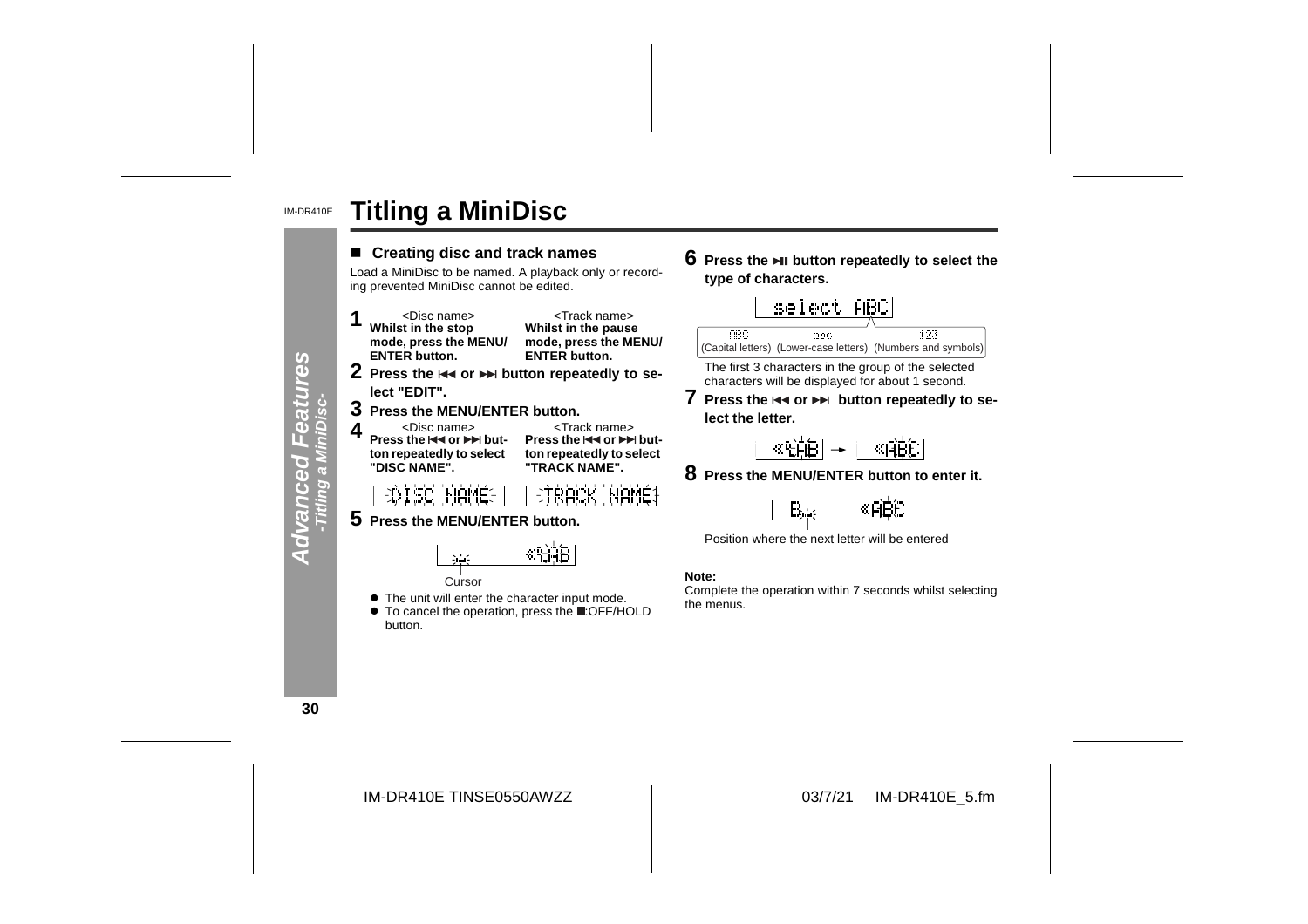**9 To enter more letters, repeat steps 6 - 8.**

**10When the name is completely entered, press and hold down the MENU/ENTER button for 2 seconds or more.**

- " "TOC" will be displayed. To write the updated contents to the MiniDisc, press the **E**:OFF/HOLD button.
- " You cannot remove the MiniDisc whilst "TOC" is displayed. "TOC" will not disappear until the recorded contents have been updated.

| corded contents have been updated.                                                                       | <b>THOSE TO YOU IN DOMESTIC THOTO THE OUTSOF TO THE TIGHT.</b>                                                  |  |
|----------------------------------------------------------------------------------------------------------|-----------------------------------------------------------------------------------------------------------------|--|
| ■ Characters (symbols)                                                                                   |                                                                                                                 |  |
| Capital letters<br>$\boxed{1}$ A B C D E F G H $\boxed{1}$ K $\boxed{1}$ M $\boxed{N}$ D $\boxed{P}$ Q R | Space<br>Notes:                                                                                                 |  |
| Lower-case letters<br><b>P. a b c d e f q h i l i k l m n o p q r</b>                                    | • One disc name and up to 255 track names can be cre-<br>ated per disc (a maximum of 40 characters for the disc |  |

**a** b c d e f g h i J k I m n o p q r  $\overline{\mathbf{s}}$  t  $\overline{\mathbf{u}}$   $\overline{\mathbf{w}}$   $\overline{\mathbf{w}}$   $\overline{\mathbf{x}}$   $\overline{\mathbf{y}}$   $\overline{\mathbf{z}}$   $\overline{\mathbf{v}}$   $\overline{\mathbf{v}}$ 

Numbers and symbols

1 | | 2 | | 3 | | 4 | | 5 | | 6 | | 7 | | 8 , ||-||. ||/ Z | 8 | 9 | 0 | L | L' | #<br>: | [; | < | = | > | ? | @ 2 | 3 | 4 | 5 | 6 | 7 | 8 | 9 | 0 | 1 | " | # | \$ | % | & | ' | ' | 1<br>+ | , | — | , | | | | : | ; | < | = | > | ? | @ | \_ | | ` | : 1 | 2 | 3 | 4 | 5 | 6 | 7 | 8 | 9 | 0 | ! | | " | # | \$<br>\* | + | \_ | \_ | \_ | \_ | \_ | ; | ; | < | = | > | ? | @ | 9 | | 0 | | ! | | " | | # | | \$ | |%| | & | | ' ; < <sup>=</sup> % ) <sup>&</sup>gt; ? @ \_ ` **D L**

**L** (Delete) : erases a character.

(Space) : indicates a space.

#### ■ To erase a character

Press the VOL + or VOL - button to move the cursor to the character you want to erase, and then press the BASS button.

 You can also erase a character by selecting "DL" and pressing the MENU/ENTER button.

#### ■ To enter a space

Press the VOL + button to move the cursor to the right.



#### **Notes:**

- One disc name and up to 255 track names can be created per disc (a maximum of 40 characters for the disc and each track name and a total of about 1,700 characters can be entered).
- " If you enter "LP:" at the beginning of a name, "LP:" may not be displayed.

**31**

**Advanced Features**

 $\overline{\mathbf{C}}$ स

 $39$ 

6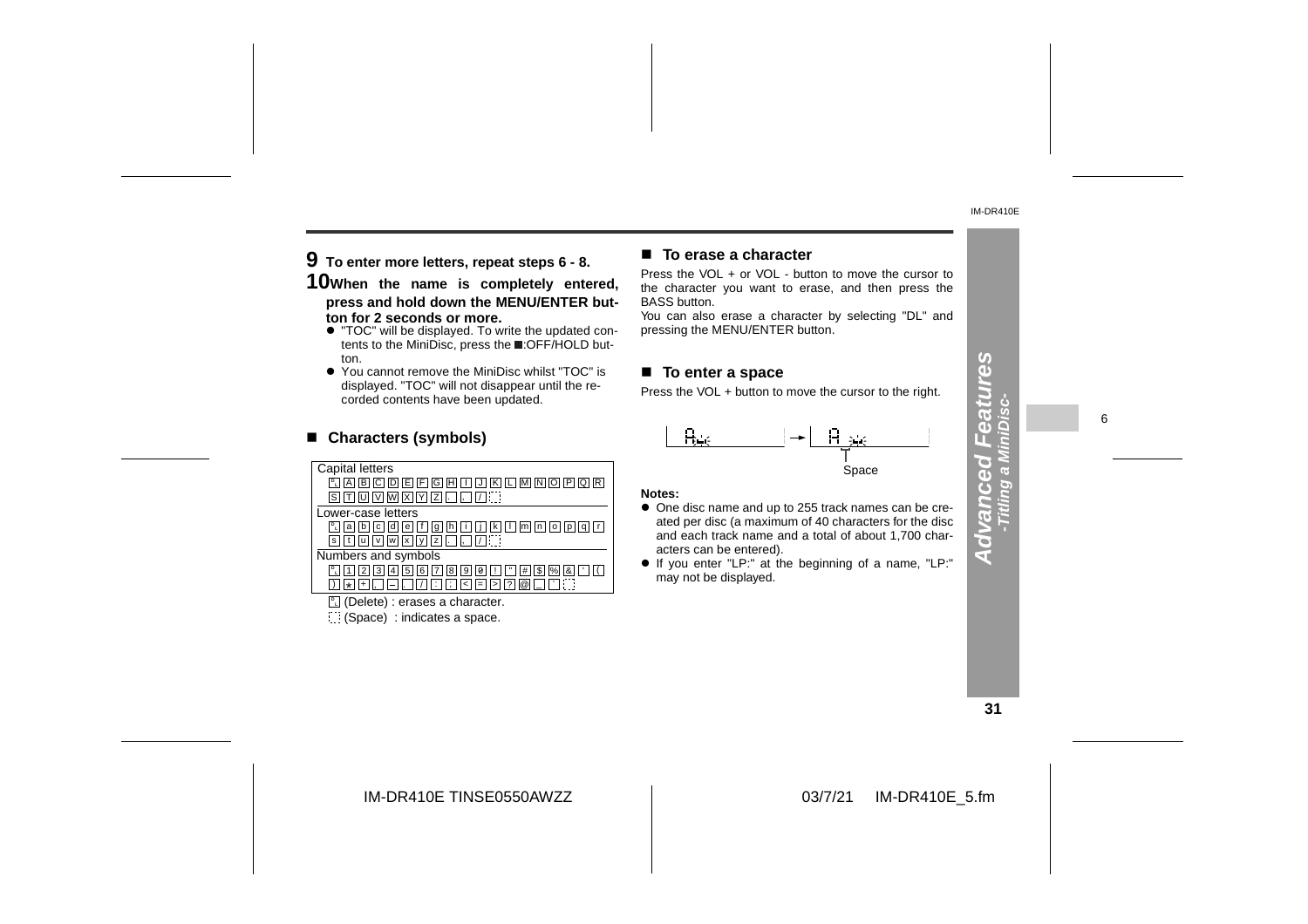#### IM-DR410E**Titling a MiniDisc (continued)**

- To add characters
- 
- 1 Put the unit in the character input mode.<br>
(Perform steps 1 5 on page 30.)<br>
2 Press the VOL + or VOL button to move the<br>
cursor to the character before which you want to add a new character.

- **3 Select the character to add.** (Perform steps 6 - 8 on page 30.)
- **4 Press and hold down the MENU/ENTER but ton for 2 seconds or more.**
	- " "TOC" will be displayed. To write the updated con tents to the MiniDisc, press the :OFF/HOLD button.
	- $\bullet$  You displayed. "TOC" will not disappear until the re-<br>corded contents have been updated.

### ■ Stamping titles from another MiniDisc

#### **Before stamping**

When there are 2 MiniDiscs on which the same tracks are recorded, you can transfer the character information (disc and track names) of the master MiniDisc to another

**EXAMPLE 1.1** What is a master MiniDisc?<br>
<br>
lect the character to add.<br>
In the character of add.<br>
In the character of add.<br>
<br> **EXAMPLE EXAMPLE EXAMPLE A**<br> **EXAMPLE EXAMPLE EXAMPLE A**<br> **EXAMPLE EXAMPLE EXAMPLE A**<br> **EXAMPLE** 

**32**

**Advanced Features -Titling a MiniDisc-**

a Mil

**Advanced**<br>Titling a Mi

eatures

IM-DR410E TINSE0550AWZZ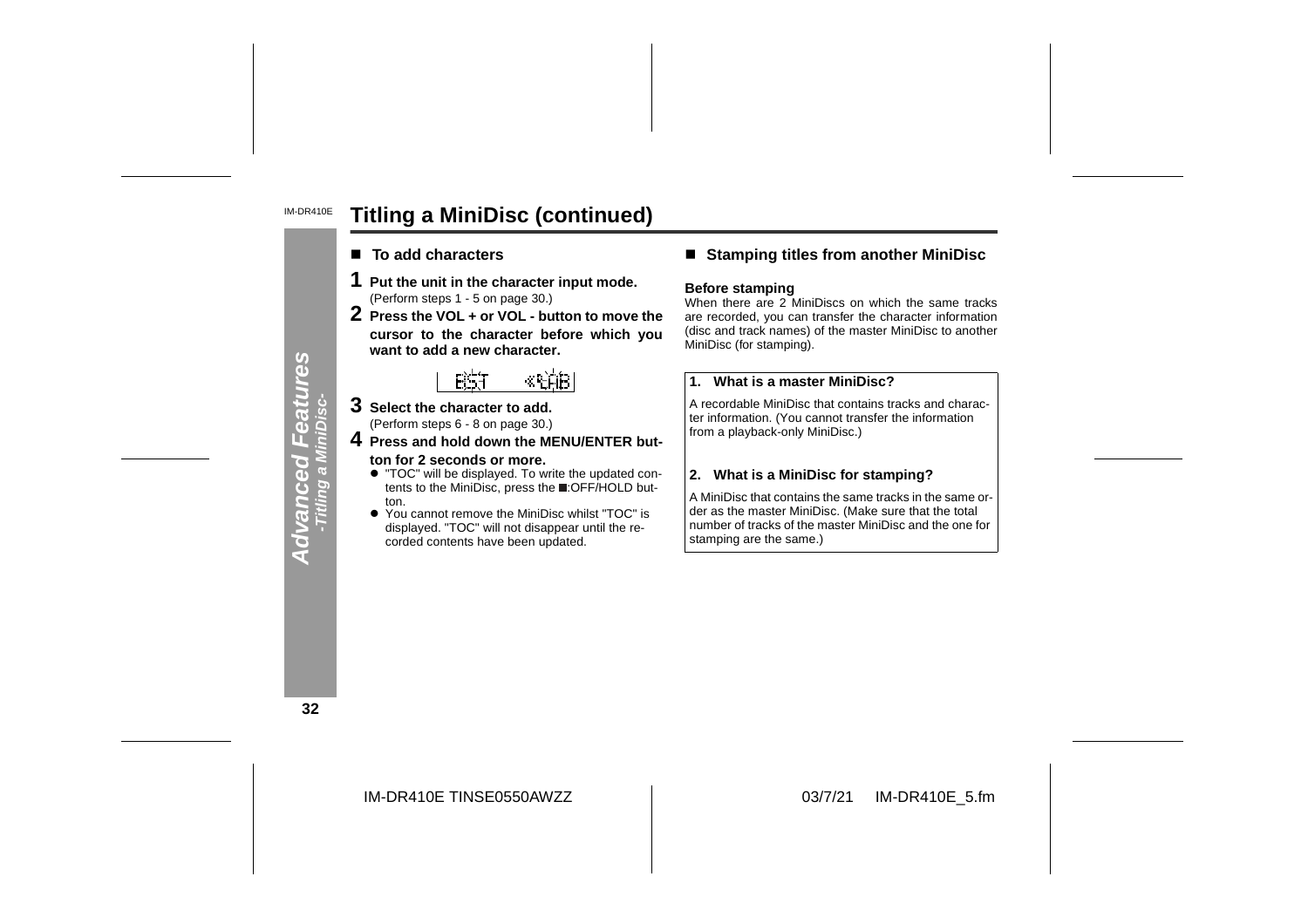#### **Master MiniDisc operation Operation of the MiniDisc for stamping**

- 
- 
- 
- 
- 
- 

Reading! CHANGE MD

**8 When the unit displays "CHANGE MD", remove the master MiniDisc.**

 Remove it without turning off the power. Or, the operation will be cancelled.





**9 Load a MiniDisc for stamping.**

The unit will finish recording the character information and enter the stop mode.

**Note:**

If the total number of tracks on the master MiniDisc does not match that on the MiniDisc for stamping, the unit will display "Can'tSTAMP" and turn off.

If this happens, adjust the total number of tracks on the newly recorded MiniDisc using the edit operation.

**33**

**Advanced Features -Titling a MiniDisc-**

**Advanced F** 

mzea

89

6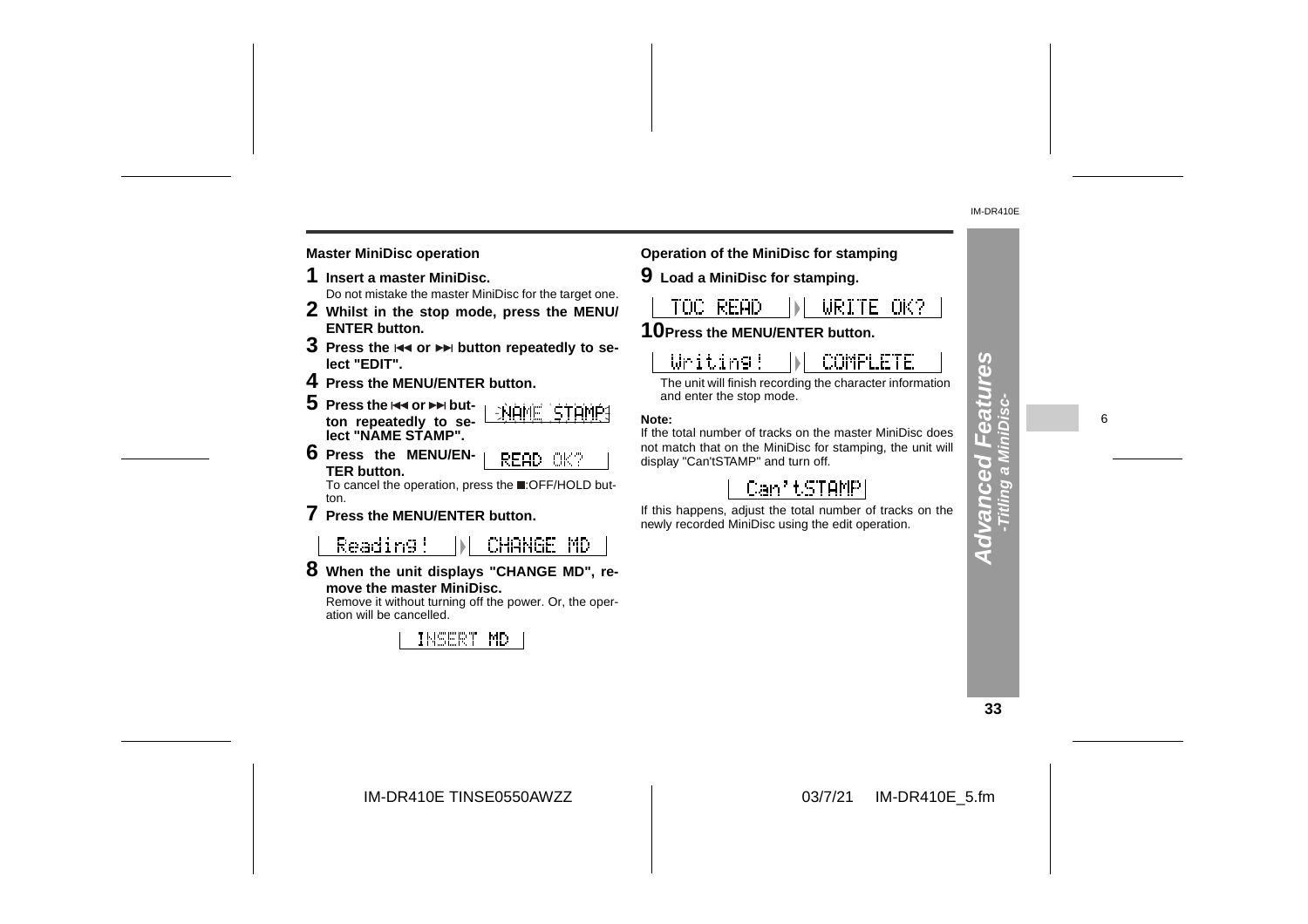#### IM-DR410E**Editing a Recorded MiniDisc**

- To erase one track at a time
- **1 Start playing the track to be erased, and press the button.**
- **2 Press the MENU/ENTER button.**
- $\bf 3$  Press the  $\bf 3$  or  $\bf 3$  button repeatedly to se**lect "EDIT".**
- **4 Press the MENU/ENTER button.**
- ${\bf 5}\,$  Press the  $\Join$  or  $\Join$  button repeatedly to se**lect "ERASE".**
	- 主任良心信任 n...
- **6 Press the MENU/ENTER button.**
	- **ERASE** -032
- To cancel the operation, press the :OFF/HOLD button.
- **7 Press the MENU/ENTER button again.** The track will be erased.
- **8 To erase other tracks, repeat steps 1 7.**

#### **Note:**

Complete the operation within 7 seconds whilst selecting the menus.

- **To erase all of the tracks at once**
- **1 Whilst in the stop mode, press the MENU/ ENTER button.**
- **2** Press the  $\Join$  or ►► button repeatedly to se**lect "EDIT".**
- **3 Press the MENU/ENTER button.**
- **4** Press the I<< or ▶▶ button repeatedly to se**lect "ALL ERASE".**



**5 Press the MENU/ENTER button.**

ERASE OK?

To cancel the operation, press the :OFF/HOLD button.

**6 Press the MENU/ENTER button again.**

## **BLANK MD**

All of the tracks will be erased.

**Caution:**

**Once a track has been erased, it cannot be recovered. Check the track number before erasing it.**

**34**

**Advanced Features -Editing a Recorded MiniDisc-**

peouen

 $\overline{a}$ 

res<br>Visc-

IM-DR410E TINSE0550AWZZ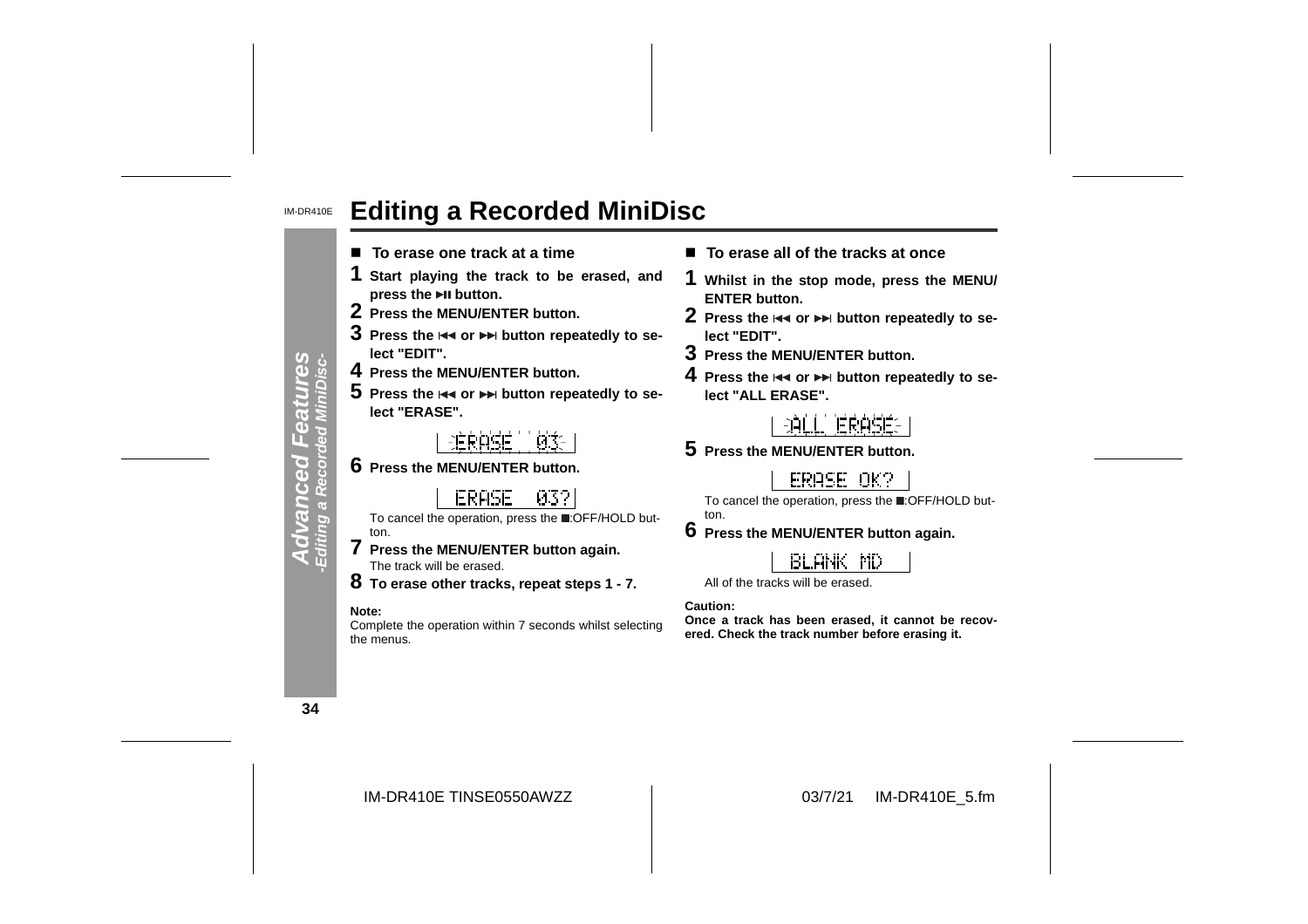- To divide a track
- **1 Start playing the track to be divided into two. Press the button at the point where you want to divide the track.**
- **2 Press the MENU/ENTER button.**
- $\bf 3$  Press the  $\bf 4$  or  $\bf 2$  button repeatedly to se**lect "EDIT".**
- **4 Press the MENU/ENTER button.**
- ${\bf 5}$  Press the  $\Join$  or  $\Join$  button repeatedly to se**lect "DIVIDE".**

# EDIUIDÉE

**6 Press the MENU/ENTER button.**

## DIVIDE OK?

To cancel the operation, press the :OFF/HOLD button.

**7 Press the MENU/ENTER button again.** The track will be divided into two tracks, and the unit will be paused at the beginning of the second of the two new tracks.

## ■ To combine tracks

- **1 Start playing the latter of the two tracks to be combined, and press the button.**
- **2 Press the MENU/ENTER button.**
- $\bf 3$  Press the  $\bf \bm{\ast} \bf \bm{\ast}$  or  $\bf \bm{\ast} \bf \bm{\ast}$  button repeatedly to se**lect "EDIT".**
- **4 Press the MENU/ENTER button.**
- $\mathbf 5\,$  Press the  $\overline{\mathbf 4\mathbf 4}$  or  $\overline{\mathbf 7\mathbf 7\mathbf 7\mathbf 7}$  button repeatedly to se**lect "COMBINE".**

## **ECOMBINE**S

**6 Press the MENU/ENTER button.**

ton.

## 05+ 06 ?

To cancel the operation, press the **.**OFF/HOLD but-

**7 Press the MENU/ENTER button again.** The two tracks will be combined, and the unit will be paused at the beginning of the combined track.

**35**

**Advanced Features -Editing a Recorded MiniDisc-**

ī. GS Š

iting a dva

 $\frac{3}{5}$ 

**njee** 

6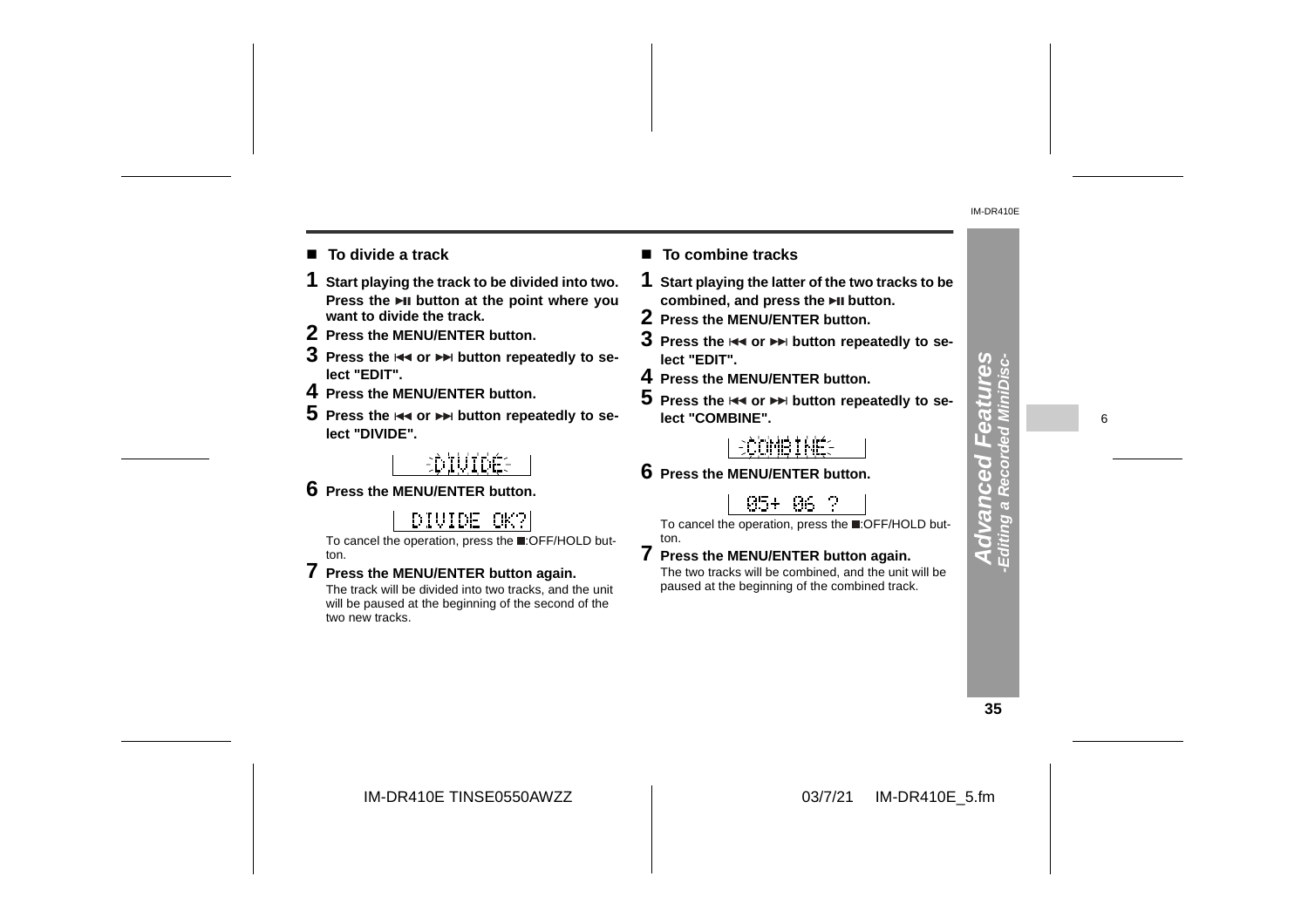#### IM-DR410E**Editing a Recorded MiniDisc (continued)**

- To move a track
- 
- 
- 
- 
- 

**7** Press the  $\leftrightarrow$  or  $\leftrightarrow$  button to select the direc**tion.**

## 05+ 03 ?

**8 Press the MENU/ENTER button again.** The track will be moved, and the unit will be paused at the beginning of the track.

#### **To move a track When a track has a name before dividing:**

The two new tracks will have the same name. However, in the "TOC FULL" condition, the second track may not be named.

#### **Total number of tracks that can be divided:**

 Each disc can hold up to 255 tracks. However, even if the number of assigned tracks has not reached 255, it might not be possible to make any further divisions of tracks. 1 Play the track to be moved, and press the  $\overline{P}I$ <br>
2 Press the MENU/ENTER button.<br>
3 Press the MENU/ENTER button in mond.<br>
3 Press the MENU/ENTER button repeatedly to se-<br>
lect "EDIT".<br>
In the or  $\overline{P}I$  button repe

#### **To combine two non-adjacent tracks:**

First, put the two tracks next to each other in the order you want using the MOVE function. Then combine them using the COMBINE function.

#### **When one or both tracks to be combined have a name:**

 The first track name will be used. However, when the first track does not have a name, the second track name will be used.

- **Tracks recorded by different input modes/sources can**not be combined.
- Examples:
- Digital recorded track and analogue recorded track.
- Different recording modes (stereo recording, 2 times long recording, 4 times long recording, monaural recording).
- Tracks whose recording time is less than 12 seconds.

**36**

**Advanced Features -Editing a Recorded MiniDisc-**

**Advanced I**<br>Editing a Record

tures<br>iniDisc-

eatul<br>d Mini£

IM-DR410E TINSE0550AWZZ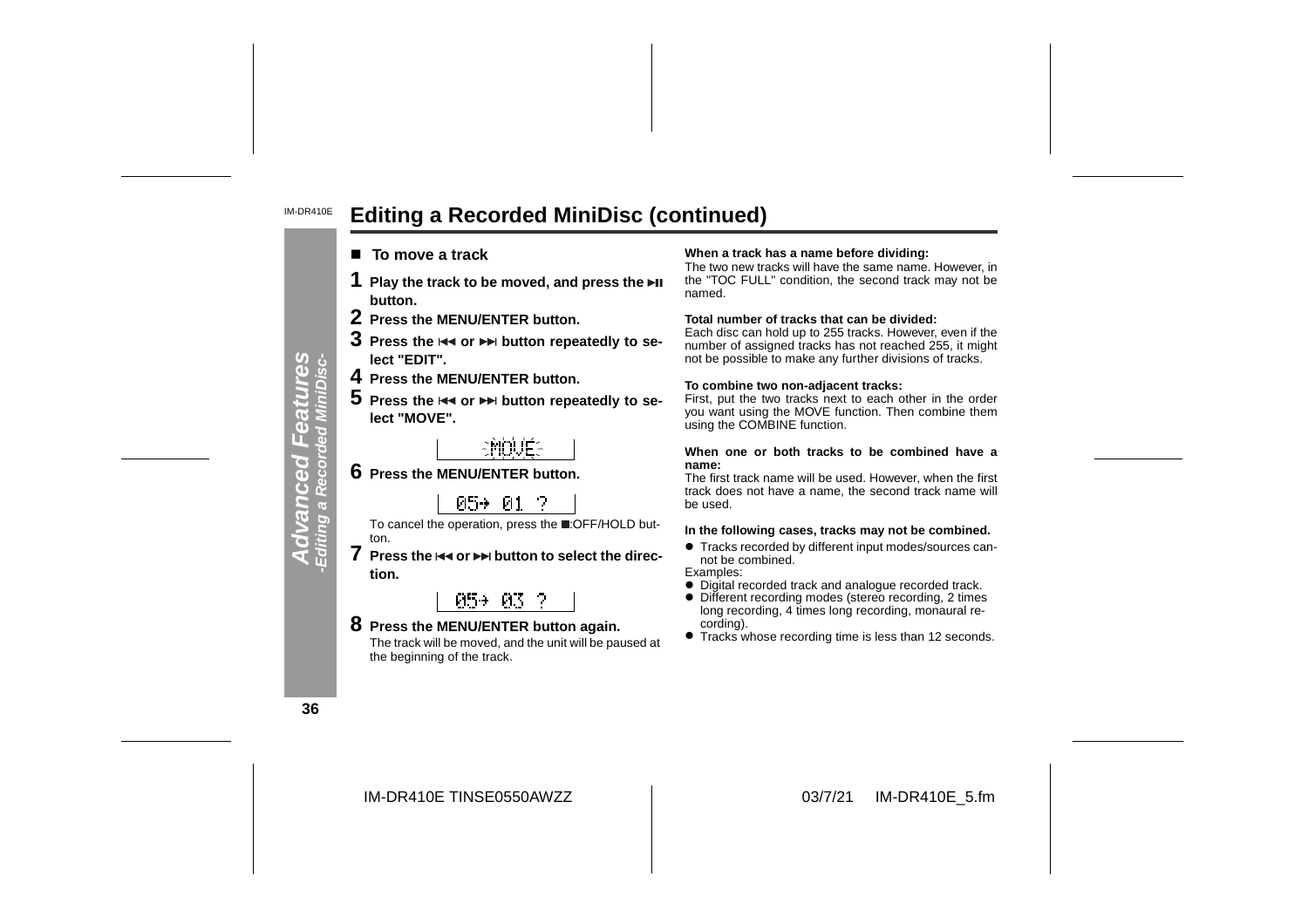# **Listening through Another System**

When connecting with other equipment, turn off the power or turn down the volume to "0".





|             | <b>J</b> Stopping |               |  |
|-------------|-------------------|---------------|--|
| First track |                   | Stopped track |  |
|             |                   |               |  |



IM-DR410E

### **Notes:**

- $\bullet$  It is recommended that the volume level of the MiniDisc unit be set to maximum when listening through a stereo system.
- When recording with a stereo system, eliminate the confirmation sound (page 27). Otherwise, it will also be recorded.
- $\bullet$  Recording will be made in the analogue mode.
- Character information will not be recorded.



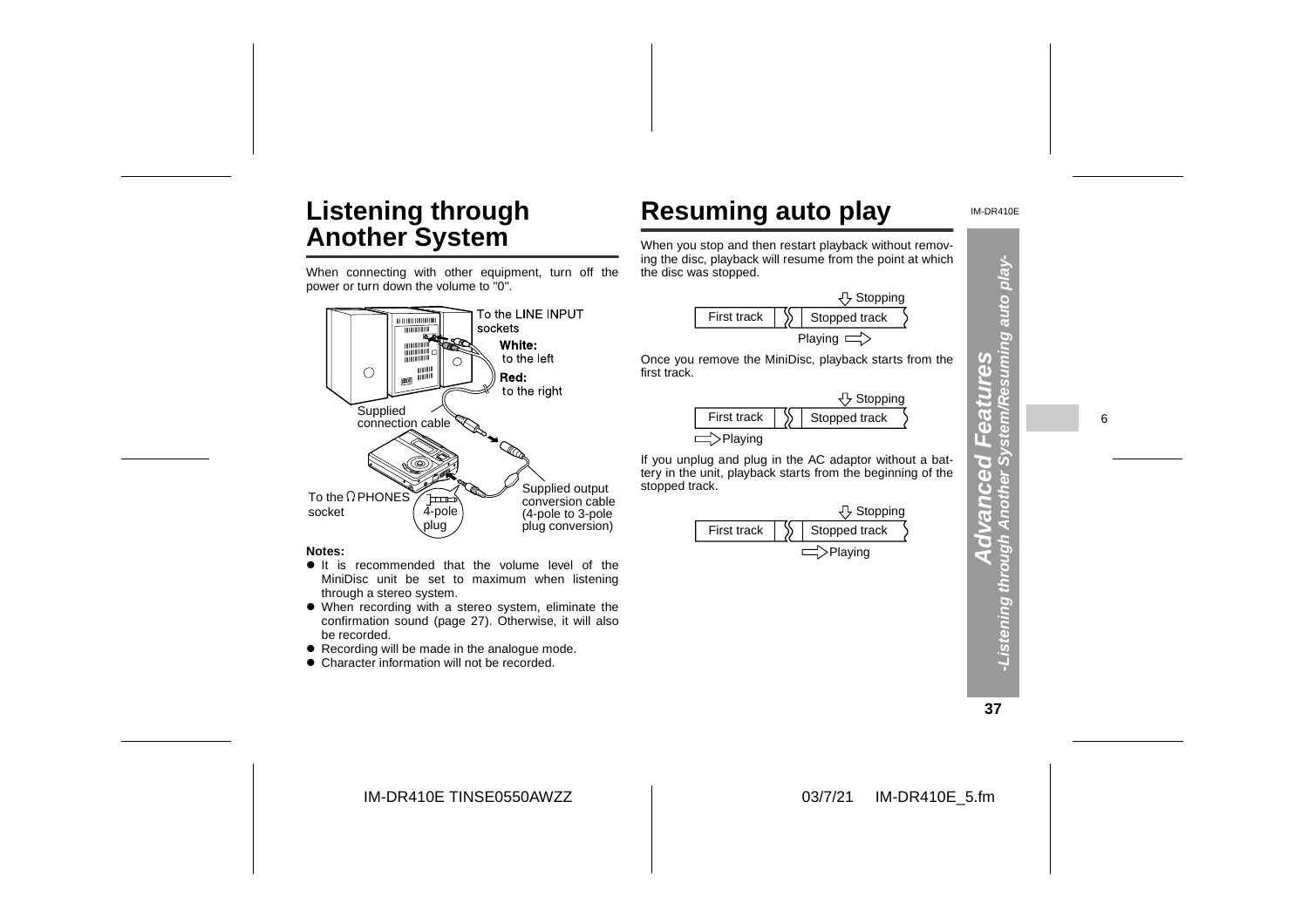#### IM-DR410E**About Net MD**

#### ■ What is a Net MD portable recorder?

The USB is adopted to ensure high compatibility of PCs and MDs.

 Audio data saved on the hard disk of a PC can be trans ferred to a Net MD-compatible recorder using the pro vided software "BeatJam".

Not only the basic operations but also the title editing of



- What is a Net MD portable recorder?<br>
The USB is adopted to ensure high compatibility of PCs<br>
Audio data can be imported into the hard disk of a<br>
Audio data saved on the hard disk of a PC can be trans-<br>
Audio data saved
	- sound compressing system)
	- Converting the existing MP3, WAV audio files into ATRAC3 of the OpenMG system.

The saved audio data can be played on the existing MD player, as its recording method is not changed when being recorded on an MD. (To play audio data saved in the MDLP mode, the MDLP-support MD player is required.)

All the audio data managed by "BeatJam" is encrypted by the OpenMG system and recorded on the hard disk of the PC, which prevents its unauthorised use or distribution.

**38**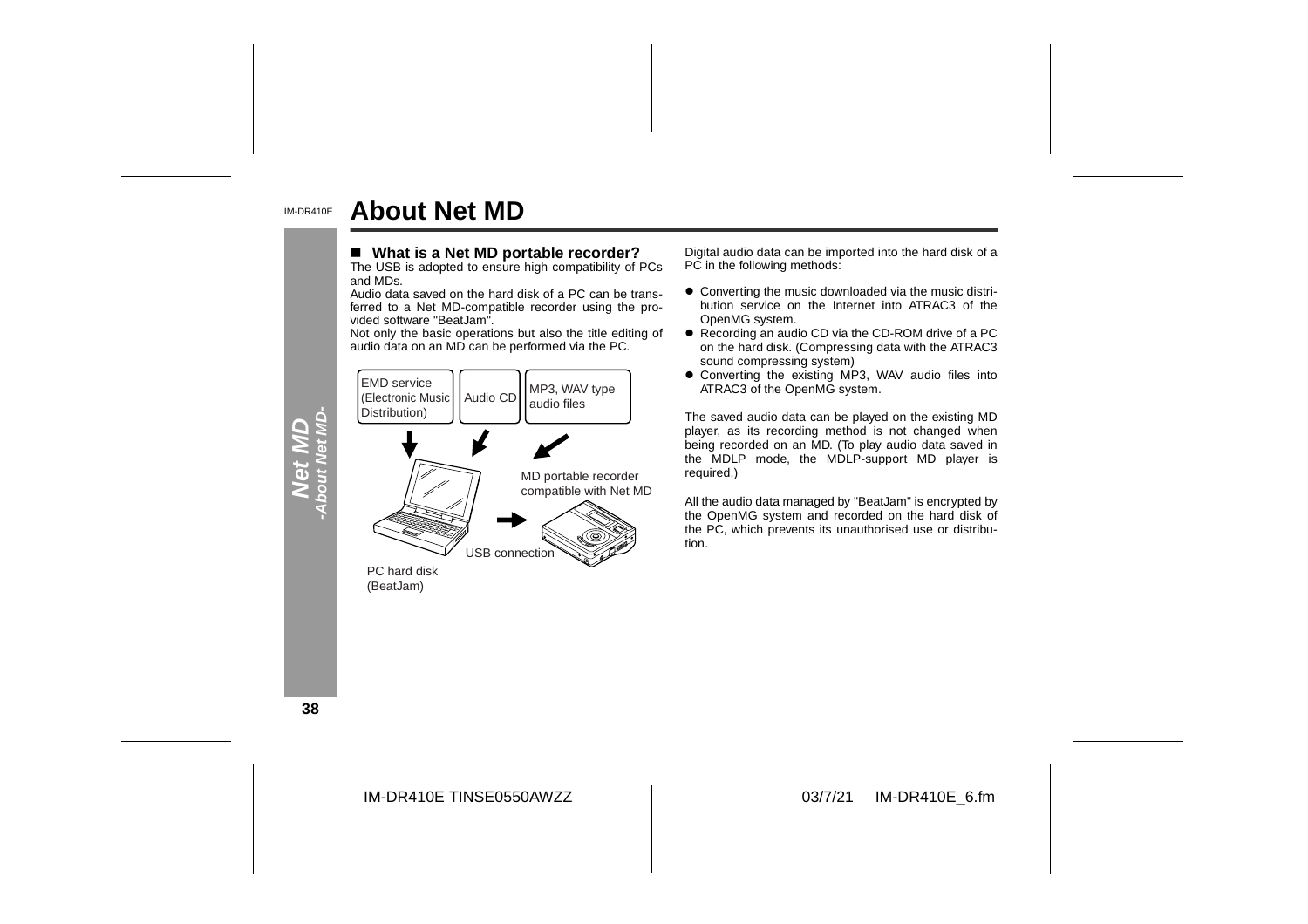### ■ Transferring audio data from a PC to **MD portable recorder IM-DR410E (check-in/check-out)**

By using the provided software "BeatJam", you can transfer audio data from the hard disk of the PC to IM-DR410E, the Net MD-support MD portable recorder.

"Check-out" is to transfer audio data from a PC to a Net MD-support MD portable recorder, and "check-in" is to return it from the recorder to the same PC.



#### ■ Restrictions on check-in and check-out

- One piece of audio data can be checked out up to 3 times (except for some pieces).
- You cannot check out a track more than 3 times. However, if the track is returned to the PC once by using the check-in function, you can check out the same track again.
- You can check in the checked-out audio data to the same PC only. You cannot check it in to other PCs.

#### ■ Restrictions on audio data

Along with the popularization of the music distribution service via the Internet, high-quality digital music can be obtained easily, whereas some pieces are distributed with restrictions on the number of check-out or the recording/playback method to prevent infringement of copyrights caused by unauthorised distributions. This unit mounts the copyright protection technology to realise playback or recording in compliance with the will of the copyright owners. For details in possibilities and the frequency of audio data check-out to a Net MD-support device, contact respective music distribution service companies.

#### **39**

**Net MD -About Net MD-**

7

IM-DR410E TINSE0550AWZZ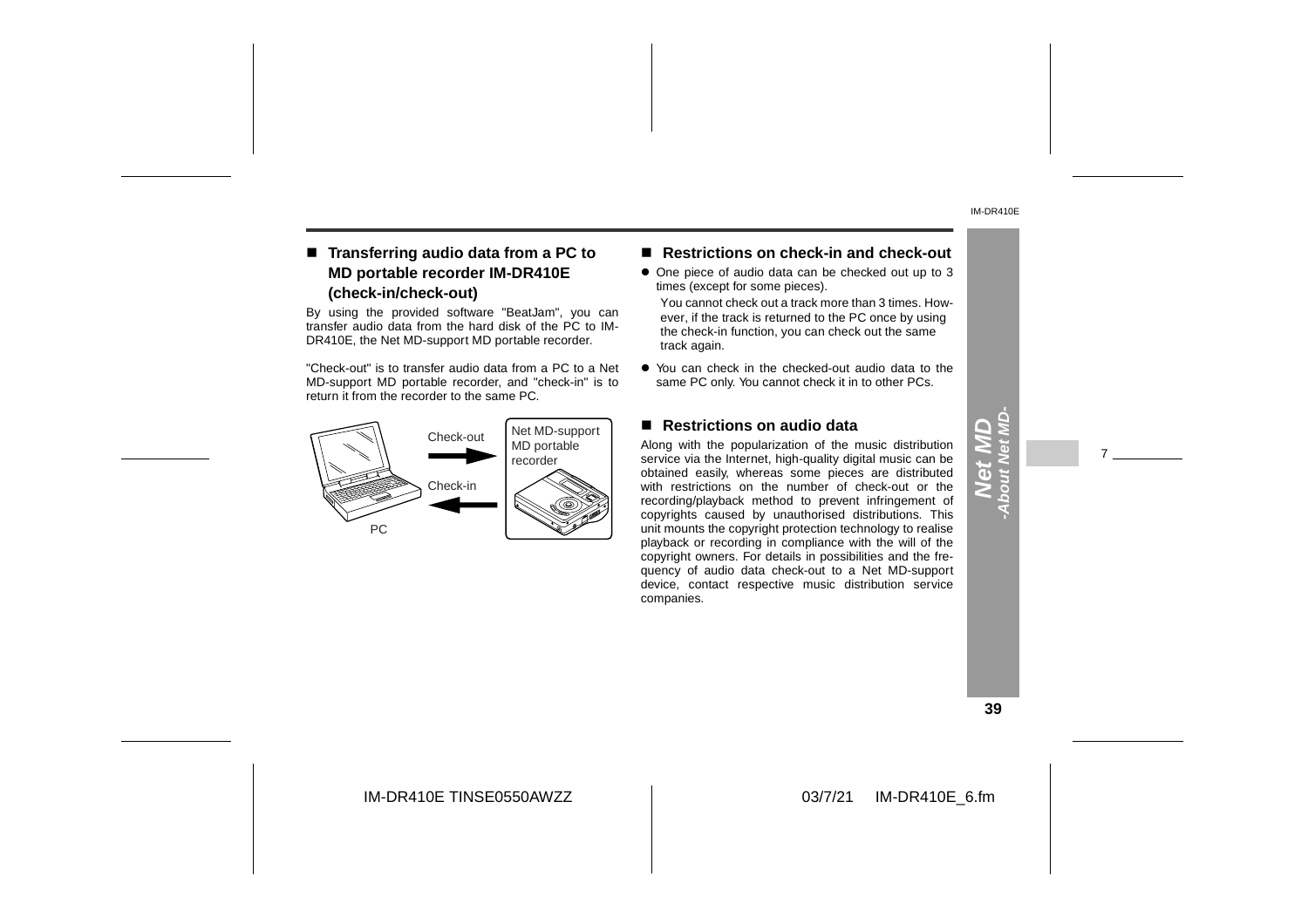|                 | <b>System Requirements</b>                                                          |                                                                                               |                                           |                                                                                                               |
|-----------------|-------------------------------------------------------------------------------------|-----------------------------------------------------------------------------------------------|-------------------------------------------|---------------------------------------------------------------------------------------------------------------|
|                 | See the table below for the system requirements, especially free space and memory.  |                                                                                               |                                           |                                                                                                               |
| <b>OS</b>       | Windows <sup>®</sup> XP Home Edition*1/<br>Professional*1                           | Windows <sup>®</sup> Mil-<br>lennium Edition                                                  | Windows <sup>®</sup> 98<br>Second Edition | Windows® 2000 Professional*1                                                                                  |
| CPU             | Pentium <sup>®</sup> II 300 MHz or higher<br>(MMX® Pentium® 233 MHz<br>minimum)     | MMX® Pentium® 233 MHz or<br>higher (MMX <sup>®</sup> Pentium <sup>®</sup> 200<br>MHz minimum) |                                           | MMX® Pentium® 233 MHz or<br>higher (MMX® Pentium® 200<br>MHz minimum)                                         |
| Memory          | 128 MB or more (64 MB minimum)   64 MB or more                                      |                                                                                               |                                           | 64 MB or more                                                                                                 |
| Others          | • Display1024 x 768 resolution, High Color or upper<br>• Sound sourceSound card     |                                                                                               |                                           |                                                                                                               |
|                 | *1 To use this software, login as system administrator<br>(computer administrator). |                                                                                               |                                           | • "BeatJam" is a copy protected material of Justsystem<br>Corporation. Copyrights and other rights related to |
| Hard disk space |                                                                                     |                                                                                               |                                           | "BeatJam" belong to Justsystem Corporation.<br>• "BeatJam" is a registered trademark of Justsystem            |

#### **120 MB or more**

- $\bullet$  Additional space is required to store music data.
- **•** The required space depends on the format or reserved space.

#### **Notes:**

- $\bullet$  USB ports are required to connect with external devices or media. The operation via USB hub is not guaranteed.
- Depending on the driver or CD-ROM drive, audio CDs may not be recorded.
- **Operations are not guaranteed when using BeatJam** • on dual-boot computers.
	- with other music software simultaneously.
	- with different version simultaneously.  $\bullet$
- You cannot use BeatJam with programs that create virtual CD-ROM drives.
- $\bullet$  You cannot use BeatJam when more than one Open-MG compatible audio device is connected.
- " "BeatJam" is a copy protected material of Justsystem Corporation. Copyrights and other rights related to "BeatJam" belong to Justsystem Corporation.
- " "BeatJam" is a registered trademark of Justsystem Corporation.
- $\bullet$  "ATRAC3" and its logo, "OpenMG" and  $\bullet$  penMG, "Net MD" and NetMD, OpenMG Jukebox and Sonic-Stage are trademarks of Sony Corporation.
- Pentium and MMX are registered trademarks of Intel Corporation in the United States.
- $\bullet$  Microsoft, Windows, and DirectX are trademarks or registered trademarks of Microsoft Corporation in the United States and/or other countries.
- **•** Screen shots are used according to the guide lines of Microsoft Corporation.
- "ATRAC3" and its logo indicate audio compression technology of Sony Corporation. The compatibility is not guaranteed.
- Other company names and product names are trademarks or registered trademarks of their respective owners or Justsystem Corporation.

**40**

**Net MD -System Requirements-**

ents-

**System Re** 

IM-DR410E TINSE0550AWZZ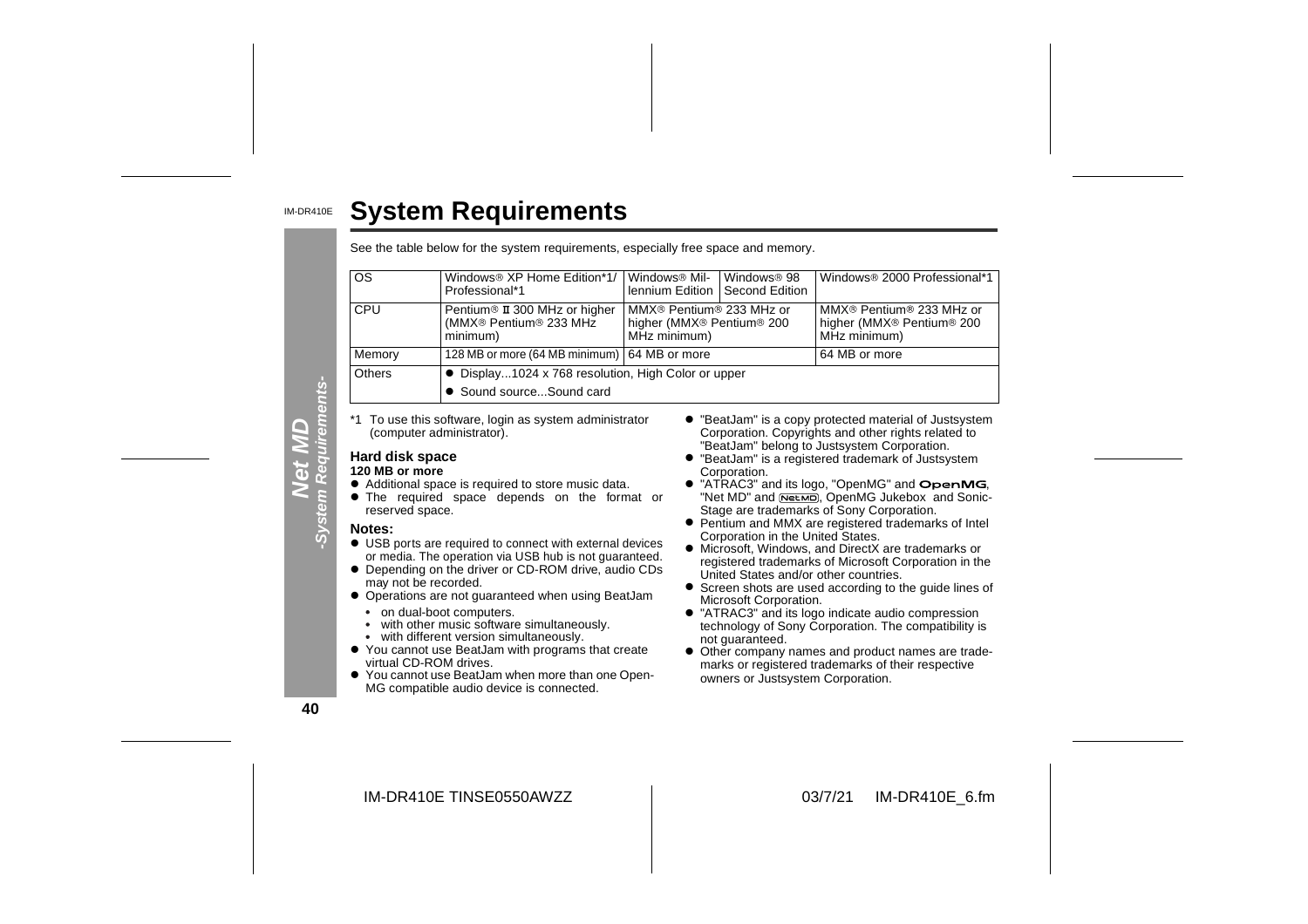# **Software Installation**

#### ■ Installation of BeatJam

 Plugin and USB driver required for transferring music files are also installed along with BeatJam. (Example: Windows<sup>®</sup> XP English version)

|  | Insert BeatJam CD-ROM into the CD-ROM drive.                                          |
|--|---------------------------------------------------------------------------------------|
|  | Setup application appears.                                                            |
|  | <b>Set up</b> application<br>Beat Jam Setup<br>Þ.<br><b>JUSTSYSTEM</b><br><b>DOLL</b> |
|  |                                                                                       |

## **2 Click "BeatJam Setup".**

Setup starts.

Follow the instructions on the screen.

**Installation does not start even if CD-ROM is inserted** If the setup application does not appear, perform the following.

- 1. Click Windows "Start" button and select "My Computer". Double click "My Computer" on the desktop if you use Windows<sup>®</sup> Me, 98SE or 2000.
- 2. Right click on "OMGBJ" indicating CD-ROM drive and select "Open" from the menu.
- 3. Double click AUTOPLAY.EXE from the list.

#### **Caution:**

### **Windows XP/2000**

 User with Administrator\* rights needs to log on. Confirm with the network or computer Administrator if you are in a workgroup.

\* User name in Administrator or Administrators group under Windows<sup>®</sup> 2000.

#### **For Windows XP and Me user**

 When you use the "System Restore" system tool in Windows<sup>®</sup> XP or Windows<sup>®</sup>Me, all the music files that you recorded or imported may become unplayable. Please back up all your music files using the Backup Tool before executing "System Restore".

**If a previous version of OpenMG Jukebox\* or Sonic-Stage\* is currently installed on your computer** OpenMG Jukebox or SonicStage should be upgraded. The screen appears to prompt you to upgrade the software. Click "Continue" to proceed.

\* OpenMG Jukebox and SonicStage are softwares of Sony Corporation.

#### **Hard disk contains old BeatJam database**

You can select to reuse or delete the database during setup.

**41**

 $\overline{d}$ **-Software Installation-**

 $\frac{1}{2}$ 

-Softw

7

IM-DR410E TINSE0550AWZZ

IM-DR410E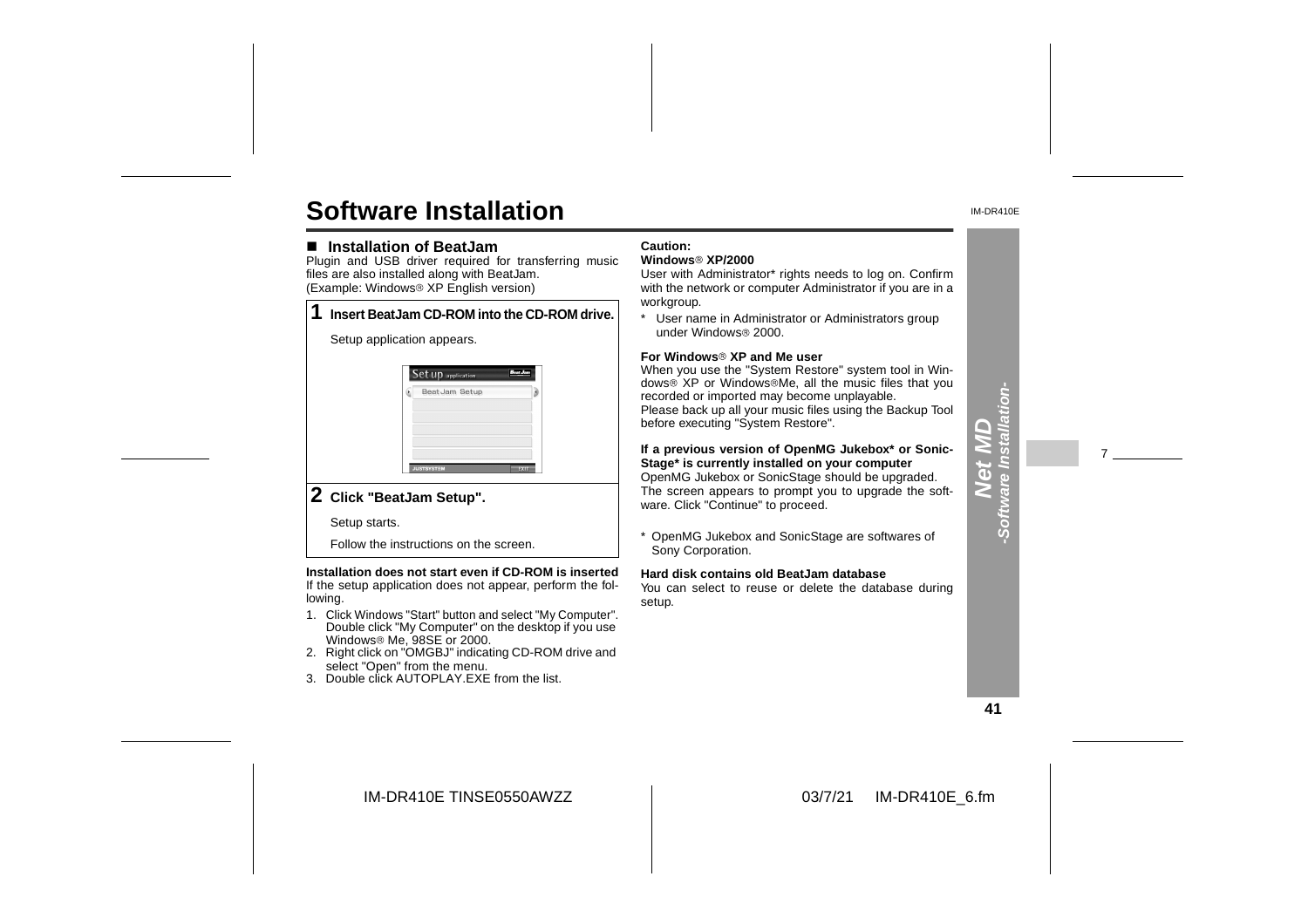#### IM-DR410E **Connecting to a PC**





**42**

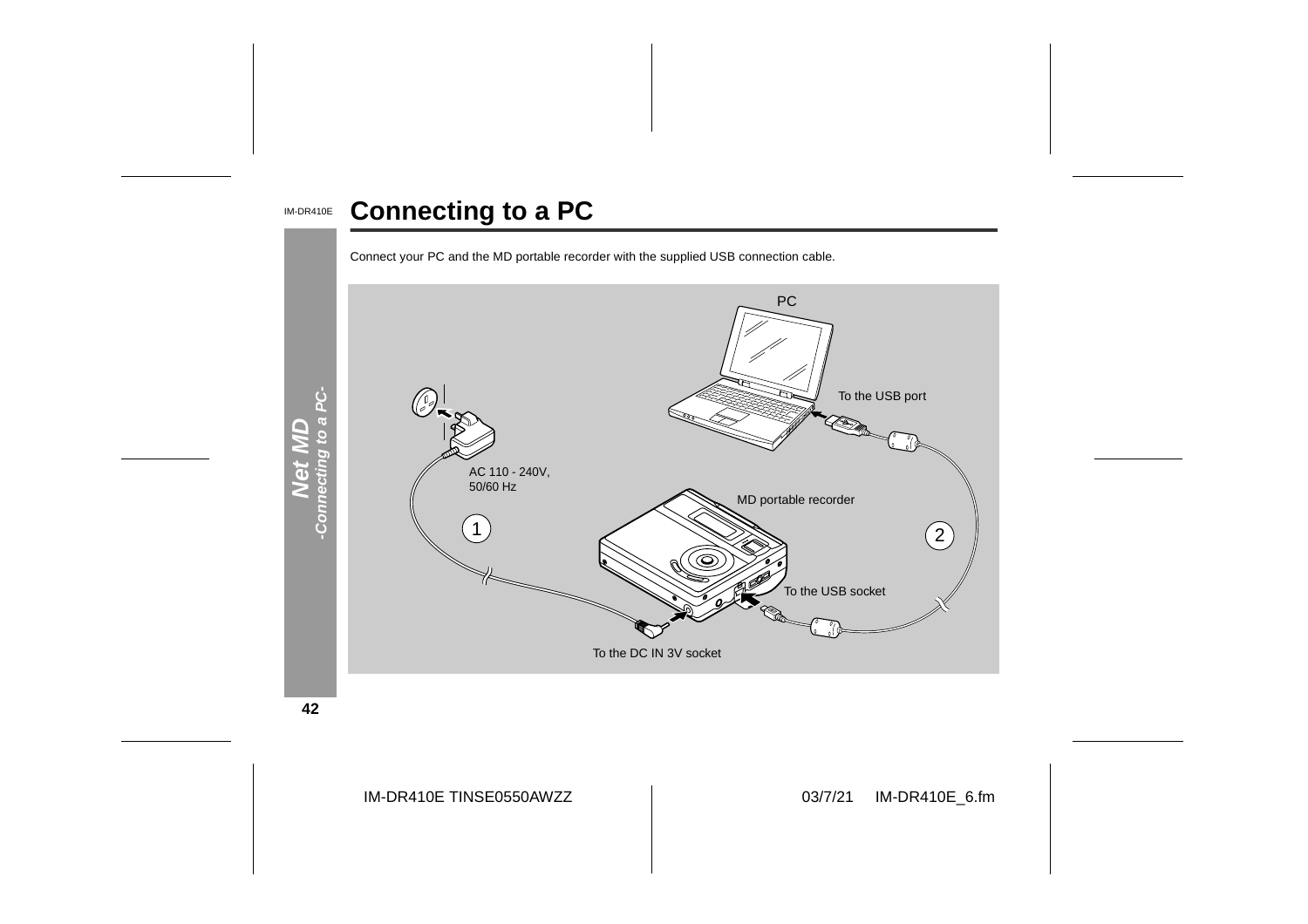#### **Caution:**

- $\bullet$  The operation is not guaranteed if 2 or more USB devices are connected to your PC.
- $\bullet$  Insert the USB connection cable directly into the USB port on the PC. We do not quarantee the operation with it connected via a USB hub, etc.
- When connecting the MD portable recorder, disconnect all the other USB devices from the PC. Thesound may skip if they are connected.
- **It is recommended that the MD portable recorder be used with an AC adaptor.**
- If the power supply to the PC or the MD portable recorder stops during the operation of this system, TOC information may not be written on the MD. If it occurs, restart the operation from the beginning.
- We do not guarantee the operation with the self built computers or modified motherboards.
- If cables such as an extension cable or two-way cable is connected instead of a connection cable, the line quality will be degraded and the software may not operate properly.
- When connecting the unit to your PC, use a battery as well as an AC adaptor. It not only prevents data loss from disconnection, but also speeds up data writing to MD.

#### ■ Checking the USB driver

Whilst the MD portable recorder is connected to the computer, after clicking "Control Panel"  $\rightarrow$  "System", select the "Hardware" tab and click "Device Manager" to check the following device name.

#### $\bullet$  **Universal Serial Bus controllers**



#### **Windows 2000:**

 Open "System" in "Control Panel", select the "Hardware" tab and click "Device Manager". **Windows 98 Second Edition:**Open "System" in "Control Panel", and click the "Device Manager".

**43**

**Net MD -Connecting to a PC-**

Conn

7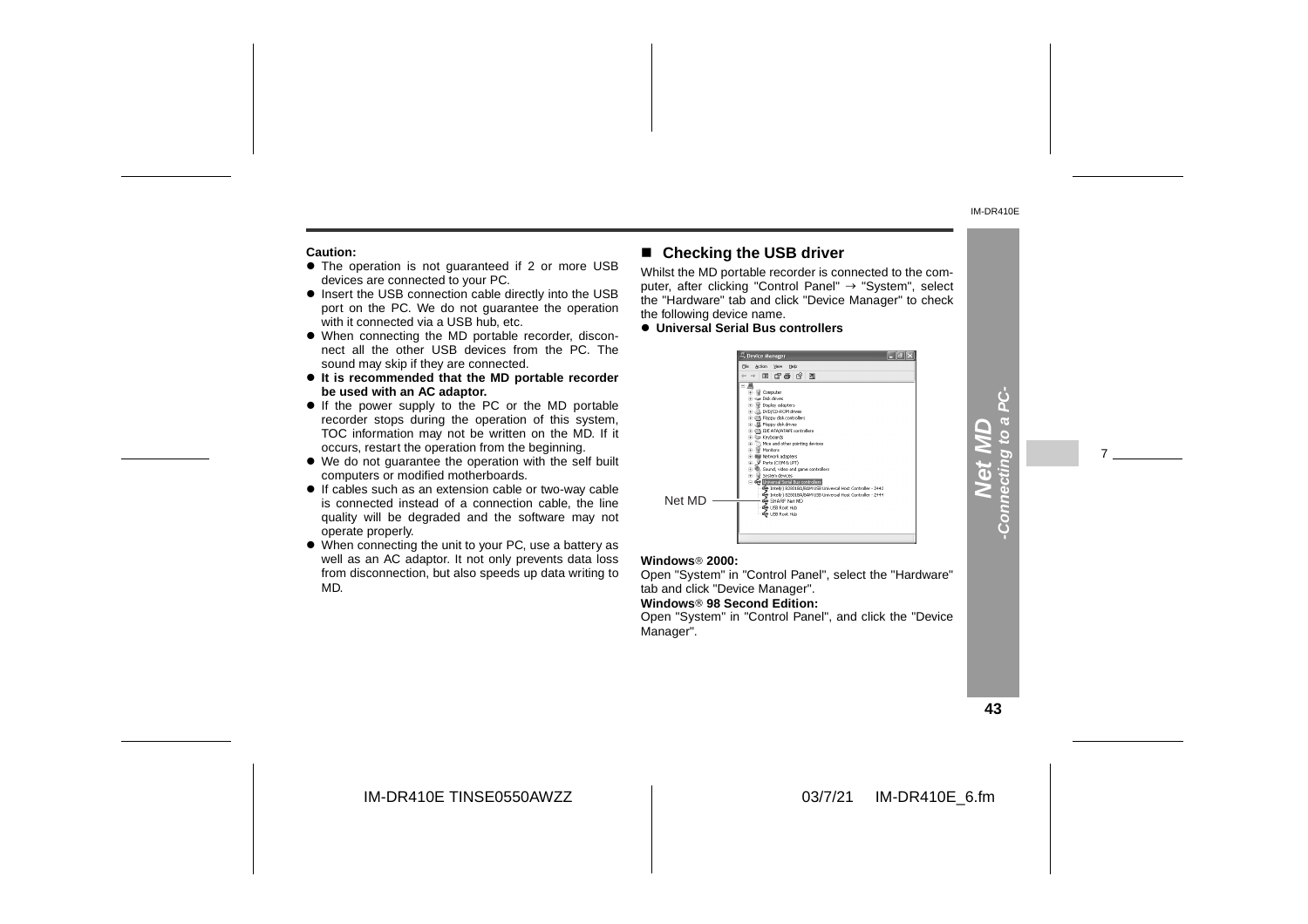#### IM-DR410E**Transferring Data**

#### ■ Checking out

Check-out is to transfer tracks to OpenMG compatible players. You can check out recorded tracks with BeatJam up to 3 times.

#### **1Connect this unit to the PC.**

"PC" appears on the unit display and operations with the unit are disabled.

However, "PC" is not displayed whilst in the recording, recording pause or menu operation mode.

## **2 Transfer music files to the unit (check-out).**

For details, refer to the manual of BeatJam.

#### **Follow the instructions below to take out the MD after check-out:**

- 1. Remove the USB connector from the MD portable recorder.
- 2. Turn off the MD recorder.
- 3. Remove the MD.

**Example 19 Checking in**<br>
It is to transfer tracks to OpenMG compatible<br>
Using the PC. You can check-in tracks only to the<br>
es.<br> **Example 2.**<br> **Example 2.**<br> **Example 2.**<br> **Example 2.**<br> **Example 2.**<br> **Example 2.**<br> **Example** 

## **1 Connect this unit to the PC.**

"PC" appears on the unit display and operations with the unit are disabled.

However, "PC" is not displayed whilst in the recording, recording pause or menu operation mode.

## **2 Return a music file to your PC.**

For details, refer to the manual of BeatJam.

- If the USB connection or the power supply to the com puter or the MD portable recorder is cut off during check-in or check-out operation, audio data may be lost.
- If a checked-out track is deleted in another computer, it cannot be checked in any more.

#### **TOC writing on an MD:**

• TOC writing will start when check-in or check-out is complete. Whilst writing, TOC indicator on the unit will flash. (Refer to page 15.)

**44**

**Net MD**<br>Transferring Data-**-Transferring Data-**

IM-DR410E TINSE0550AWZZ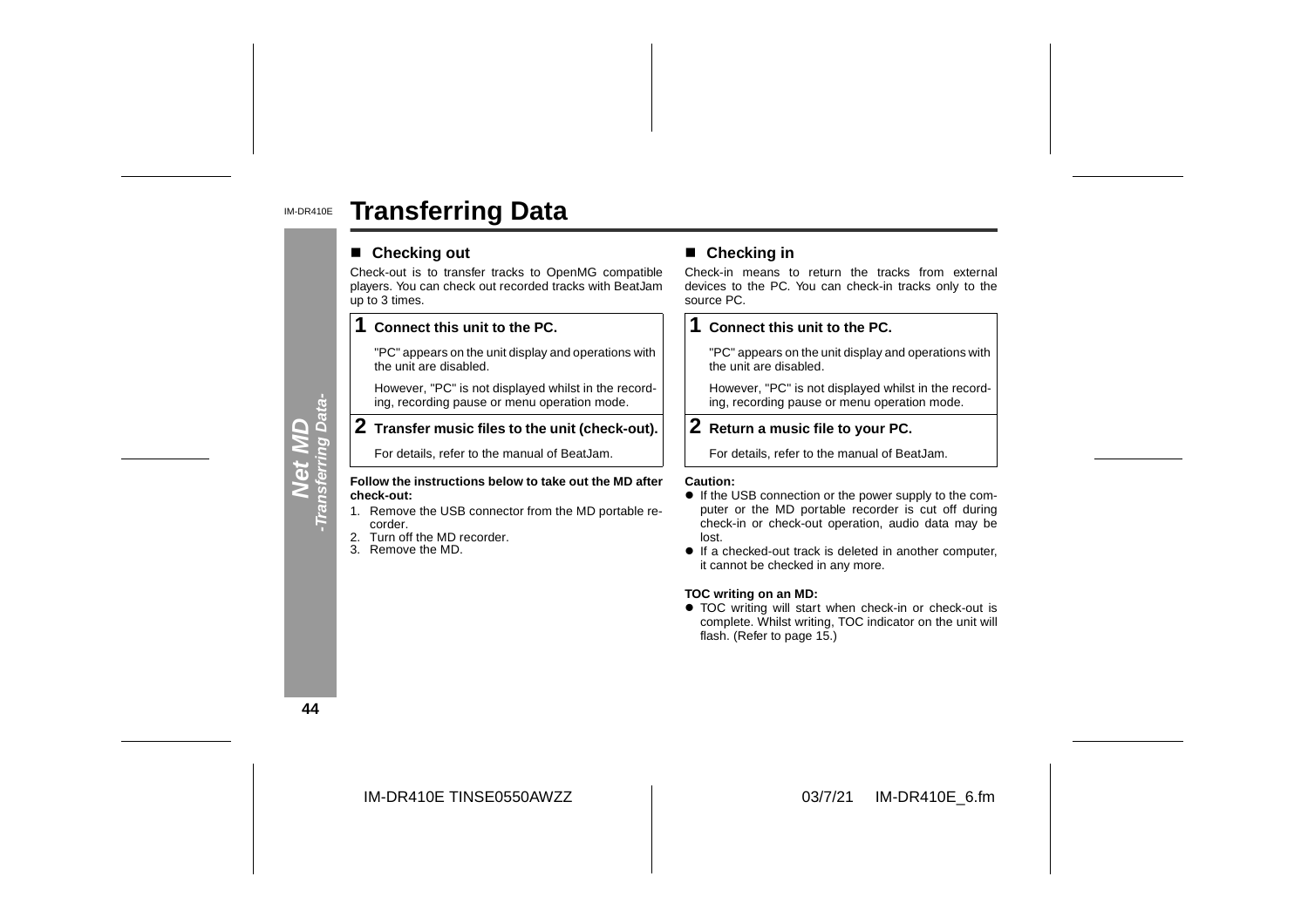# **MiniDisc System Limitations**

IM-DR410E

The unit may have the following symptoms whilst recording or editing. The unit is not out of order.

| <b>SYMPTOM</b>                                                                                            | <b>LIMITATIONS</b>                                                                                                                                                                                                                                              |                                                     |   |
|-----------------------------------------------------------------------------------------------------------|-----------------------------------------------------------------------------------------------------------------------------------------------------------------------------------------------------------------------------------------------------------------|-----------------------------------------------------|---|
| "DISC FULL" or "TOC FULL" appears<br>even though the MiniDisc still has re-<br>cording time left.         | More than 255 tracks (maximum) cannot be recorded regardless of<br>the recording time. If the MiniDisc is recorded or edited repeatedly or<br>if it has scratches (recording skips scratched parts), you may not be<br>able to record the maximum tracks above. |                                                     |   |
| The remaining recording time does not<br>increase even though you erased<br>tracks.                       | The unit does not count non-recorded portions that last 12 or fewer<br>seconds to display the remaining recording time. The time may not<br>increase even if you erase short tracks.                                                                            |                                                     |   |
| The total of the recorded time and the<br>remaining time does not match the max-<br>imum recordable time. | One cluster (approximately 2 seconds) is the minimum unit for re-<br>cording. For example, a 3-second track uses 2 clusters (approximate-<br>ly 4 seconds). Therefore, the actual recordable time may be shorter<br>than the displayed time.                    | nces<br>Limitatio<br>To)<br>$\overline{\textbf{d}}$ |   |
| Combine function does not work.                                                                           | A MiniDisc on which recording and editing are repeated may not al-<br>low the combine function.                                                                                                                                                                 | 6<br>$\left($ b                                     | 8 |
| Sound skips in fast reverse/forward.                                                                      | If one track is divided and recorded in separate places on a repeat-<br>edly recorded or edited MiniDisc, sound may skip.                                                                                                                                       |                                                     |   |
| A track number is created in the middle<br>of a track.                                                    | A track number may be created if there are scratches or dust on the<br>MiniDisc.                                                                                                                                                                                |                                                     |   |

**45**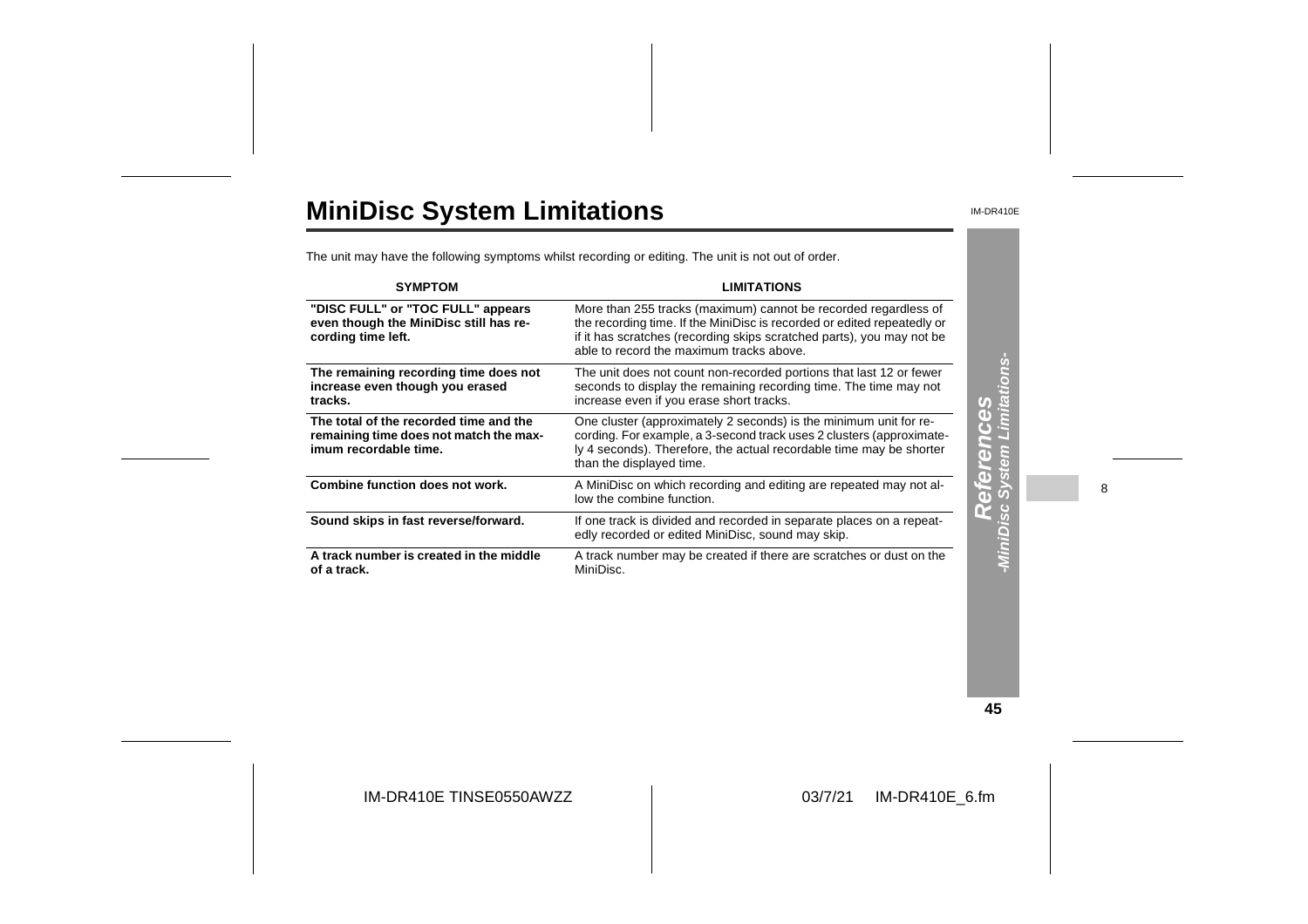#### IM-DR410E **Error Messages**

| <b>ERROR</b><br><b>MESSAGES</b>                                                        | <b>MEANING</b>                                                             | <b>ERROR</b><br><b>MESSAGES</b> | <b>MEANING</b>                                                                         |  |
|----------------------------------------------------------------------------------------|----------------------------------------------------------------------------|---------------------------------|----------------------------------------------------------------------------------------|--|
| <b>BATT EMPTY</b>                                                                      | • The battery has run down.                                                | Can'tSTAMP                      | • Stamp function does not work.                                                        |  |
| <b>BLANK MD</b>                                                                        | • Nothing is recorded.                                                     |                                 | (Check the number of tracks.)                                                          |  |
|                                                                                        | (Replace the disc with a recorded disc.)                                   | Can'tWRITE                      | • Cannot save the TOC information<br>correctly to a MiniDisc.                          |  |
| <b>Can't COPY</b>                                                                      | • You tried to record from a copy pro-<br>hibited MiniDisc.                | DEFECT!                         | • The disc is scratched.                                                               |  |
|                                                                                        | (Record using the analogue cable.)                                         |                                 | (If the recorded sound is not right, retry                                             |  |
|                                                                                        | • You tried to record signals other than<br>music (such as data).          |                                 | recording or replace the disc with a re-<br>cordable one.)                             |  |
| <b>Can't EDIT</b>                                                                      | <b>DISC FULL</b><br>• A track cannot be edited.                            |                                 | • The disc is out of recording space.                                                  |  |
|                                                                                        | (Change the stop position of the track<br>and then edit it.)               | Er-MD $(*)$                     | • The microprocessor has reported a<br>system fault and the unit is out of or-<br>der. |  |
| <b>Can't LOCK</b>                                                                      | • You tried to remove the MD whilst re-<br>cording or editing.             |                                 | (To have it repaired, go to the distributor<br>where you purchased the unit.)          |  |
| <b>Can't PLAY</b>                                                                      | • You tried to play back a track that<br>cannot be played with this equip- | <b>HOLD</b>                     | • The unit is in the hold mode.                                                        |  |
|                                                                                        | ment.                                                                      | <b>LOCKED</b>                   | • You removed a MiniDisc whilst re-<br>cording or editing.                             |  |
| <b>Can't READ</b><br>$(*)$                                                             | • The disc data cannot be read be-<br>cause the disc is damaged.           |                                 | (Turn off the power before removing the<br>MiniDisc.)                                  |  |
|                                                                                        | (Reload the Minidisc or replace it with<br>another one.)                   | <b>NO DISC</b>                  | • A disc has not been loaded.                                                          |  |
| Can't REC<br>• Recording cannot be performed cor-<br>rectly due to vibration or shock. |                                                                            |                                 | A number or symbol appears in (*) position.                                            |  |

**46**

IM-DR410E TINSE0550AWZZ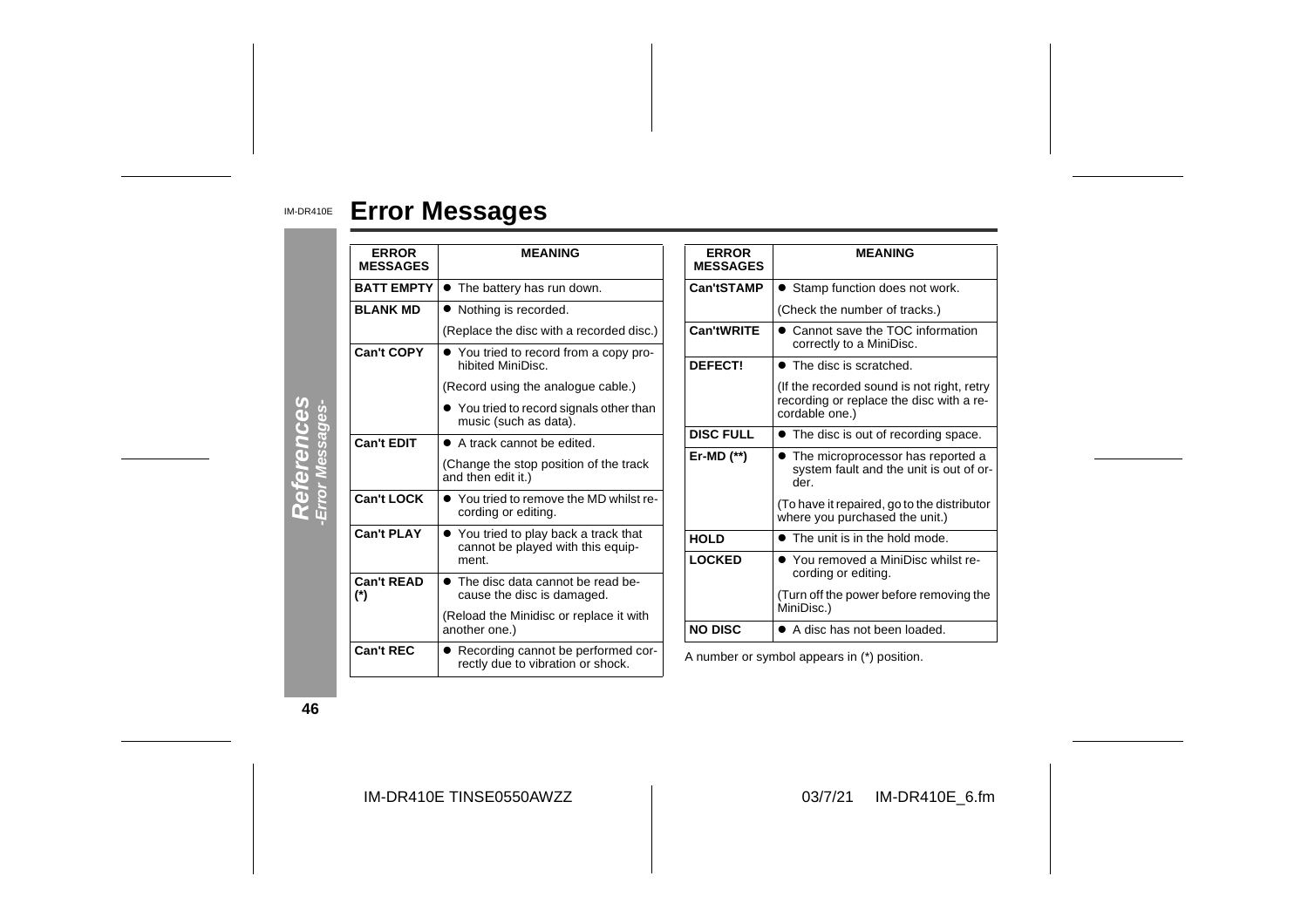| <b>ERROR</b><br><b>MESSAGES</b> | <b>MEANING</b>                                                                                               | <b>ERROR</b><br><b>MESSAGES</b> | <b>MEANING</b>                                                                                      |
|---------------------------------|--------------------------------------------------------------------------------------------------------------|---------------------------------|-----------------------------------------------------------------------------------------------------|
| <b>NO SIGNAL</b>                | • Poor connection of the digital cable.                                                                      | <b>TEMP OVER</b>                | • The temperature is too high.                                                                      |
|                                 | • No output signal comes out from the<br>connected unit.                                                     |                                 | (Turn off the power, and wait a while.)                                                             |
|                                 | (Use the AC power for the connected                                                                          | <b>TOC FORM</b><br>(**)         | • There is an error in the recording sig-<br>nal.                                                   |
|                                 | unit.)<br>• The input signal has improper sam-                                                               |                                 | (Erase all of the tracks, and then record<br>again.)                                                |
| <b>PLAY MD</b>                  | pling frequency.<br>• You tried to record on a playback-<br>only disc.                                       | <b>TOC FULL</b>                 | • There is no space left for recording<br>character information (track names,<br>disc names, etc.). |
| POWER?                          | • AC adaptor other than specified.                                                                           | <b>Tr. Protect</b>              | • The track has been protected from                                                                 |
| <b>PROTECTED</b>                | • The write protection tab of a MiniDisc<br>is set to the protected position.                                |                                 | being erased.<br>(Edit the track with the device on which<br>it was recorded.)                      |
| <b>SORRY</b>                    | • Since a track number is currently be-<br>ing located or updated, the unit can-<br>not accept your command. | ? DISC                          | • A disc which contains data other<br>than music was played.                                        |
|                                 | (Wait a while and try the operation<br>again.)                                                               |                                 | (A disc which contains nonmusic data<br>cannot be played.)                                          |
|                                 |                                                                                                              |                                 | • There is an error in the signal record-                                                           |

| 4 |
|---|
|   |
|   |
|   |
|   |
|   |
|   |
|   |
|   |
|   |
|   |
|   |

8

A number or symbol appears in (\*) position.

ed on the disc.

**47**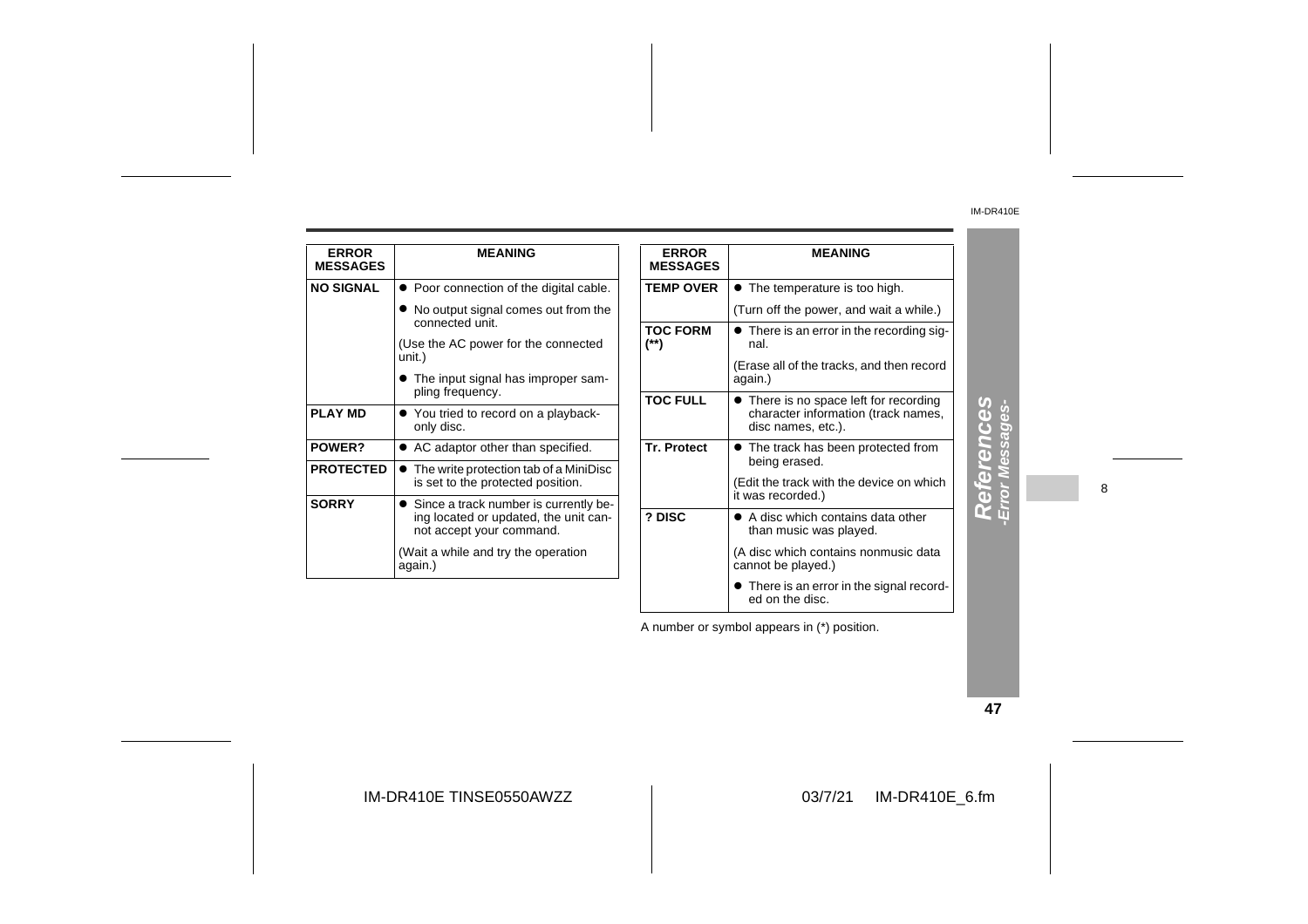#### IM-DR410E**Troubleshooting**

Many potential "problems" can be resolved by the owner without calling a service technician. If something seems to be wrong with this product, check the following before calling your authorised SHARP dealer or service cent **The unit does not turn on.Recording and editing are impossible.**  $\bullet$  Is the AC adaptor disconnected? ure?• Is the battery exhausted? • Is the unit in the hold mode? • Has condensation formed inside the unit? ment?" Is the unit being influenced by mechanical shock or by static electricity? occur whilst recording or editing? • Is the unit in the hold mode? References<br>Troubleshooting-**No sound is heard from the earphones.** • Is the volume set too low? tem.● Are the earphones plugged in?<br>● Are you trying to play a MiniDisc with data on it instead of a MiniDisc containing music? **are connected.**

# **When the operation buttons are pressed, the unit does not respond.**

- Is the unit in the hold mode?
- Is the battery exhausted?
- Is the earphones plug inserted firmly?

#### **Some sounds are skipped.**

- Is the battery exhausted?
- Is the unit being subjected to excessive vibration?

#### **The MiniDisc cannot be ejected.**

- $\bullet$  Has the track number or character information been written on the disc yet?
- Is the unit in the recording or editing mode?
- Is the MiniDisc protected against accidental eras-
- $\bullet$  Is the unit connected properly to the other equip-
- $\bullet$  Is the AC adaptor unplugged or did a power failure
- Is an optical signal being output from the stereo system? Read the operation manual for the stereo sys-

**The operation is unstable whilst the PC and the unit** 

 $\bullet$  Are you using the USB cable that was purchased separately?

#### **The display does not show anything or malfunctions.**

- $\bullet$  Is the PC out of order?
- Are you using another application with this programme simultaneously?

#### **Editing is not possible.**

- Are the PC and the MD portable recorder connected improperly?
- Is the MD recorder in the hold mode?
- Is a commercial playback-only MD inserted?

**48**

**References -Troubleshooting-**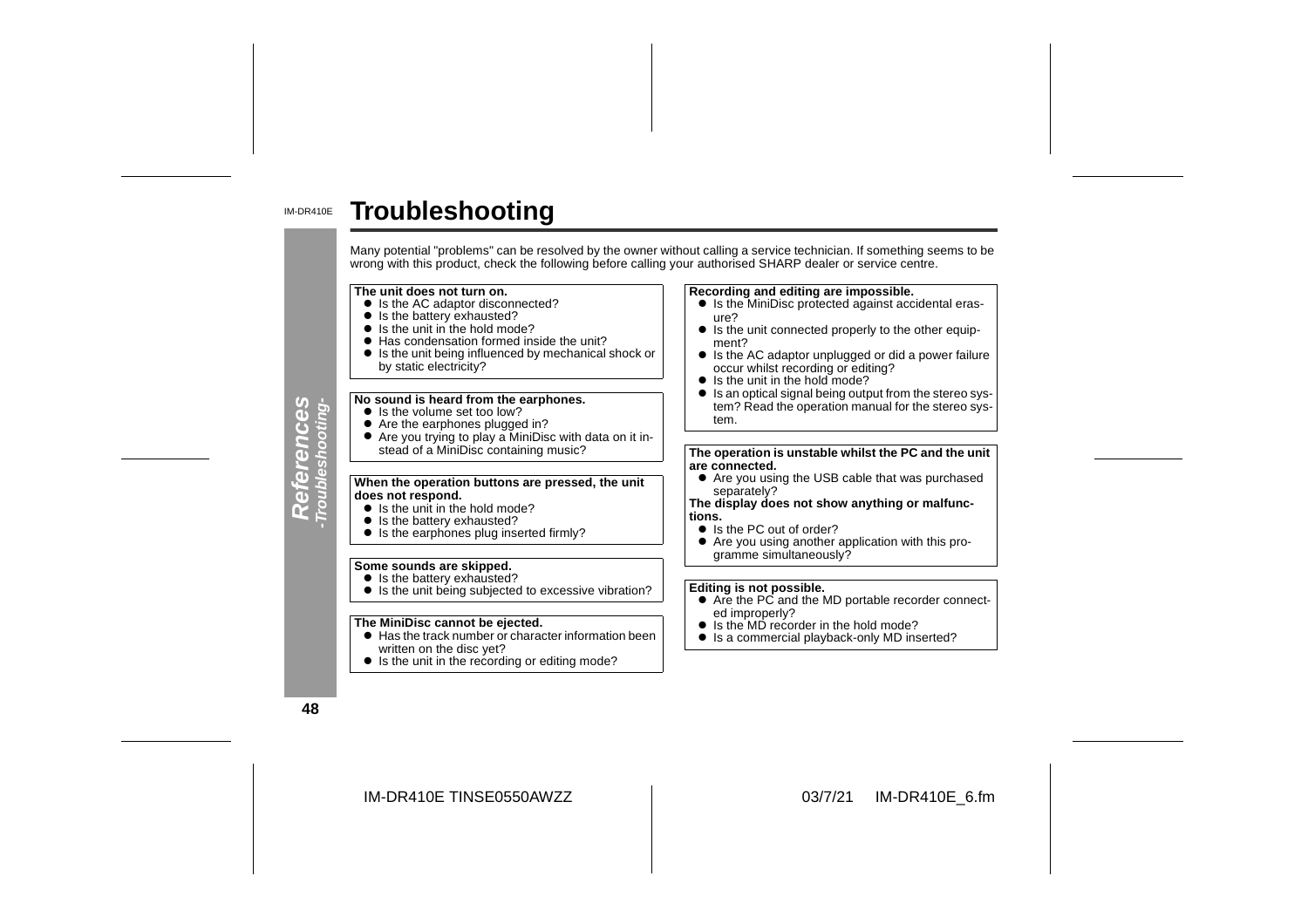# **Maintenance**

**When the unit becomes dirty**

Cleaning will prevent noise.

■ Cleaning

faces only).

IM-DR410E

#### ■ If trouble occurs

When this product is subjected to strong external interference (mechanical shock, excessive static electricity, abnormal supply voltage due to lightning, etc.) or if it is operated incorrectly, it may malfunction.

Should a failure occur, the lid may not open by sliding the OPEN lever.

#### **If such a problem occurs, do the following:**

- 1. Unplug the AC adaptor from the wall socket.
- 2. Remove the battery.
- 3. Leave the unit completely unpowered for approximately 30 seconds.
- 4. Plug the AC adaptor back into the wall socket.
- 5. After about 30 seconds, press the ►II button as a test.

#### ■ Moisture condensation

When the unit has condensation inside, the disc signals cannot be read, and the unit may not function properly.

In the following cases, condensation may form inside the unit.

- **•** Shortly after turning on a heater.
- When the unit is placed in a room where there is excessive steam or moisture.
- When the unit is moved from a cool place to a warm place.

#### **To remove condensation:**

 Remove the MiniDisc and leave the unit for approximately 1 hour. The condensation should evaporate and the unit will work properly.

# $\diamond$   $\diamond$

Clean it with a soft cloth. When the unit is excessively dirty, use a soft cloth dampened in water (external sur-

**Clean the plugs and the connecting sockets.** If the plugs or sockets are dirty, noise may be heard.

#### **Caution:**

- Do not use chemicals for cleaning (petrol, paint thinner, etc.). It may damage the cabinet finish.
- Do not apply oil to the inside of the unit. It may cause malfunctions.

**49**

IM-DR410E TINSE0550AWZZ



8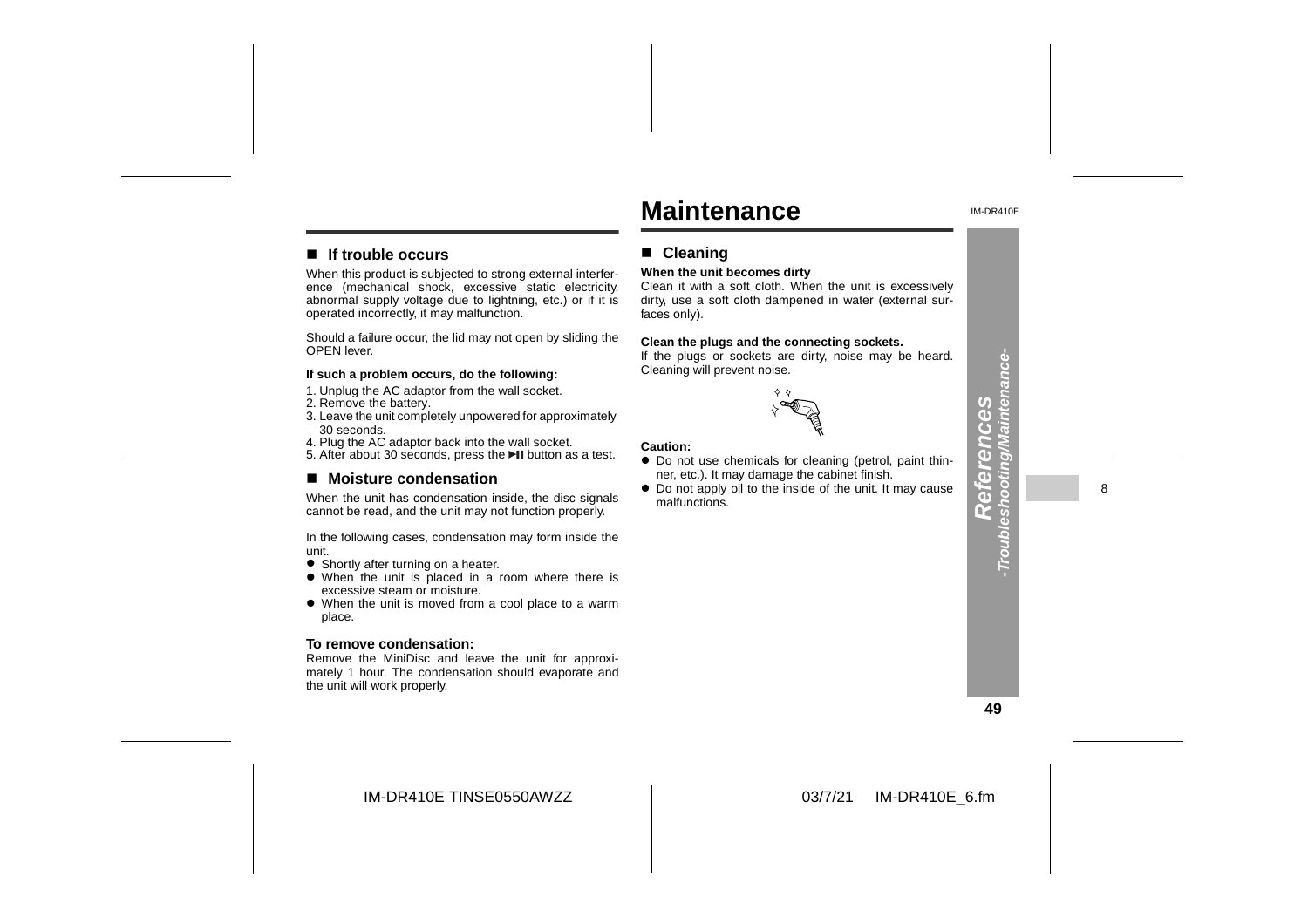#### IM-DR410E **Specifications**

As a part of our policy of continuous improvement, SHARP reserves the right to make design and specification chang es for product improvement without prior notice. The performance specification figures indicated are nominal values<br>of production units. There may be some deviations from these values in individual units.

|                                | Power source:<br><b>Power consumption:</b><br><b>Output power:</b><br><b>Dimensions:</b>                                                                                                                                                                               | $DC_3V$ :<br>AC adaptor (AC 110 - 240 V, 50/60 Hz)<br>Commercially available, "AA" size (LR6), alkaline battery x 1<br>DC 1.5 V:<br>60 mA (AC adaptor)<br>RMS: 16 mW ( $8$ mW + 8 mW)<br>(0.2 % T.H.D.)<br>Width: 83 mm (3-9/32")                                                                                                                                                                                                                                                                                                                                                                                                                                                                                                                                      |
|--------------------------------|------------------------------------------------------------------------------------------------------------------------------------------------------------------------------------------------------------------------------------------------------------------------|------------------------------------------------------------------------------------------------------------------------------------------------------------------------------------------------------------------------------------------------------------------------------------------------------------------------------------------------------------------------------------------------------------------------------------------------------------------------------------------------------------------------------------------------------------------------------------------------------------------------------------------------------------------------------------------------------------------------------------------------------------------------|
| References<br>-Specifications- | Weight:<br>Input socket:<br><b>Output socket:</b><br>Type:<br>Signal readout:<br>Audio channels:<br><b>Frequency response:</b><br><b>Rotation speed:</b><br><b>Error correction:</b><br>Coding:<br>Recording method:<br><b>Sampling frequency:</b><br>Wow and flutter: | Height: 28 mm (1-1/8")<br>Depth: 76 mm (3")<br>Excluding the projection around the USB connection terminal<br>117 g (0.26 lbs.) without battery<br>Line/optical digital<br>Earphones (impedance: 32 ohms)<br>Portable MiniDisc recorder<br>Non-contact, 3-beam semiconductor laser pickup<br>Stereo 2 channels/monaural 1 channel<br>20 - 20,000 Hz ( $\pm 3$ dB)<br>Approx. 400 - 1,800 rpm CLV (Playback), approx. 400 - 2,700 rpm CLV (Recording)<br>ACIRC (Advanced Cross Interleave Reed-Solomon Code)<br>ATRAC/ATRAC3 (Adaptive TRansform Acoustic Coding), 24-bit computed type<br>Magnetic modulation overwrite method<br>44.1 kHz (32 kHz and 48 kHz signals are converted to 44.1 kHz, and then recorded.)<br>Unmeasurable (less than $\pm 0.001$ % W. peak) |

**50**

IM-DR410E TINSE0550AWZZ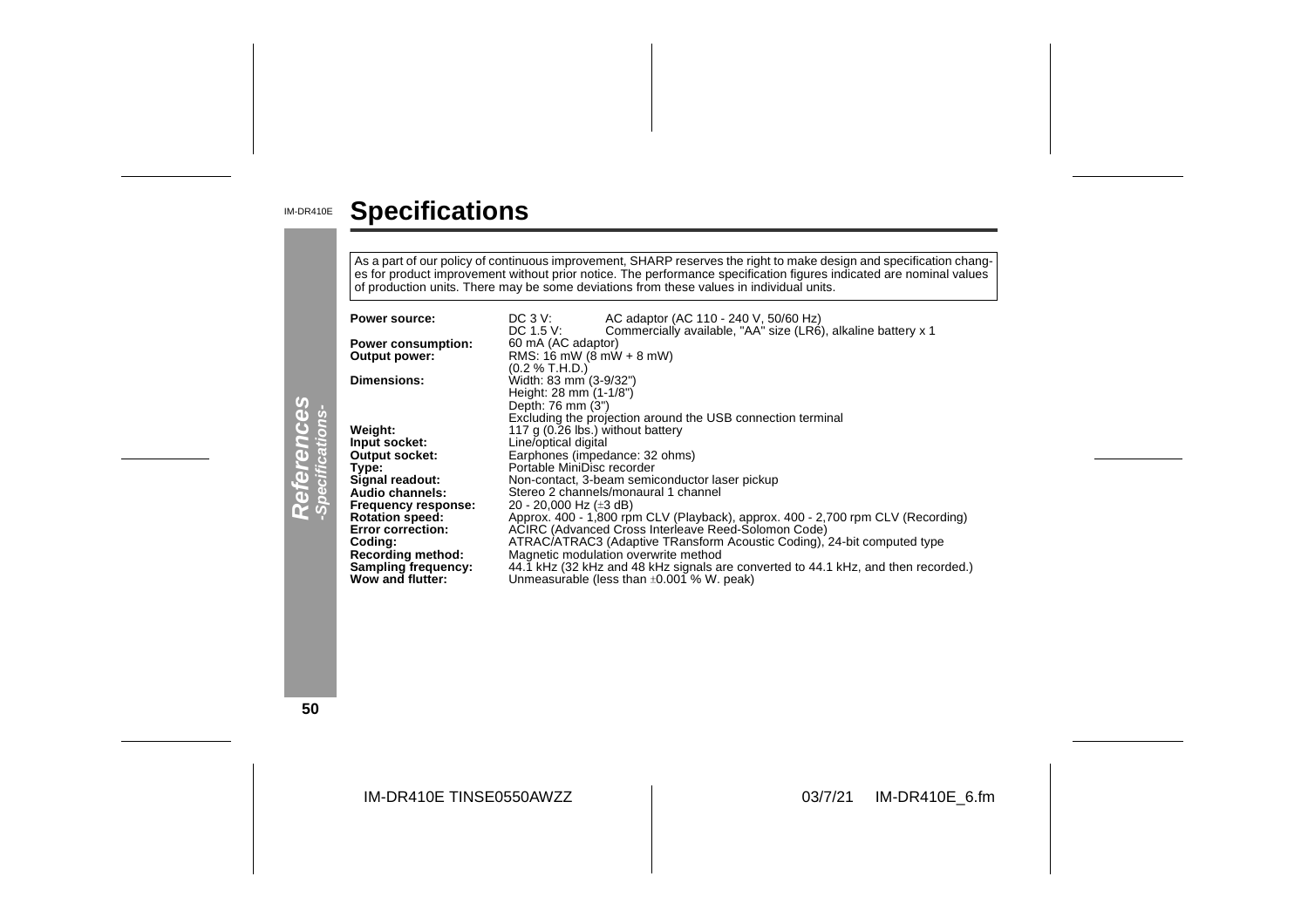**References -Specifications-**

M

eferences

ons-

| <b>Battery life:</b>                                                                        |                                                |                                              |                                                |                                              |                                                   |                                              |  |
|---------------------------------------------------------------------------------------------|------------------------------------------------|----------------------------------------------|------------------------------------------------|----------------------------------------------|---------------------------------------------------|----------------------------------------------|--|
|                                                                                             | Stereo                                         |                                              | 2 times long                                   |                                              | 4 times long                                      |                                              |  |
| When using a commercially<br>available, high capacity, "AA"<br>size (LR6), alkaline battery | Continuous<br>recording:<br>Approx.<br>4 hours | Continuous<br>play: Ap-<br>prox.<br>44 hours | Continuous<br>recording:<br>Approx.<br>7 hours | Continuous<br>play: Ap-<br>prox.<br>62 hours | i Continuous<br>recording:<br>Approx.<br>11 hours | Continuous<br>play: Ap-<br>prox.<br>75 hours |  |

• The continuous recording time is for analogue inputs when the volume level is set to "VOL 0".<br>
• The continuous play time shows the value when the volume level is set to "VOL 15".<br>
• The above values are the standard va

|             | Reference input<br>Input impedance<br>level |           |
|-------------|---------------------------------------------|-----------|
| <b>LINE</b> | $100 \text{ mV}$                            | 20 k ohms |

| edance |                | Specified<br>output     | Maximum<br>output level               | Load imped-<br>ance |
|--------|----------------|-------------------------|---------------------------------------|---------------------|
| S      | Ear-<br>phones |                         | $8 \text{ mW} + 8 \text{ mW}$ 32 ohms |                     |
|        | LINE           | 125 mV<br>$(-12 dB)$ *1 |                                       | 10 k ohms           |

\*1 When using the supplied output conversion cable.

8

#### **51**